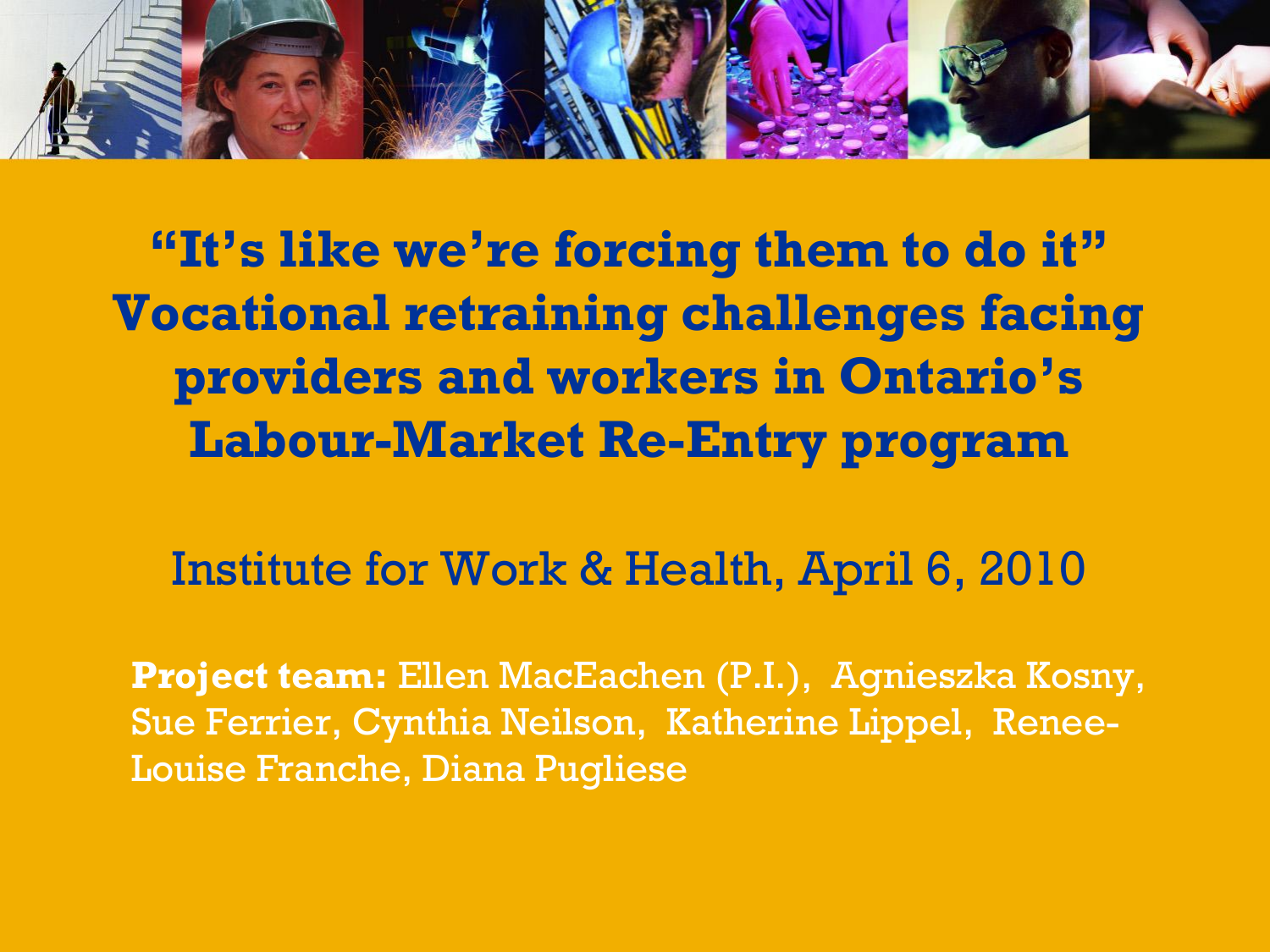

### What prompted this study

Much scientific research on RTW but little on labour market re-entry when worker cannot return to pre-injury employer.

LMR is *distinct* from RTW, because:

- workers are returning to the general labour market rather than to an employer.
- workers have a permanent disability and other problems that prevented RTW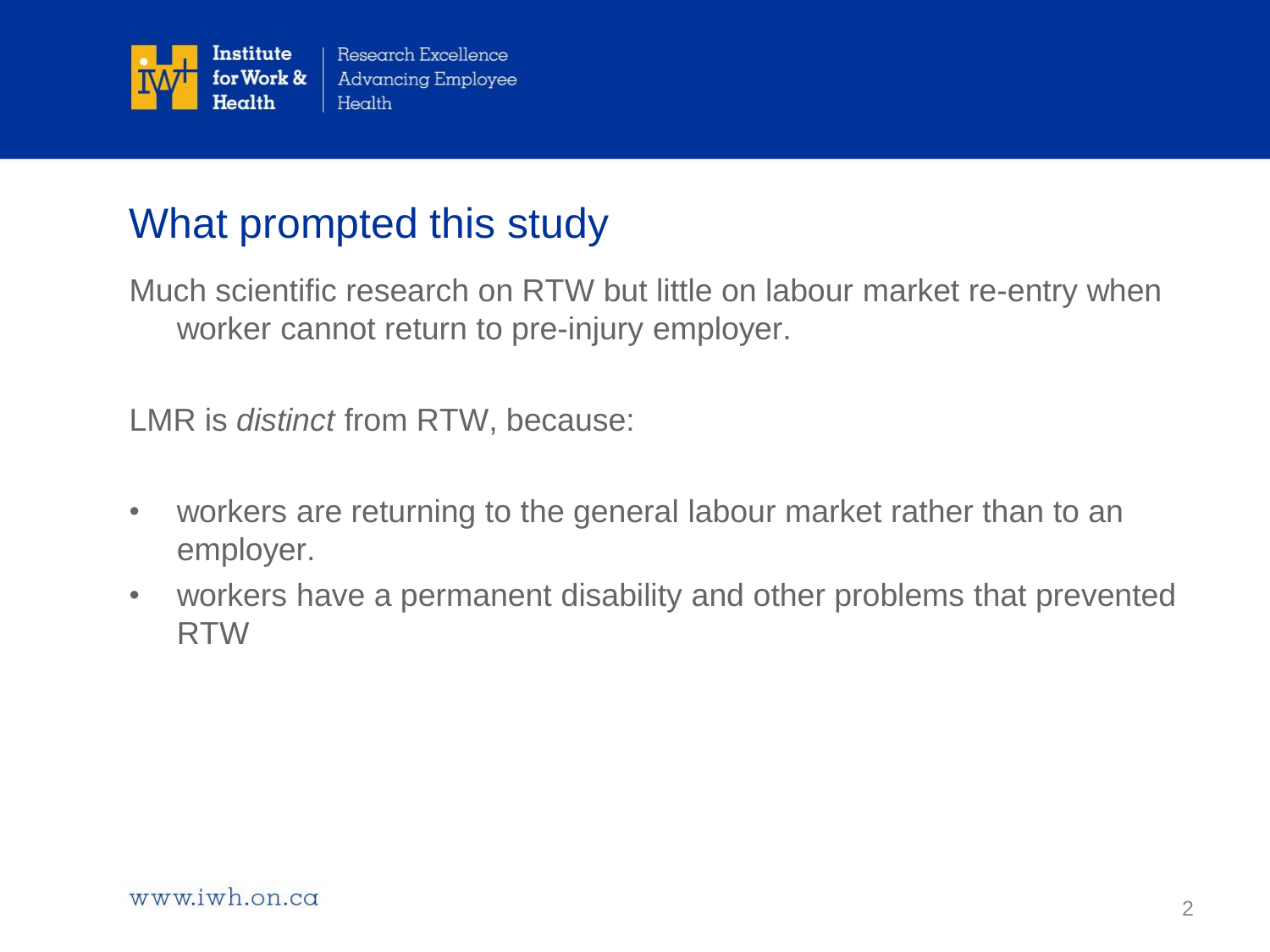

### LMR has been in the news lately

|                               | <b>WSIB Labour Market Re-entry (LMR) Program</b><br><b>Value For Money Audit Report</b> |
|-------------------------------|-----------------------------------------------------------------------------------------|
|                               | <b>December 3, 2009</b>                                                                 |
|                               | Advisory Services                                                                       |
|                               |                                                                                         |
|                               |                                                                                         |
| <b>AUDIT . TAX . ADVISORY</b> |                                                                                         |
|                               |                                                                                         |



#### **Critics denounce `farcical' training plan**

January 29, 2009 David Bruser, Staff Reporter

l

*A Star investigation raised serious questions about the Workplace Safety and Insurance Board's jobs program. After developing severe asthma at the factory where he used to work, Nelson Fachola was given 18 months of retraining at a cost of \$33,000 - but remains unemployed. Conservatives seek audit of costly classes that don't help workers….*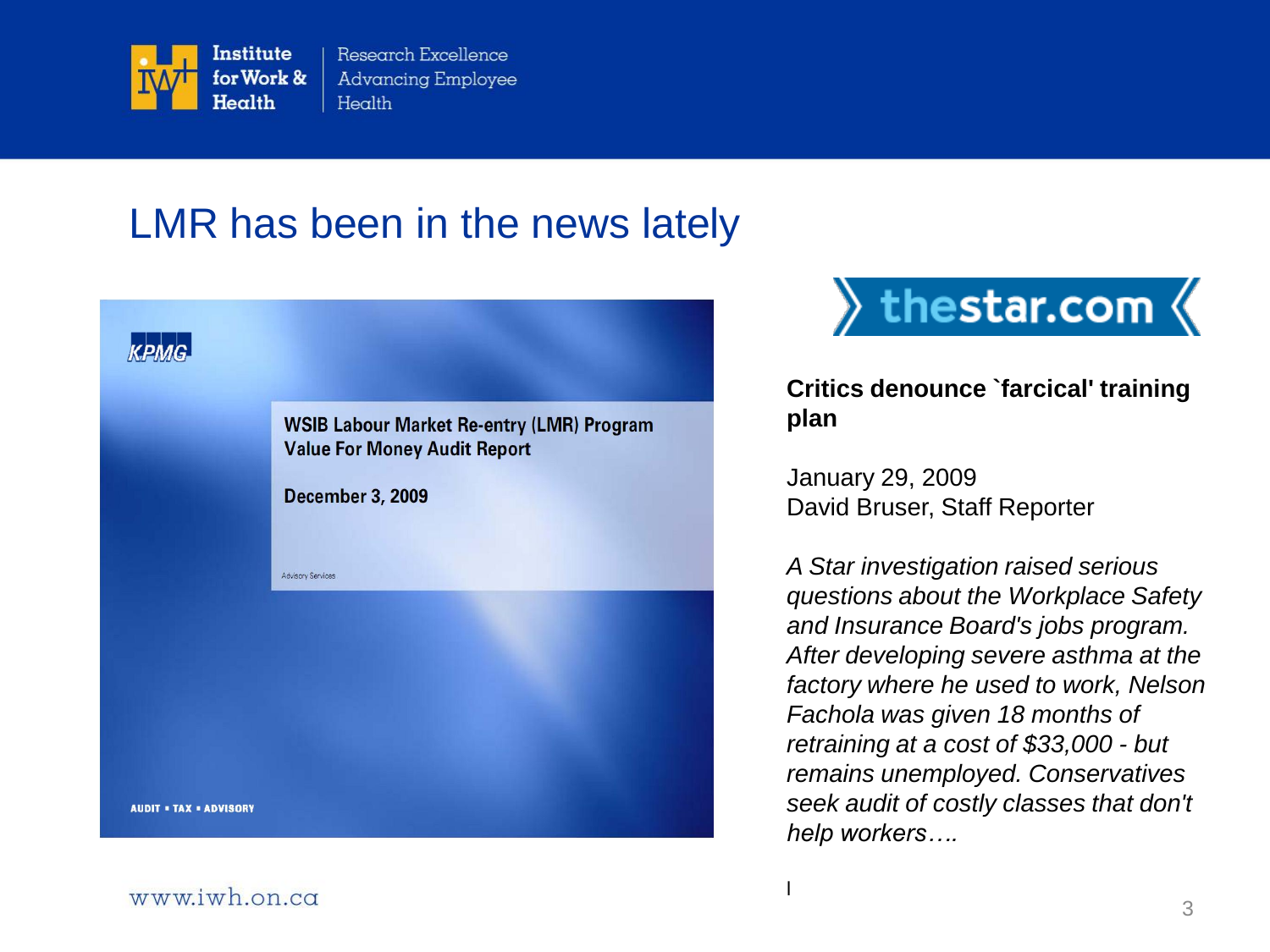

### Focus of today's talk

- **1.How & why we conducted the study**
- **2.LMR program background 3.The problem of worker "buy in" to LMR**
	- **A. Worker ill health**
	- **B. Worker choice**
- **4. Discussion & conclusions**

*"Why don"t workers "buy in" to LMR?"*

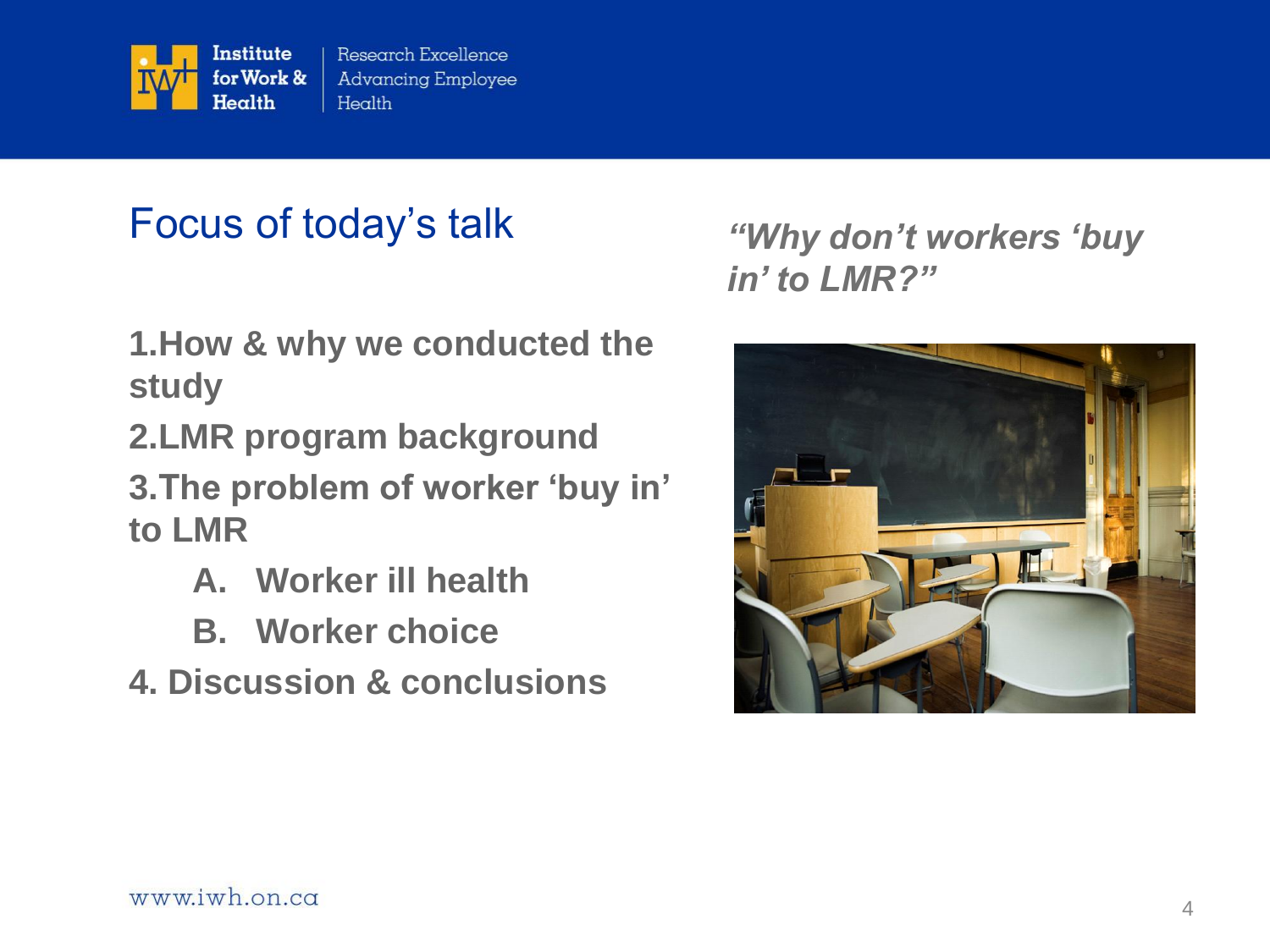

### **How & why we conducted the study**

**Study purpose:** To gain an understanding of how labour market re-entry for injured workers is actually carried out in Ontario and of the particular challenges and opportunities in the process.

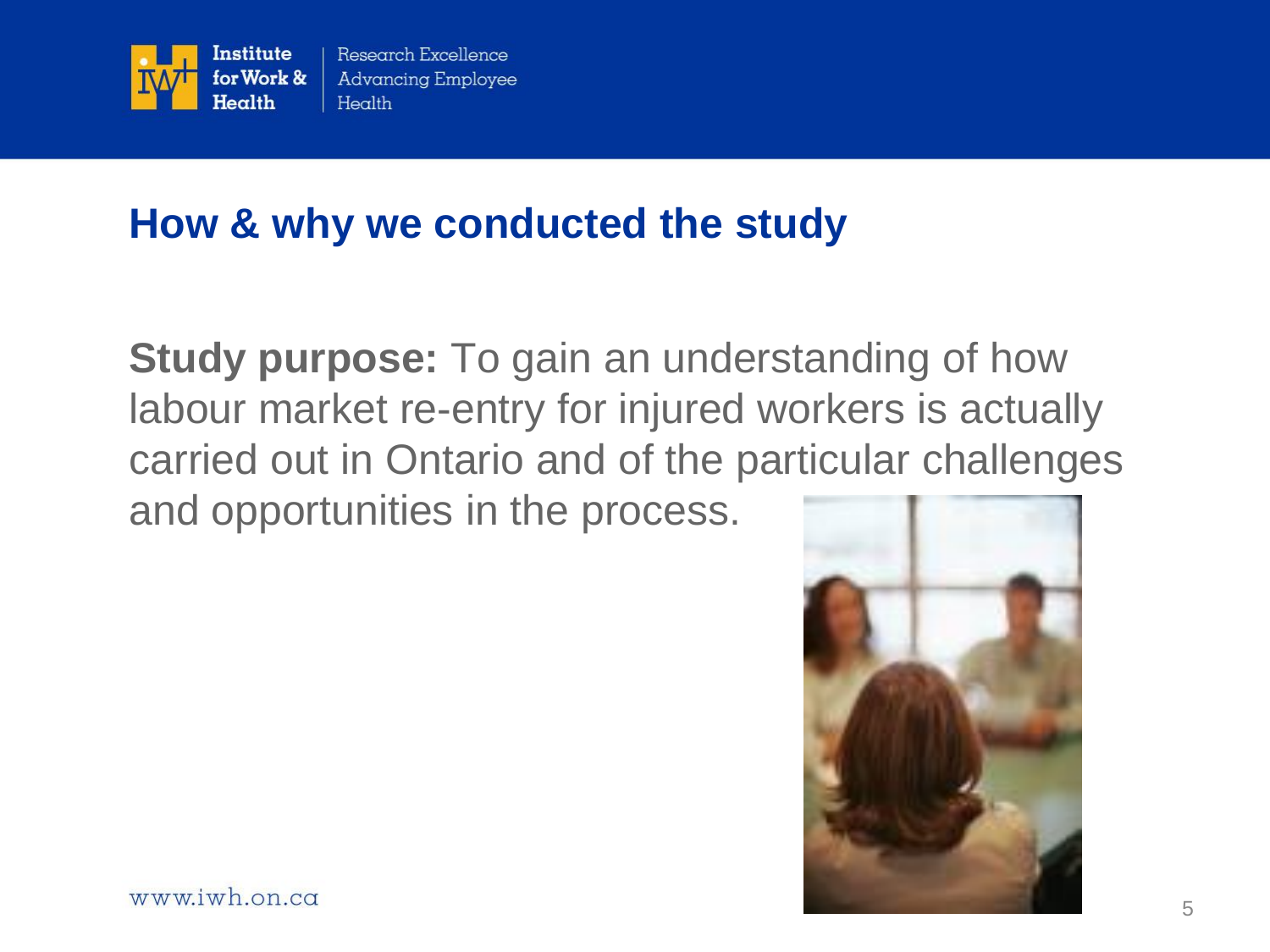### **Study design & data gathering overview**

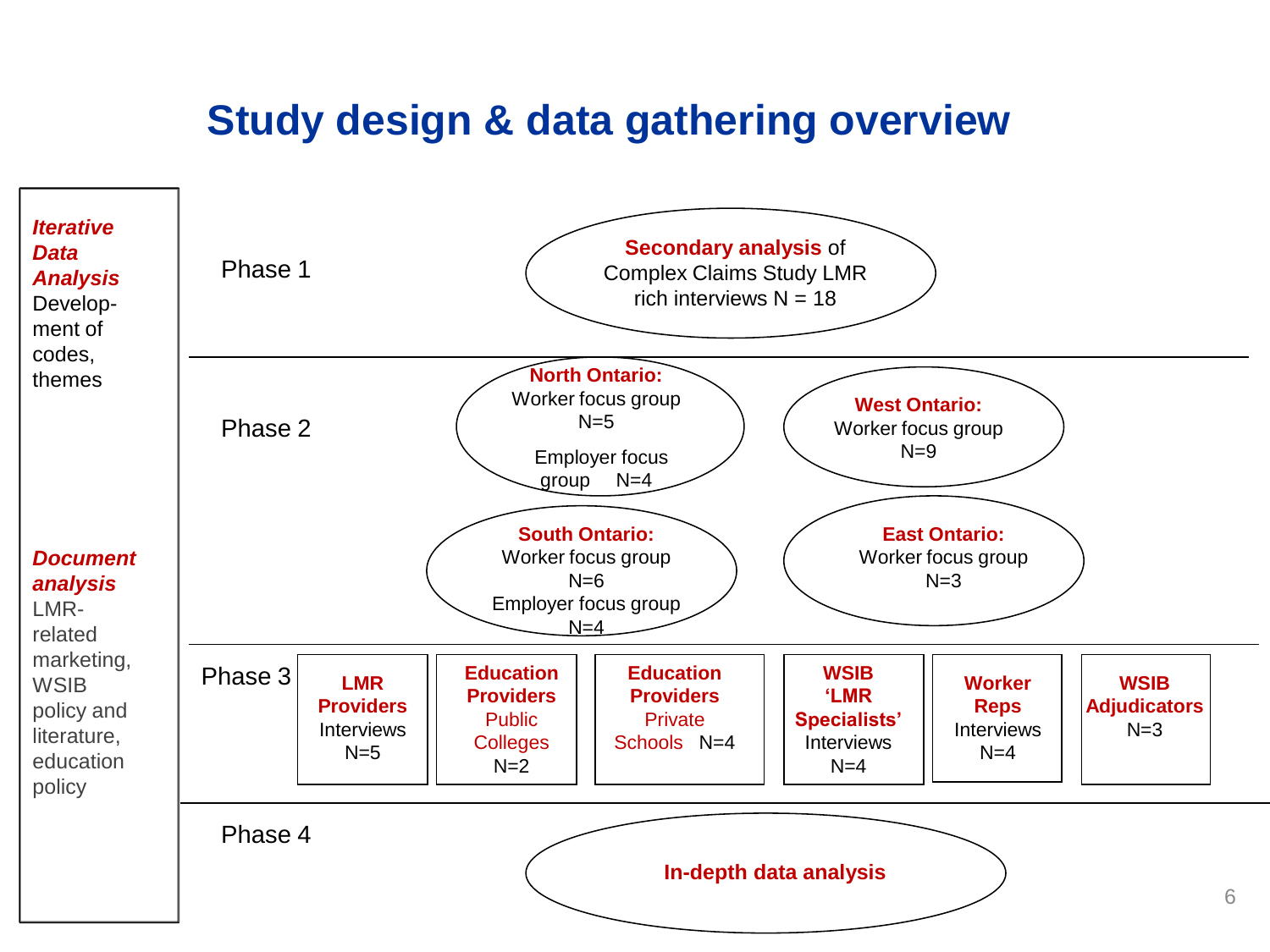

### Sampling, recruitment & analysis

**Purposive sampling**: Contact with all key players in LMR chain; sampled across Ontario regions (Total participants: 71). Collected related documents and policies.

#### **Broad recruitment**:

*Workers*: legal clinics, unions, occupational health clinics, injured worker groups, physiotherapists and chiropractors.

*Service providers*: Cold calling and referrals. Selected for LMR responsibilities and experience.

**Analysis:** verbatim transcripts, data coded, focus on constant comparison, deviant cases, discourse, document analysis. Study conducted 2007-2009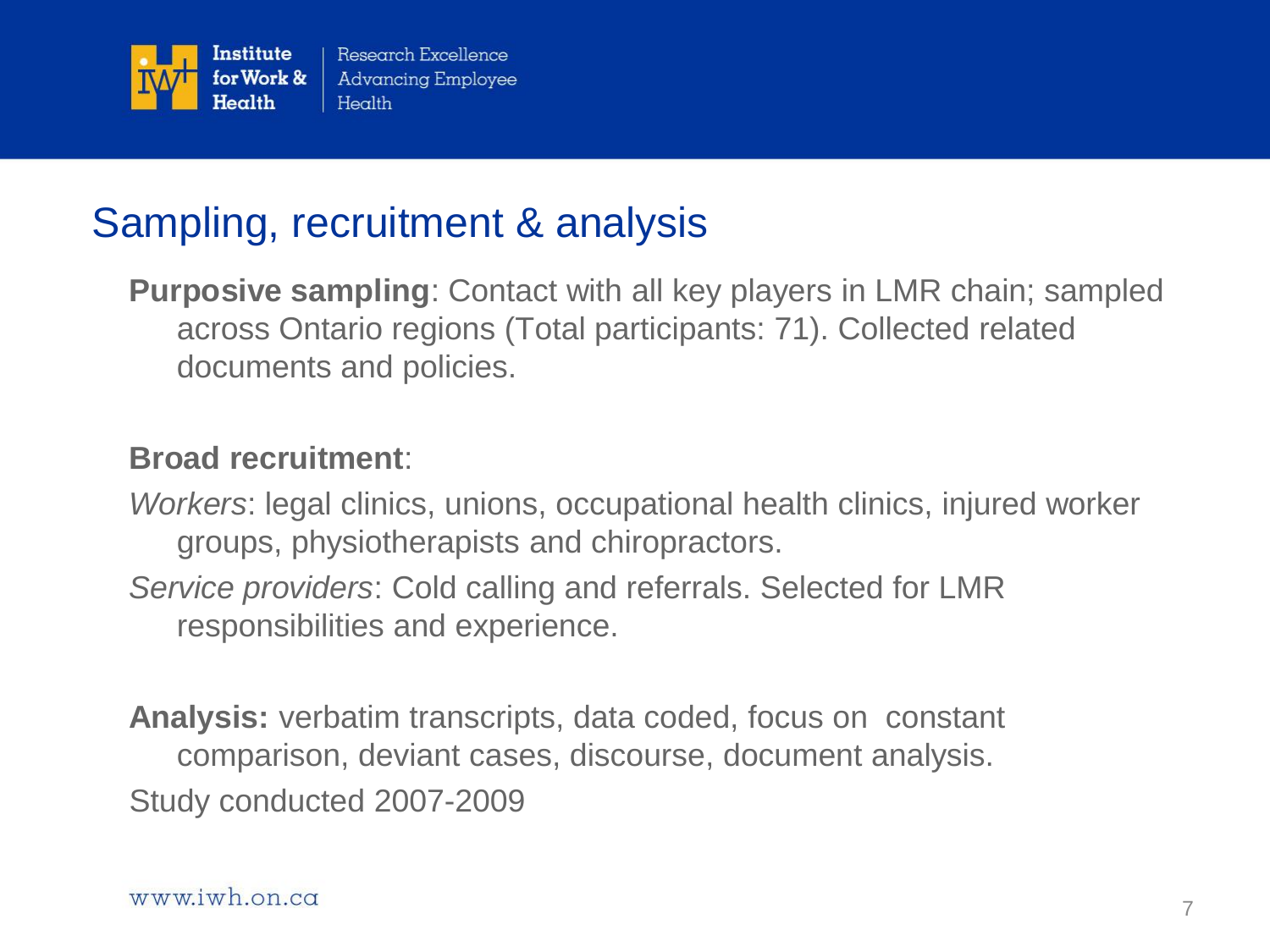

### Study guided by Advisory Committee

- WSIB
- LMR Provider
- Office of Worker Adviser
- Office of Employer Adviser
- Injured worker support group
- H&S Legal Clinic
- Union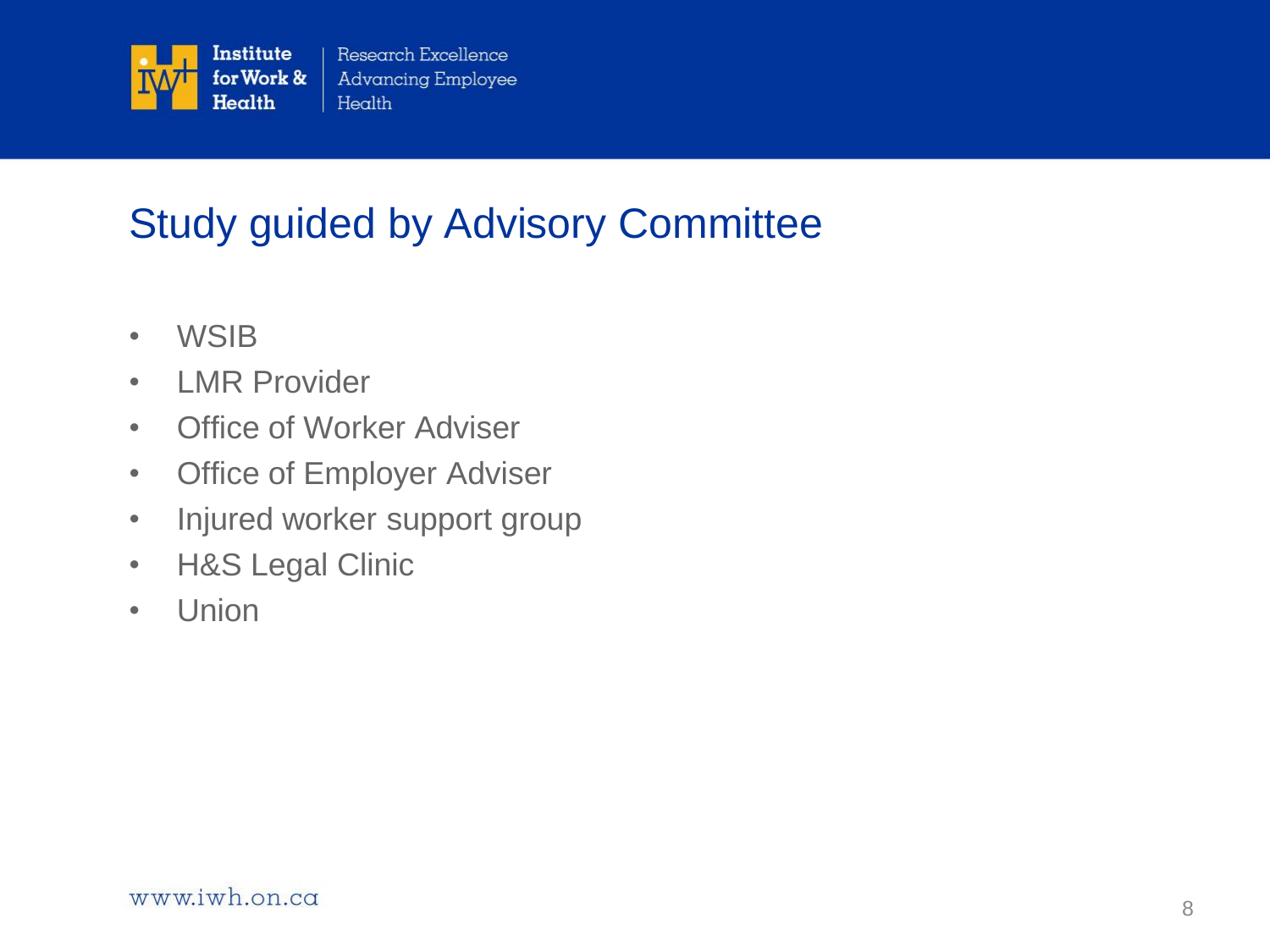

### **LMR Program Background**

**WSIB adjudicator sends worker to LMR when RTW does not work out**

- Employer unable or unwilling to accommodate
- Generally permanent injury changing workers' abilities

#### **Goal of LMR is to enable workers to restore their previous earning potential**

• On completion of LMR, Loss of Earnings benefits are recalculated

**LMR program outcome is to render the worker EMPLOYABLE**

**LMR program is subcontracted by WSIB to outside providers**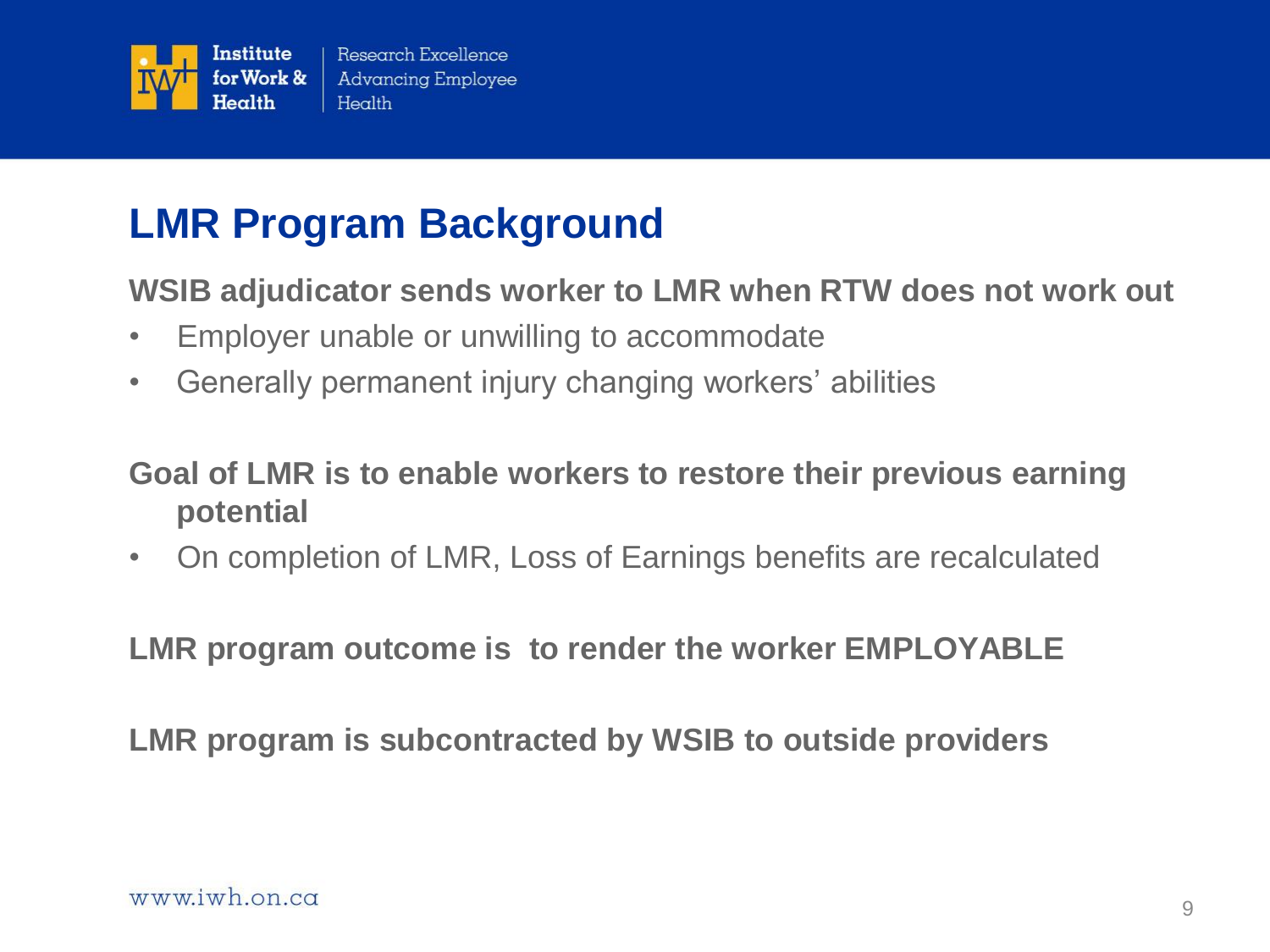

#### **LMR program is outsourced by WSIB to 7 providers. They must:**

- Assess the worker
- If appropriate, identify a retraining goal (Suitable Employment of Business or SEB)
- Set up retraining subcontract to educators
- Monitor workers' performance
- Send regular reports to WSIB
- Ensure worker completes retraining plan on time, within cost, within SEB goals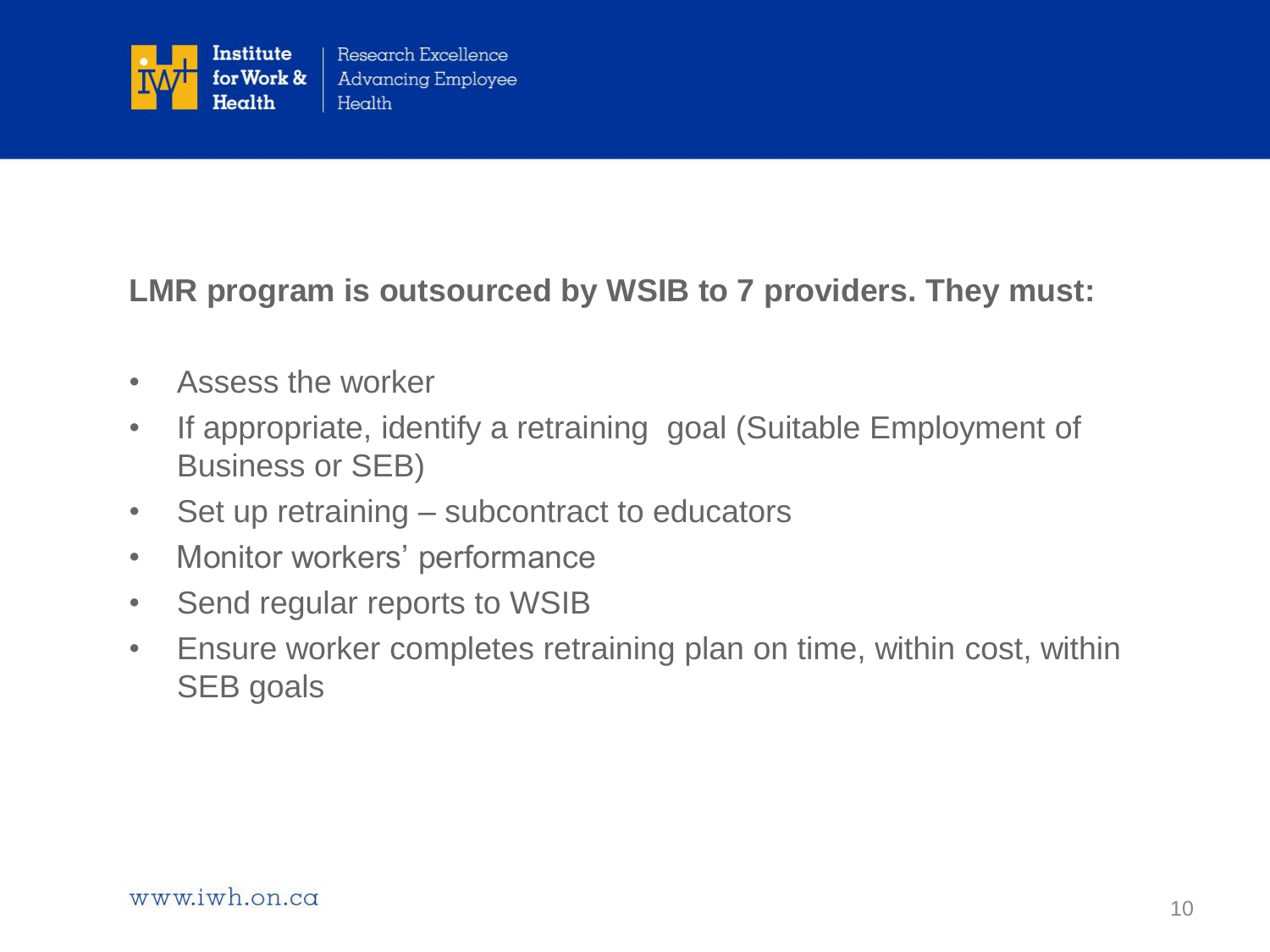

# **Key LMR challenge:**

# **Lack of worker "buy in" to vocational retraining**

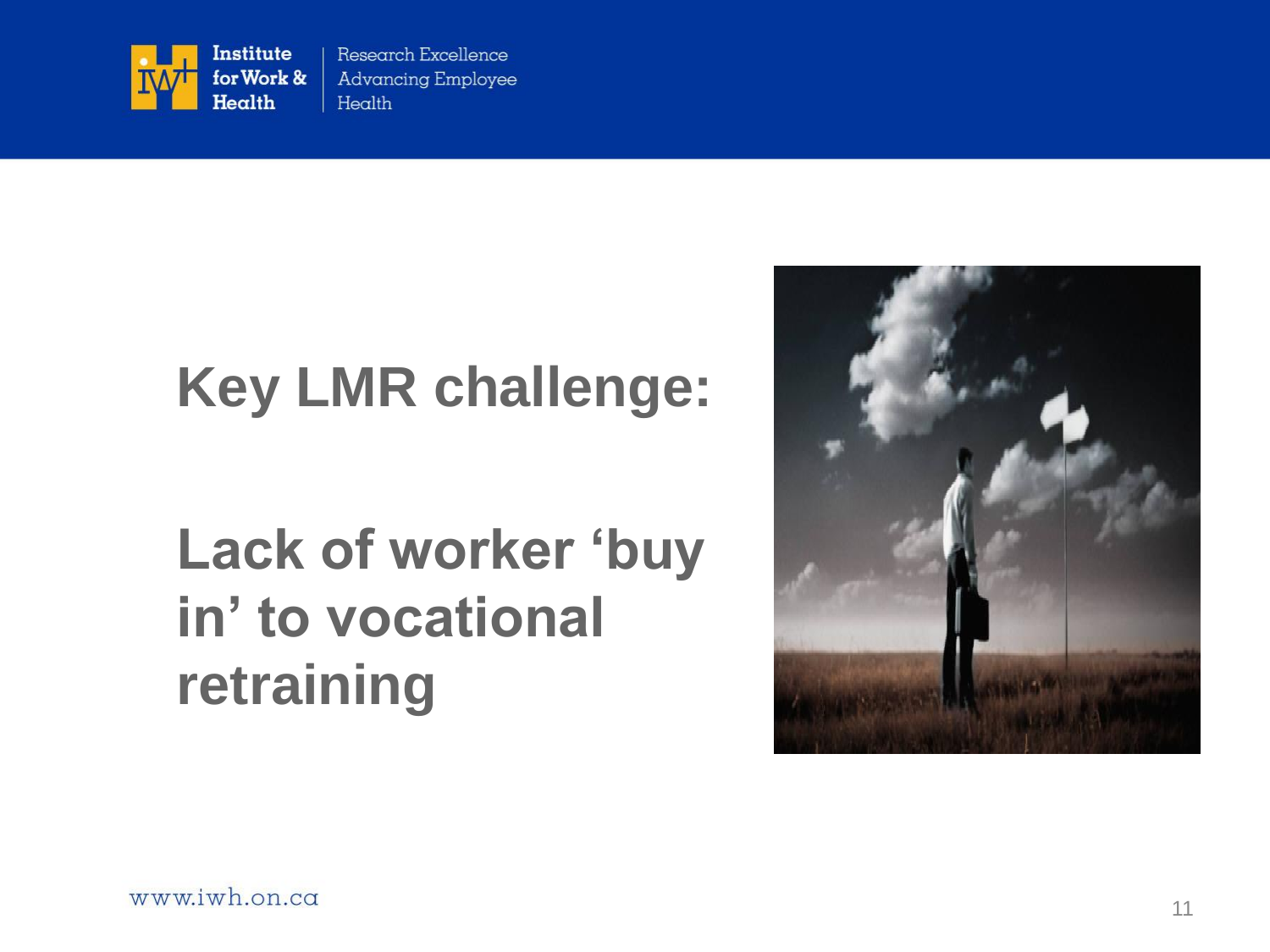

### WSIB Provider frustration: workers don't recognize LMR opportunity

It"s been my experience that **a lot of clients don't want to go to**  LMR. It's like we're forcing them to do it... I say it's your **choice to go** but…you have to be aware that your benefits are dependent on your cooperation. (WSIB Provider 2)

The [LMR] case manager was trying to come up with different things for him. He had a **full slate of choices**…but because he resented being there and **he didn't buy into [that] it was an opportunity for him** he was not going to participate. (WSIB Provider 4)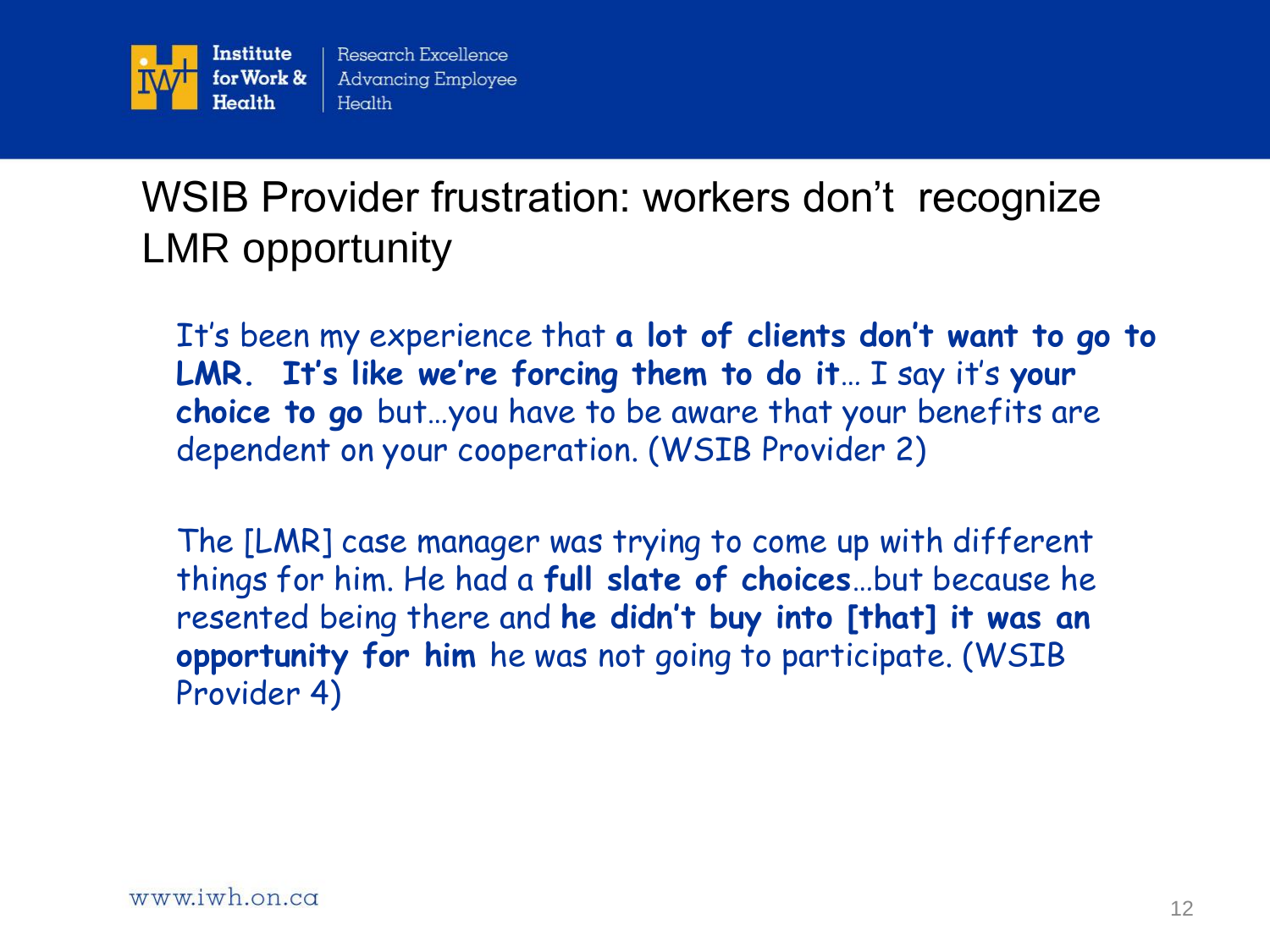

Workers need to be more motivated, take ownership

- I personally think it"s **motivation.** …And, you know, like {sigh} I try to get workers to **look at this as a second chance** and a new start (WSIB Provider 1)
- A lot of the workers are pain focused ... **He is focusing on is the pain and not what he can do.** (WSIB Provider 3)
- First…they have to make that switch in their head that, "Guess what? We have to stop and **move on**." Then they need to **become engaged in the LMR process**….[and] **take some ownership** around REALLY thinking about what it is that they think they can do or might WANT to do. (WSIB Provider 7)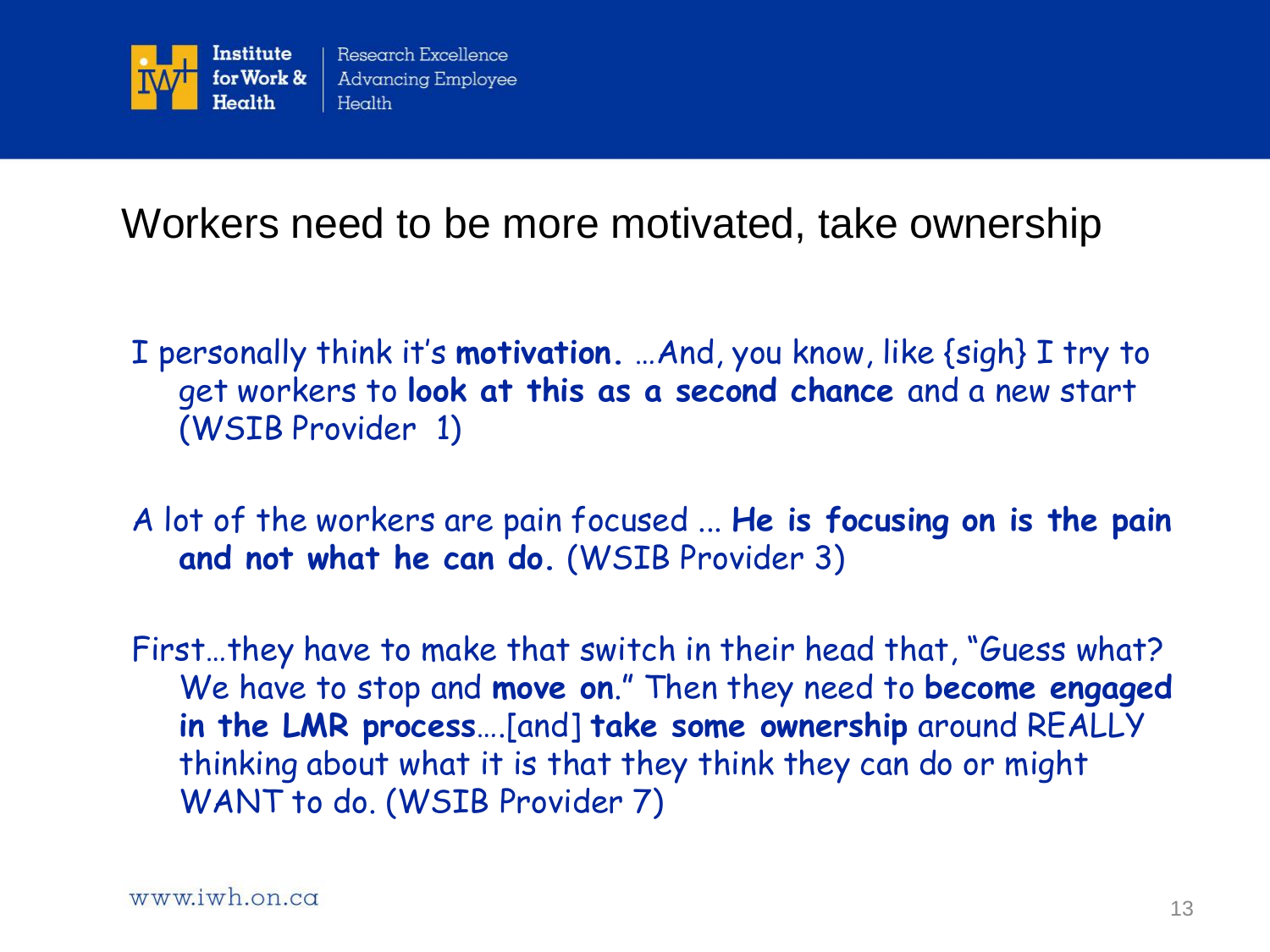

# **A. Worker ill-health during LMR**

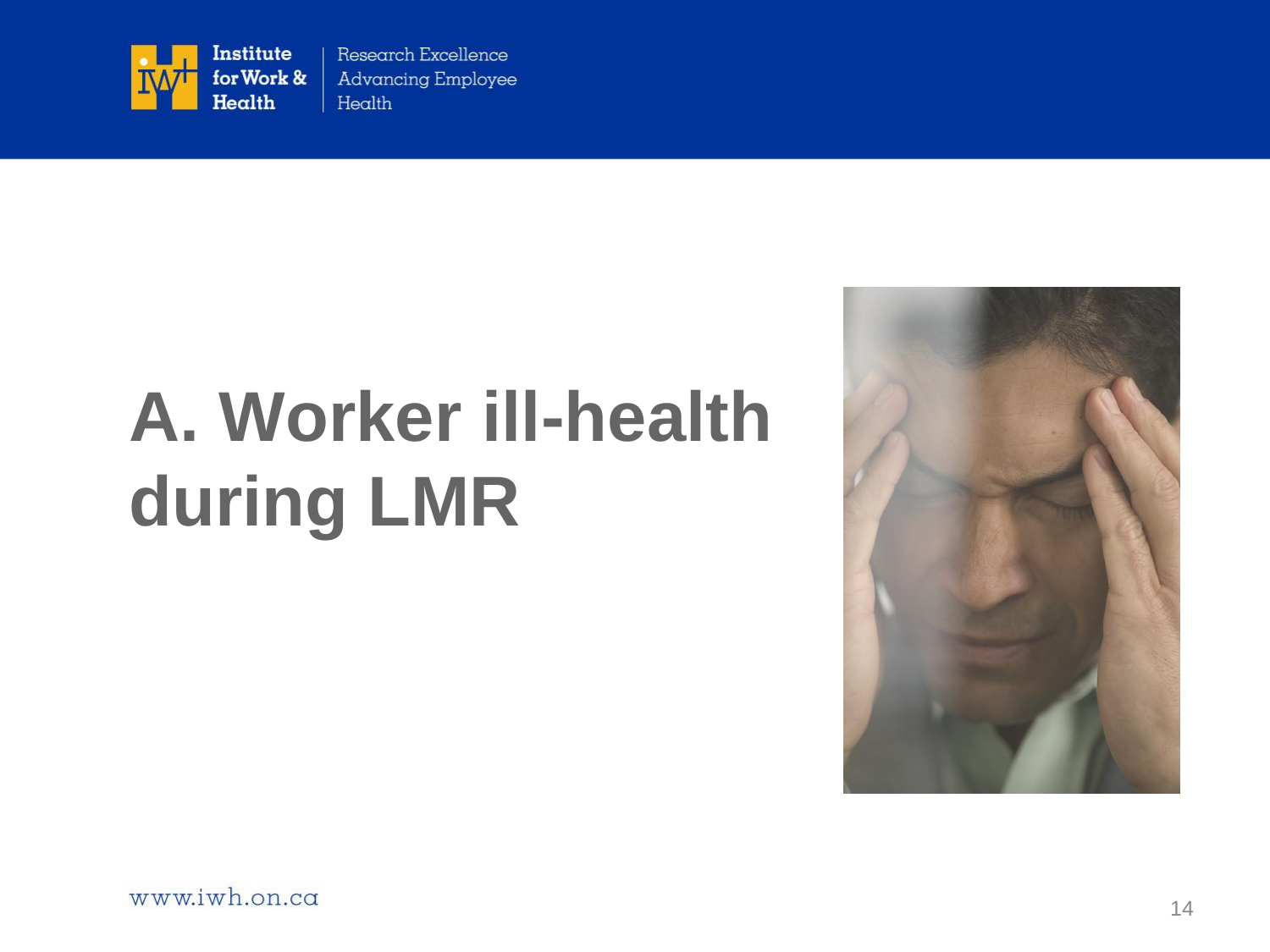

### I. The Labour Market Re-entry program logic: move beyond injury

#### **Labour Market Re-entry Process**

- $\checkmark$  Assess worker's transferrable skills and aptitudes
- $\checkmark$  Design education program for a job that does not exceed functional limitations
- $\checkmark$  Once retrained, the worker is employable & not in need of benefits

If we are going to retrain an individual it's usually in an occupation that"s going to be either light or sedentary of physical demands. **So, their injury won't have a large impact on what they are going to do.** (LMR Provider Bryan)

**Logic:** The injury is no longer a barrier to employment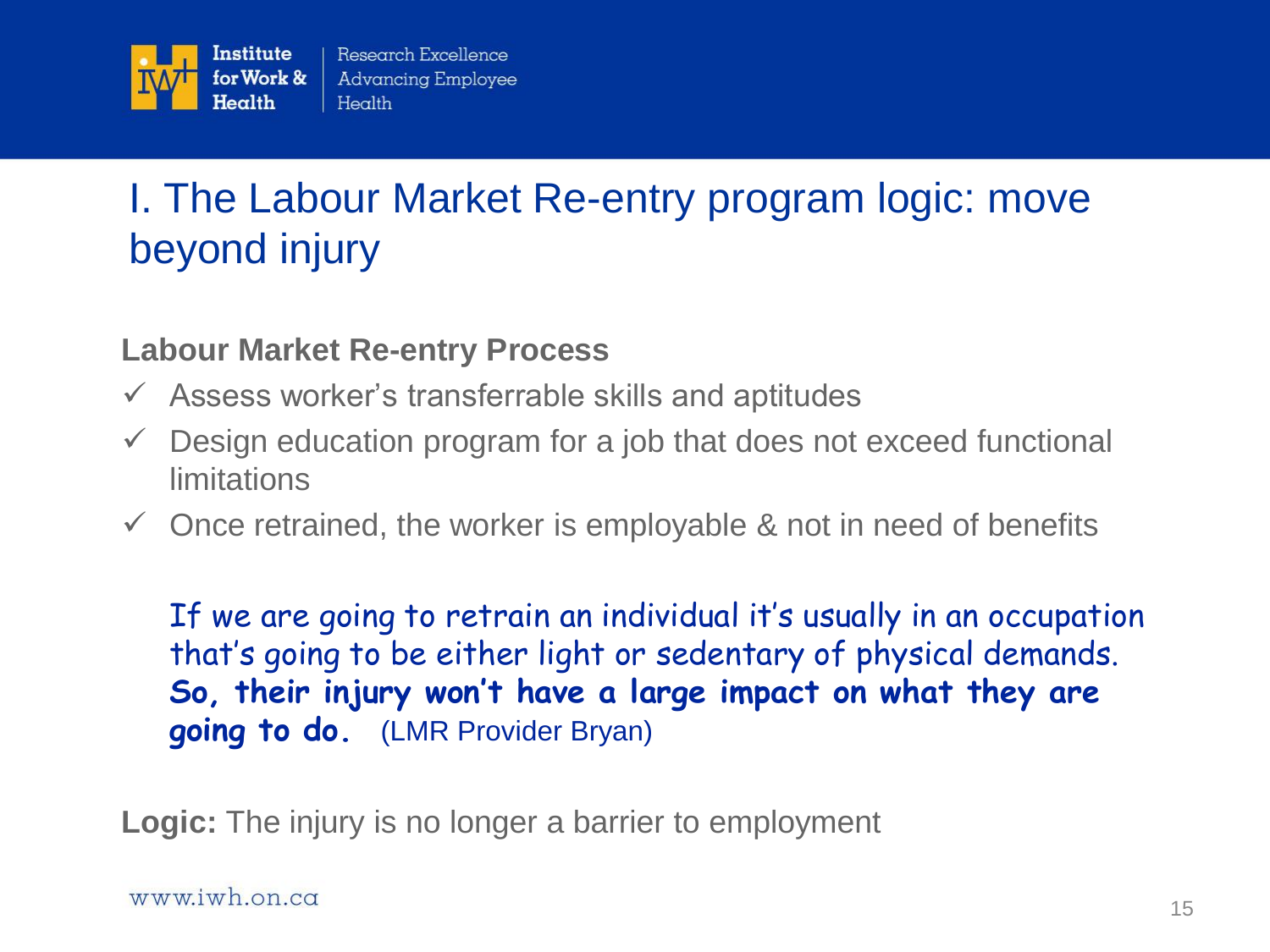

### Injury is still a problem

- **WORKERS:**
- •Chronic pain
	- "Each one of us that"s going into an Labour Market Re-entry program have a **chronic condition** that we will always live with."
- Ongoing surgeries
	- •"I got to go for **more surgeries** again....They paint you a perfect picture that you can do this, and you can do that."
- On strong medication

•―I live on **pain pills.** I take…**Oxycontins** everyday."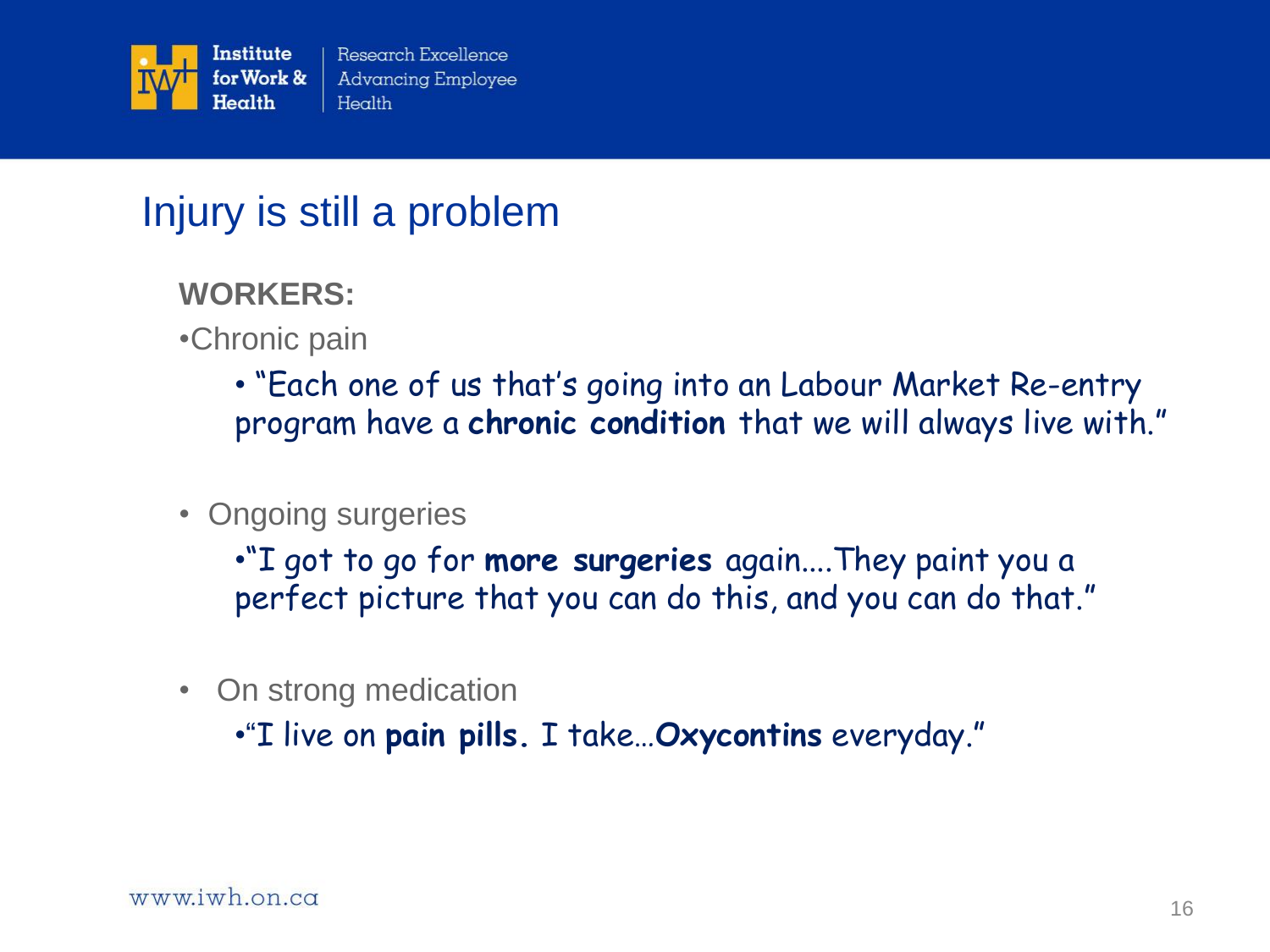

### Providers say pain = biggest barrier to retraining

The **biggest** issue we have …is helping the client through their pain. … The **majority of clients have, still, significant pain…** (LMR Provider Firm A)

Retention is one of the **biggest problems** …at our centre. We'll have clients who...**take a lot of medication** and…we teach them something and the next day they don't remember any of it. (Education provider School C)

We do **often** [have LMR problems] because people may have a **surgery** in the middle of their program or something may have happened **to aggravate their injury**. (Education Provider School B)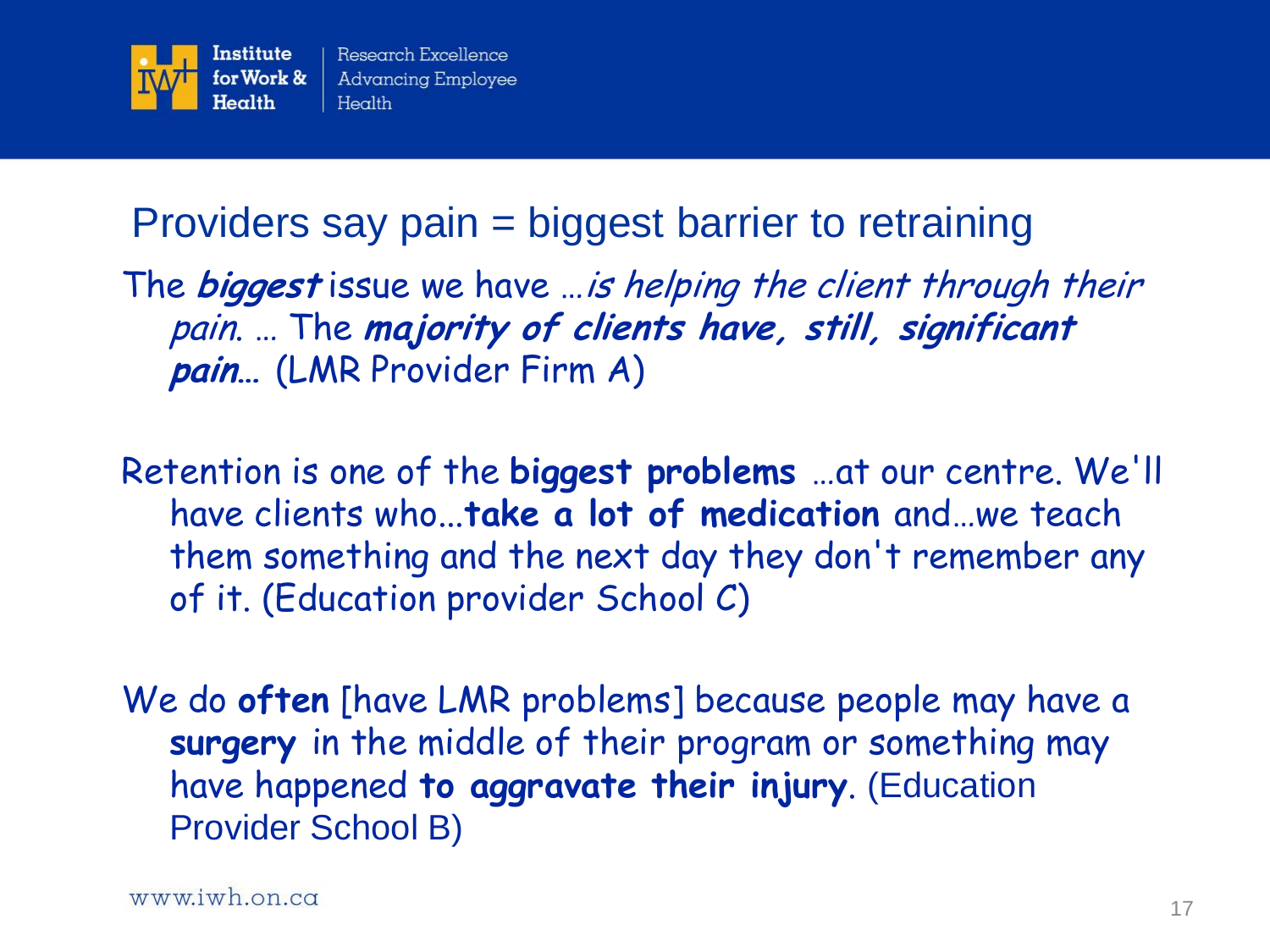

### WSIB providers also refer to problem of pain

**Pain within a "success" story**

- Can you ... describe to me an *LMR success story* and why you think it went well?
- R: …Like I said, with LMR it becomes very difficult… …. I currently have one ….He had…high marks…. [but soon] he started… **experiencing pain** in his back, becoming very pain focused.… Couldn"t go to school anymore…So we pulled him out of the program…and sent him to a **pain clinic** …. … and now he's back in his [educational] program. (WSIB Provider 3).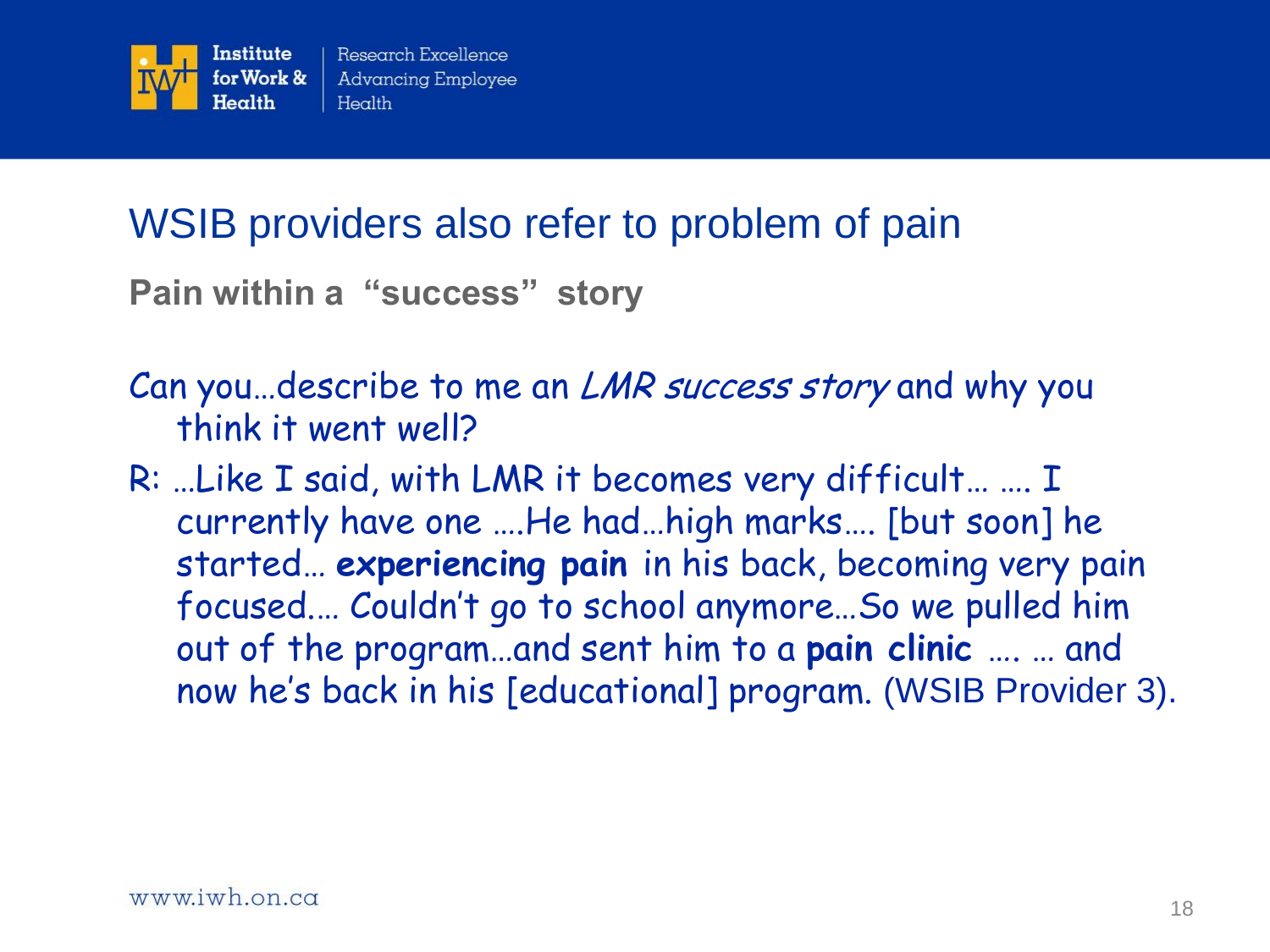

## If health problems are present, why are they not managed?

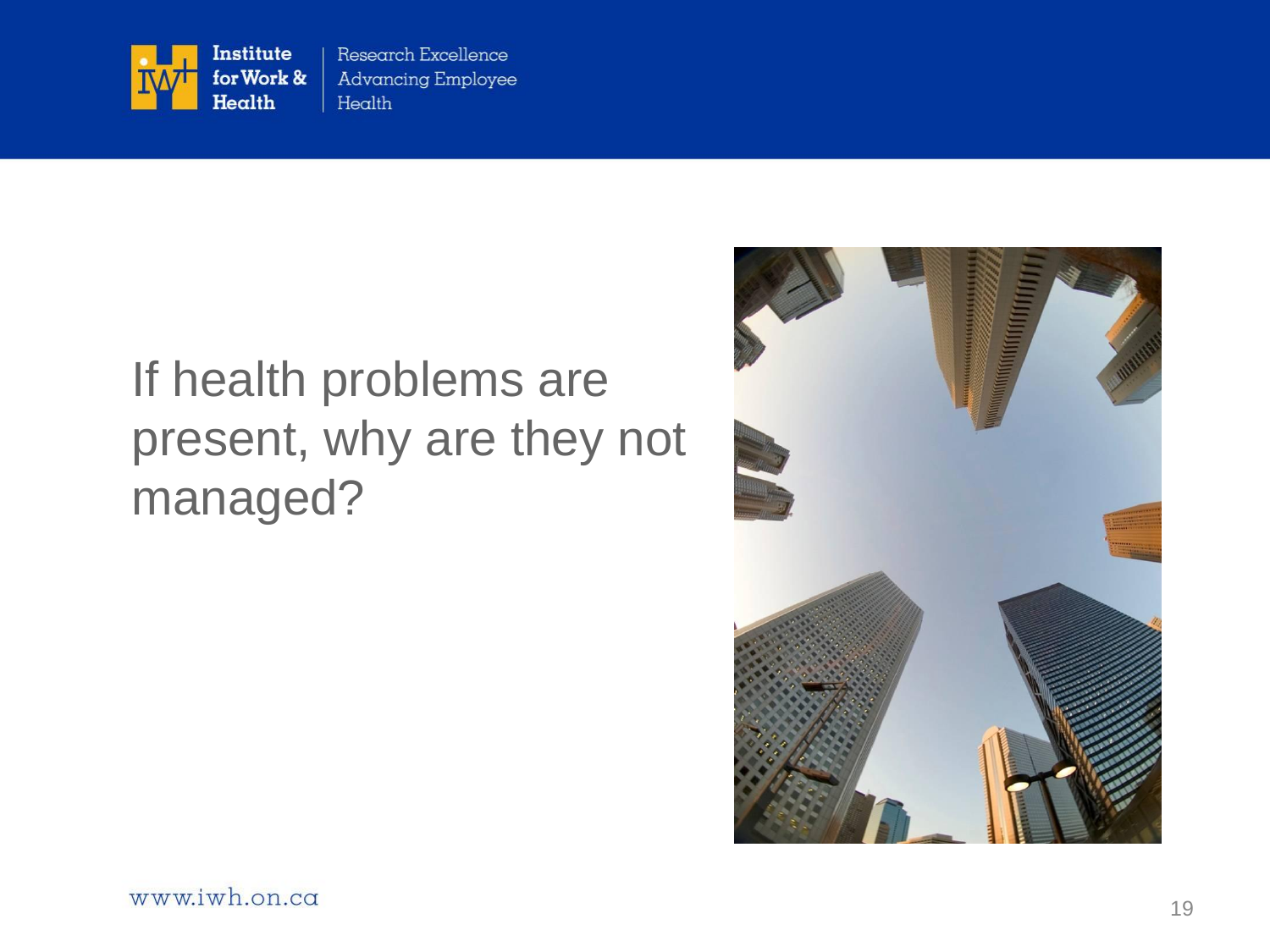

### Health problems don't fit into LMR program logic

- **Logic of LMR Program**: Education programs are tailored to jobs that do not exceed functional limitations
- **BUT**….medication use, chronic pain, depression, emotional loss

**Logic of MMR**: Workers sent to Labour Market Re-entry when at or near "Maximum Medical Recovery " or "recovery threshold" (acute injury model)

### **BUT: MMR F**<sup>2</sup> RECOVERED

MMR does not easily encompass chronic health problems

#### *Problem that thwarted RTW is still present: pain /meds /depression*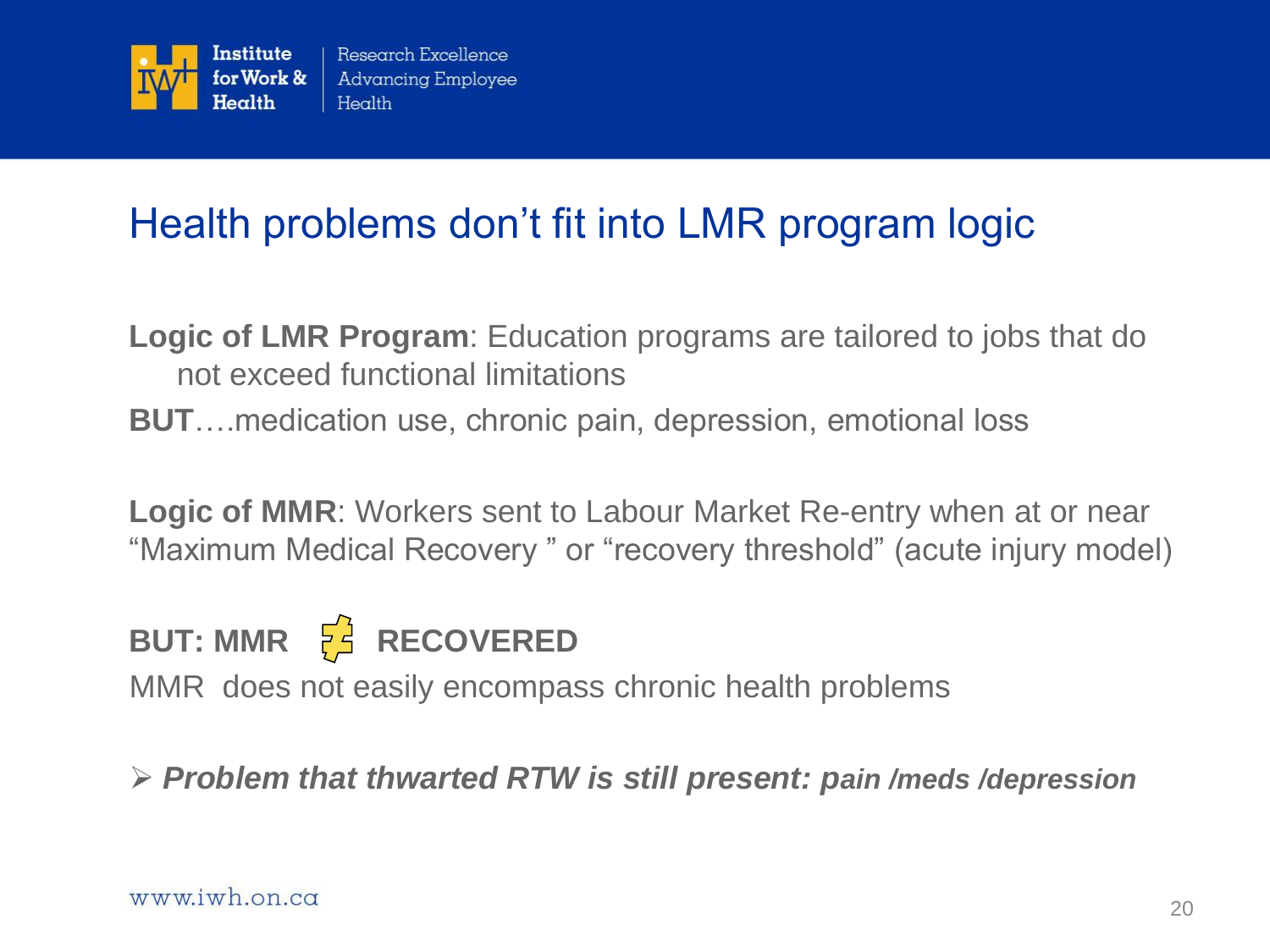

System organisation makes it difficult for decision-makers to *know* about health problems: communication layers

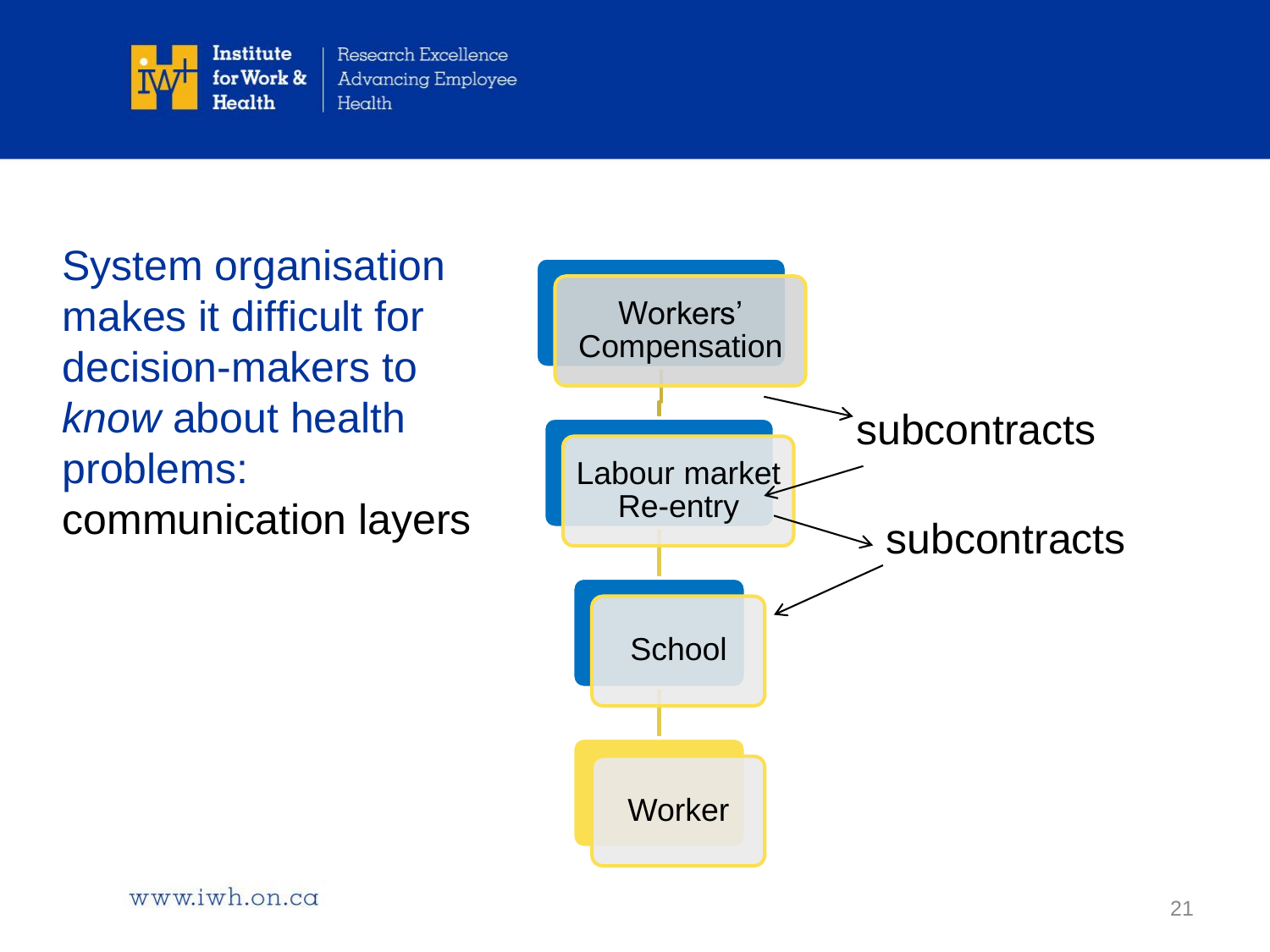

### System organisation makes it difficult for decision-makers to *know* about health problems: communication rules

**Sickness absence?** Workers must tell WSIB adjudicator (who is distant), not LMR case manager (who is nearby).

**Problems with program quality?** Tell LMR case manager (who is contracted by WSIB and risks having contract cancelled)

We"ve heard those **complaints**. … **The recourse usually is through the service provider who then brings it to our attention** …probably [with] a recommendation on what they feel. {pause} **It doesn't happen very often**. (WSIB service provider)

**Health?** *Basic physical precautions* are communicated from WSIB to LMR. Nothing from LMR to educators. www.iwh.on.ca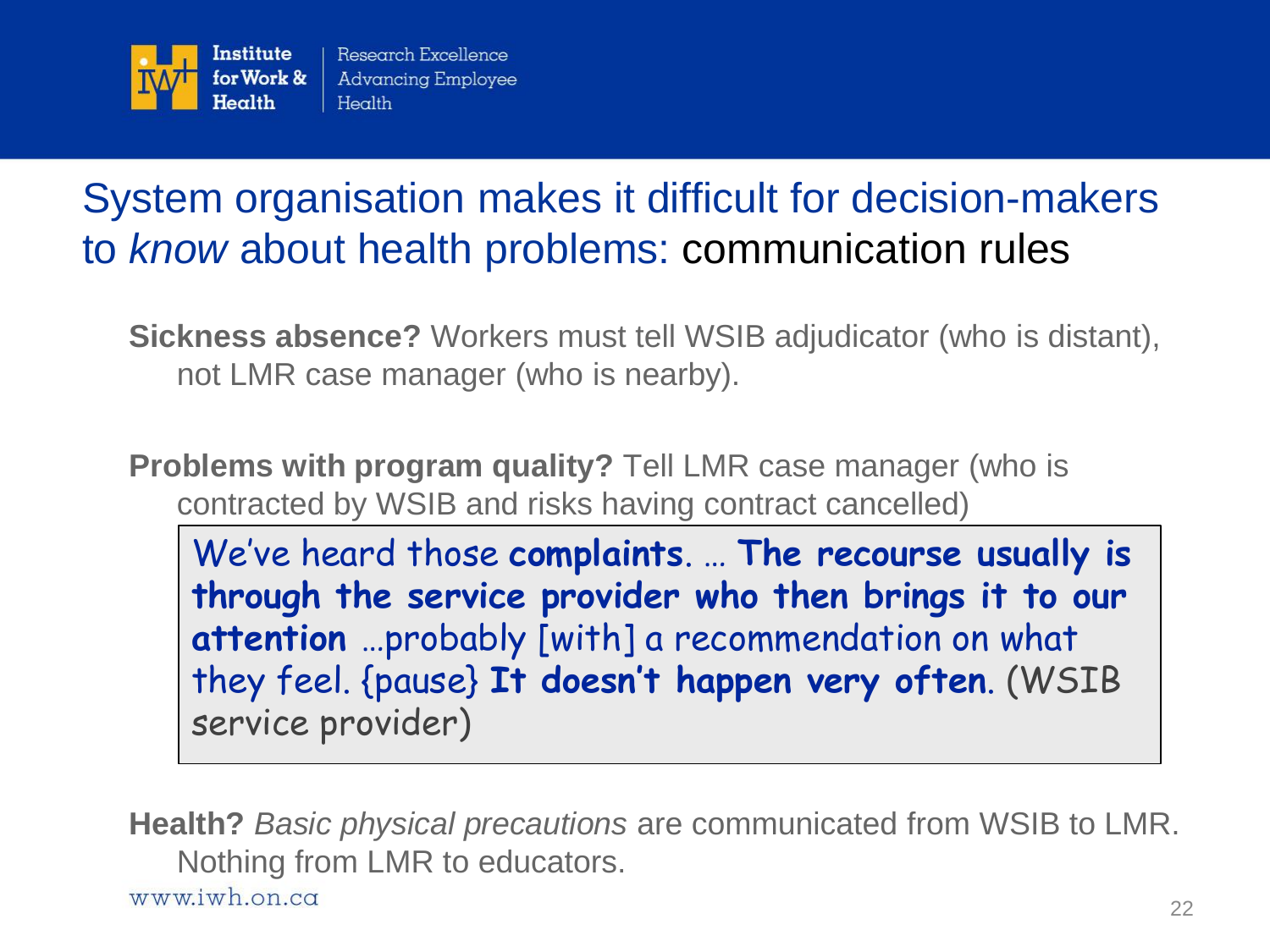

### Sub-contractors have *disincentives* to draw attention to system problems

The problem comes when they"re in the [LMR] plan [and having chronic pain]. And, and then WSIB…they"ll make it clear that that"s **not part of the compensable injury** …. They could reduce their benefits…or just…terminate them in their plan….[And] **we have to kind of ride the fence** you know? Because **we're not supposed to act as advocates for the client**. (LMR Provider Dylan)

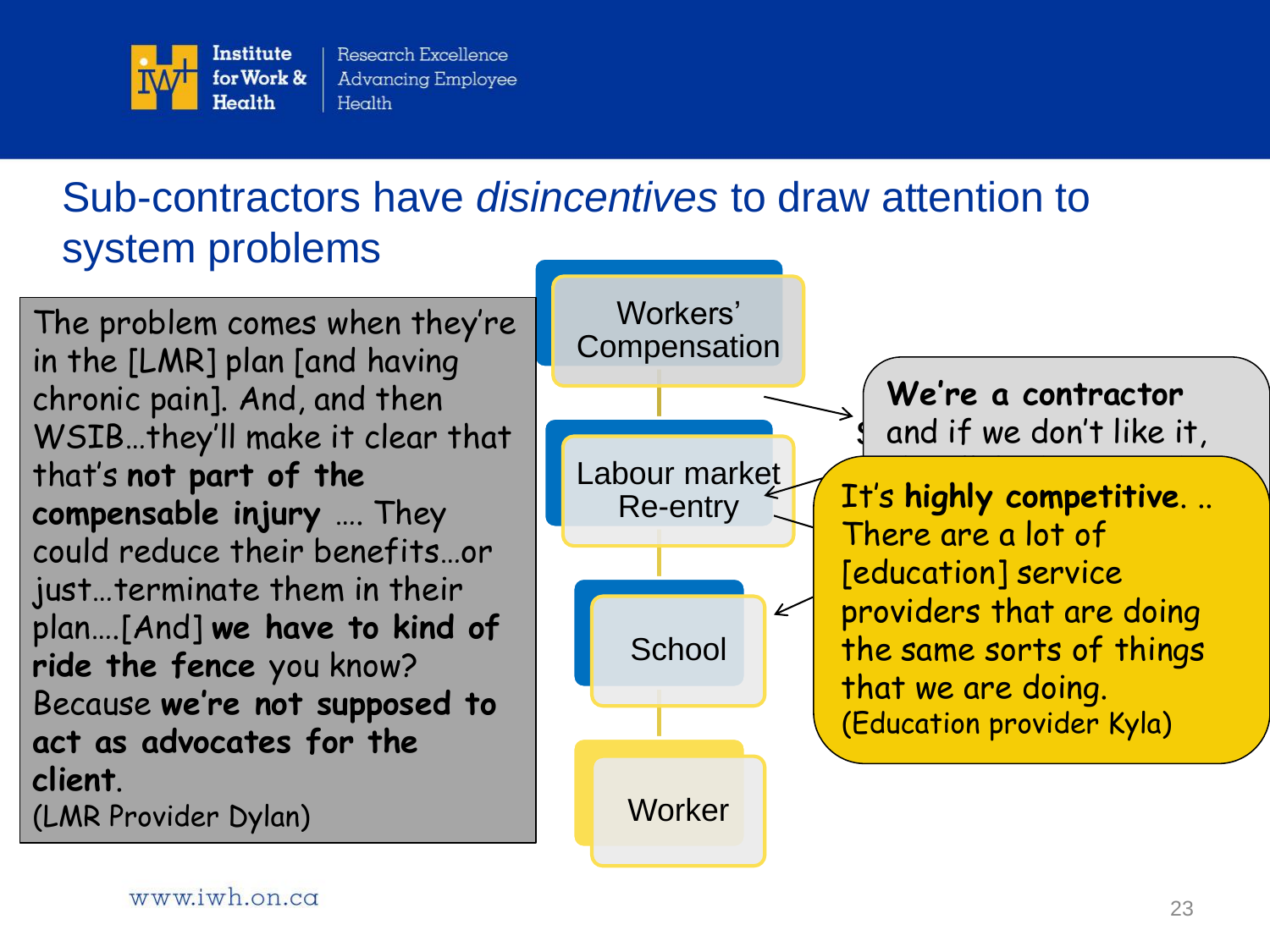

### **B. Worker choice in retraining**

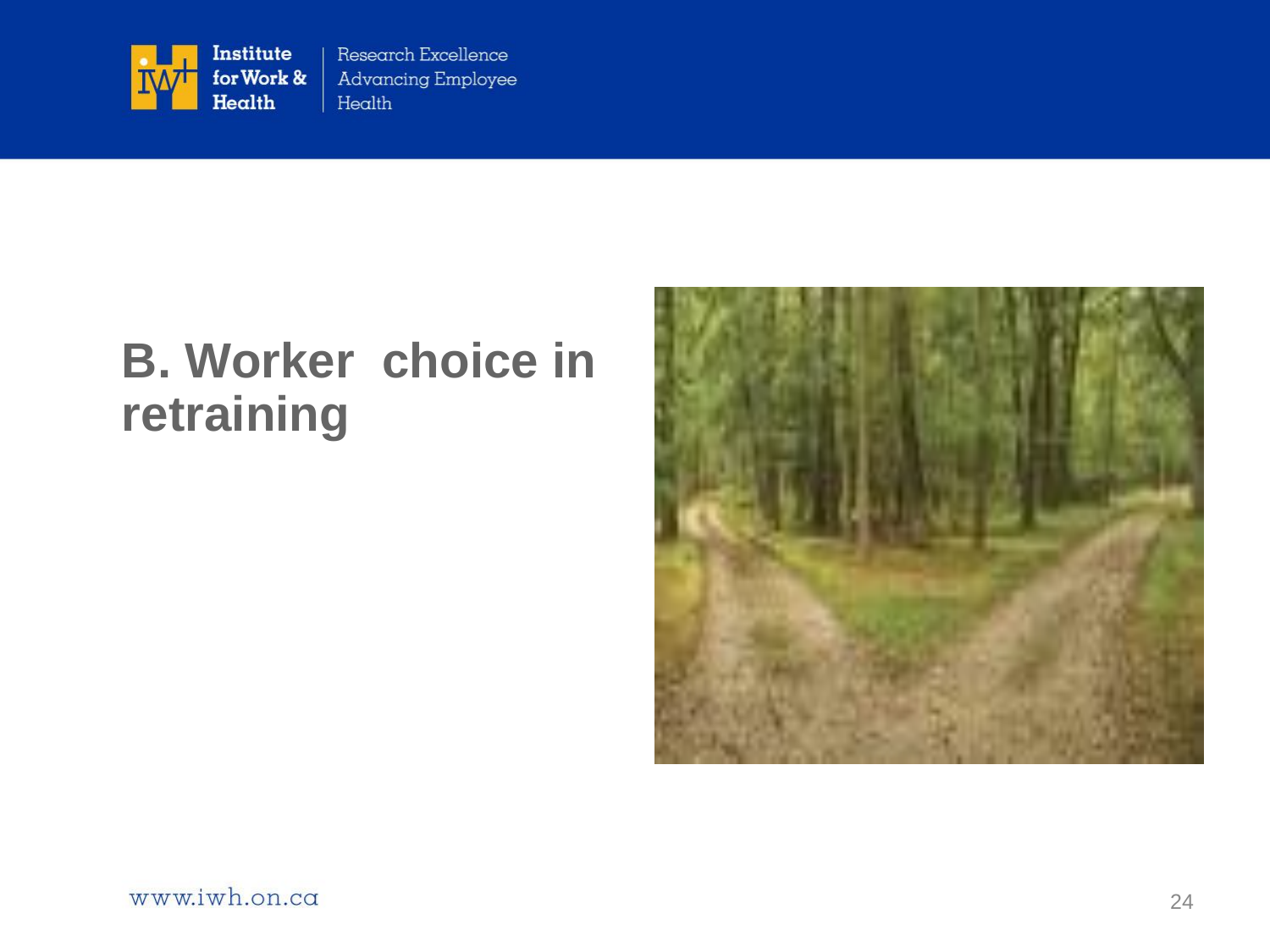

### Worker frustration: "I had no choice"

- I bet you 90% of my clients say to me "Well, they told me that I had to do this. **I had no choice**." ….. I think there has to be a **better buy in process**. (Worker Rep Mary)
- I've been frustrated--- {laughs} …everybody keeps telling me…"…**keep your mouth shut** and just go with it." (Injured worker Anne)
- It's like, "Okay, we just want to get you out and… on with your life" …but they make the decisions for you….I was forced into this program. I have no interest in computers, never did…. **It's take the course or you're basically cut off.** (Injured worker Kevin)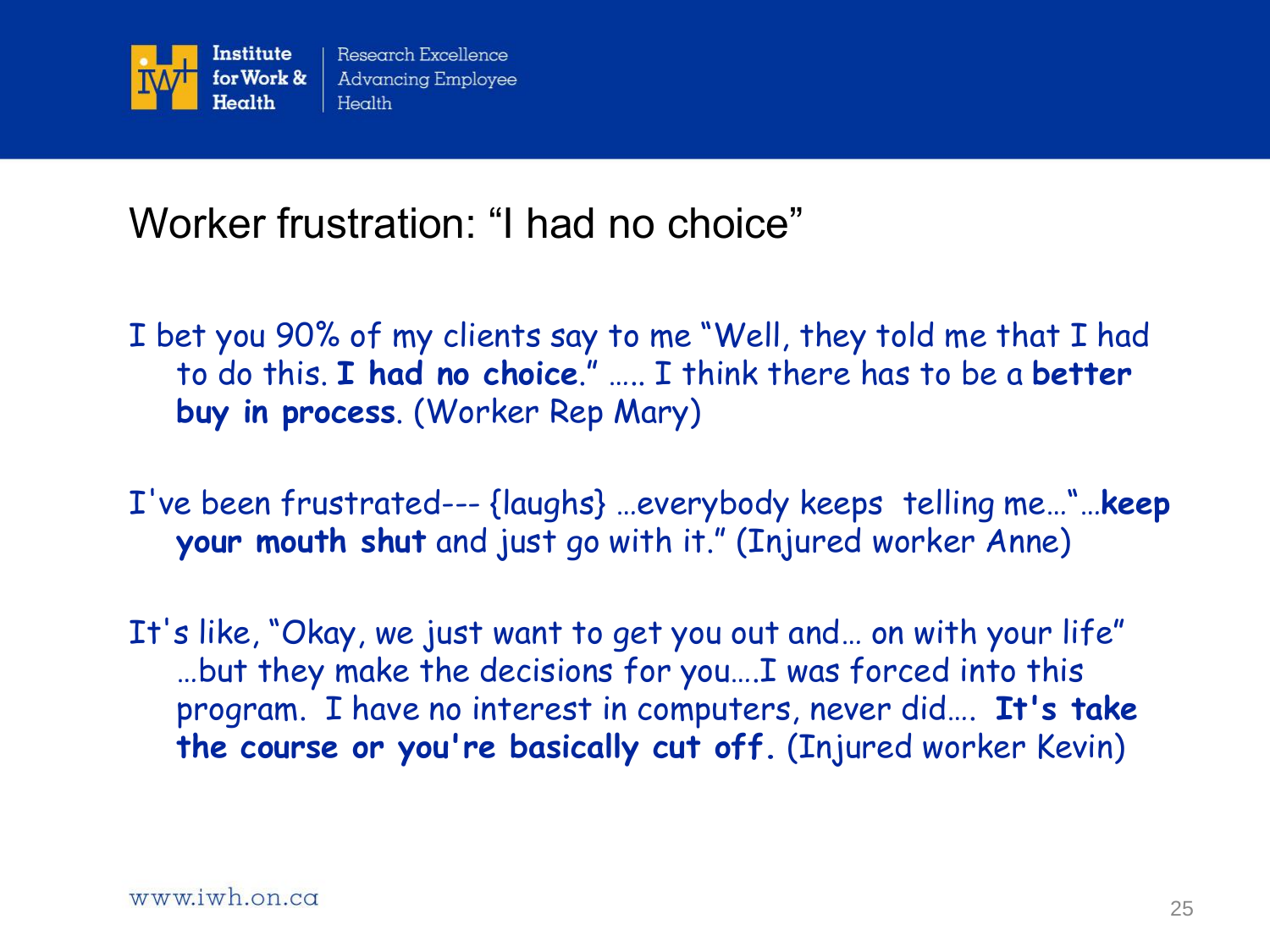

### **How worker retraining choices made?**

- 1. Informed consent problems
- 2. No time to choose
- 3. Guided choices
- 4. Restricted choices
- 5. Choice is about goal, not process

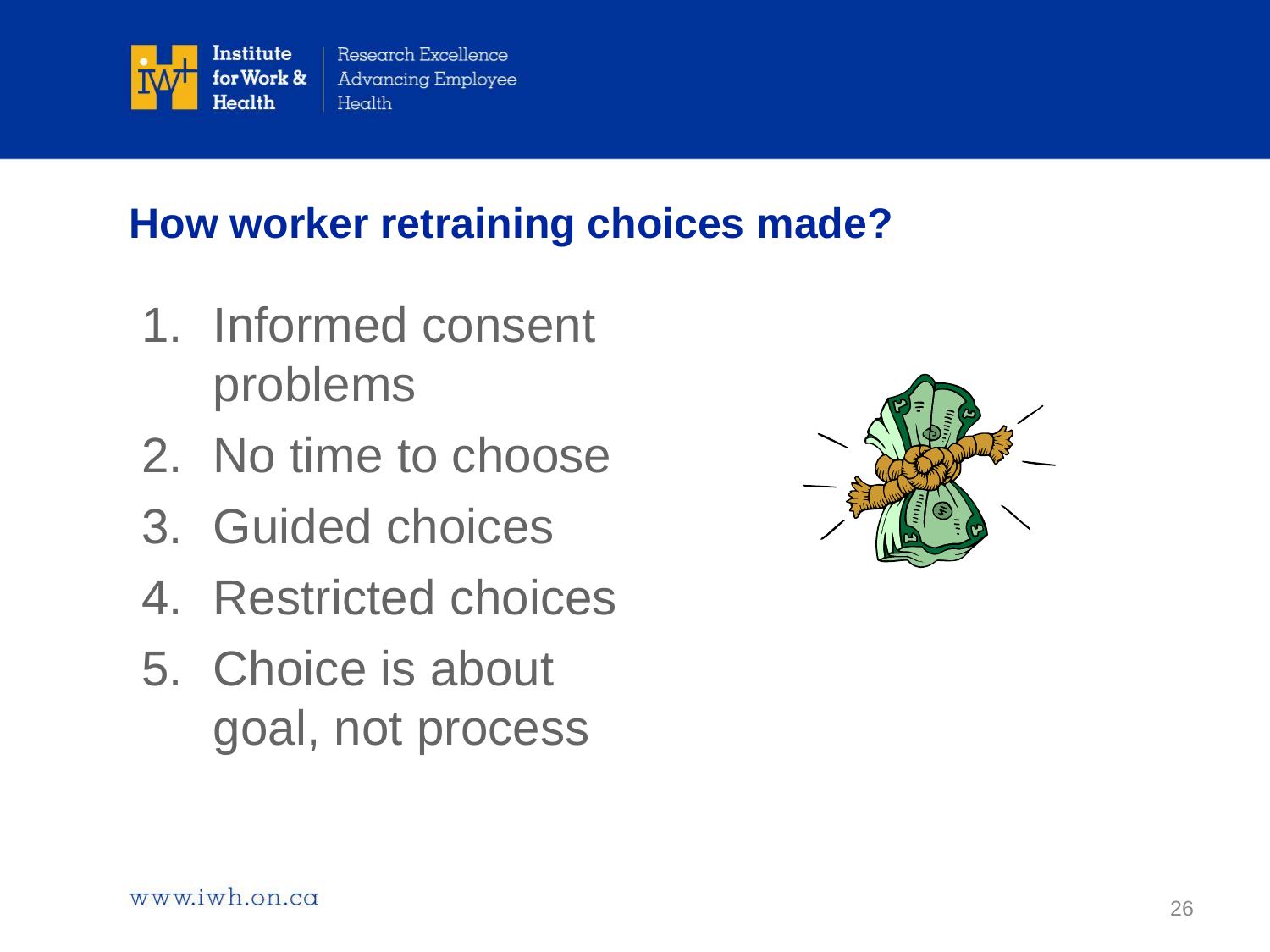

### **1. Problems with informed consent**

*Do workers know what they are choosing?*

I felt like I had to learn the rules of whatever it is. ... and it took me a long time.... The process that they"re putting me through isn"t clear, they just give you what you need to know, for the next moment..... **They want you to participate, but they're not giving you enough information.** (Worker FG Central P4)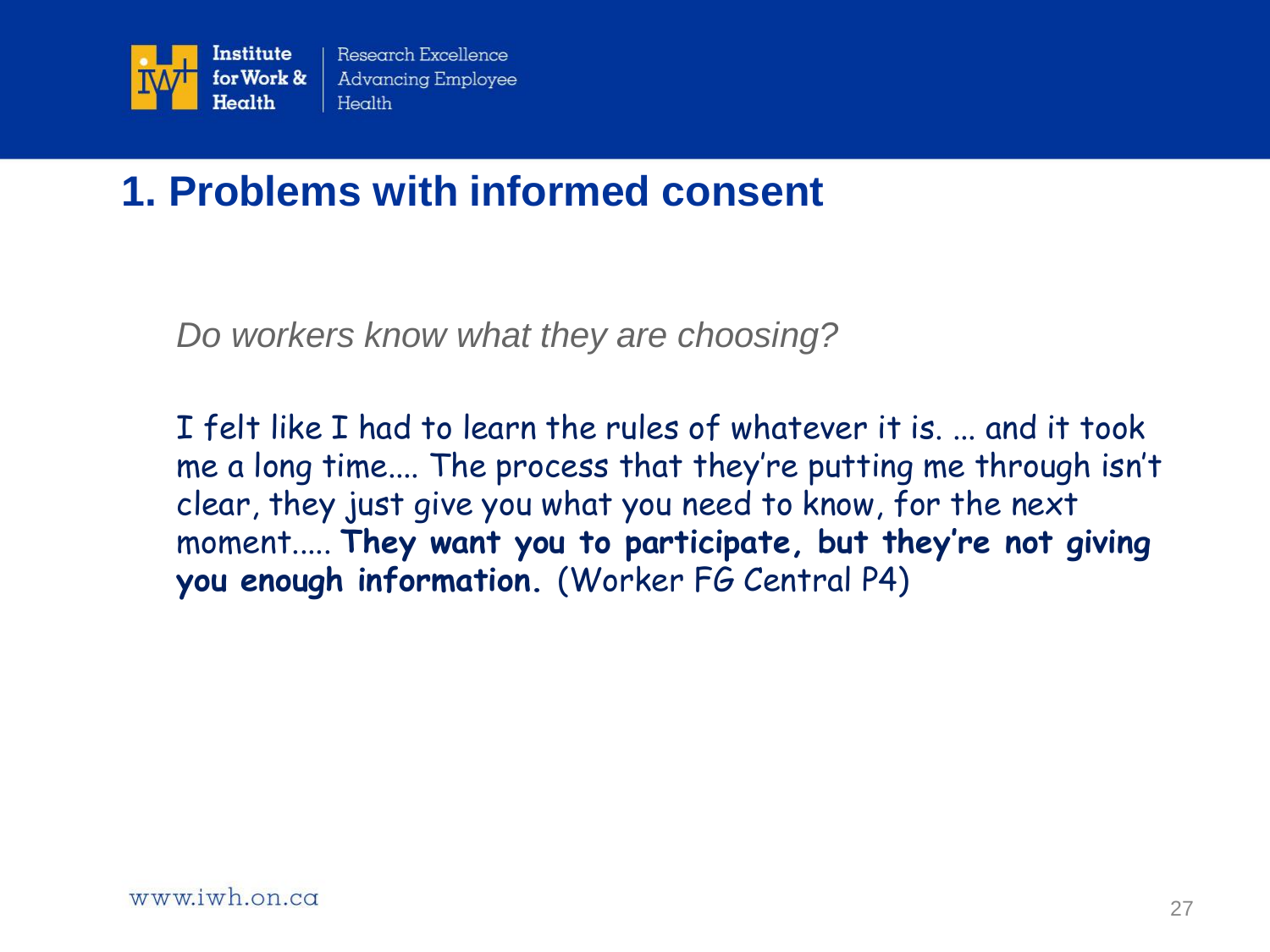

### **Workers sign contracts but don"t understand them**

- P3: Actually I have that in one of my letters that he says that you signed for this. And **half the stuff that I signed with that**  provider I don't know what it is. There's large numbers on there. {Laughing}
- I: So…you"re signing forms...Do you understand everything that you"re signing?....
- P5: **I haven't got a clue what I signed**.
- P3: Nope, **me either**. [Yeah]
- P1: Like I said … when we read it…. **when you question them [they say] they'll get back to you and they never do.**

(Worker FG North)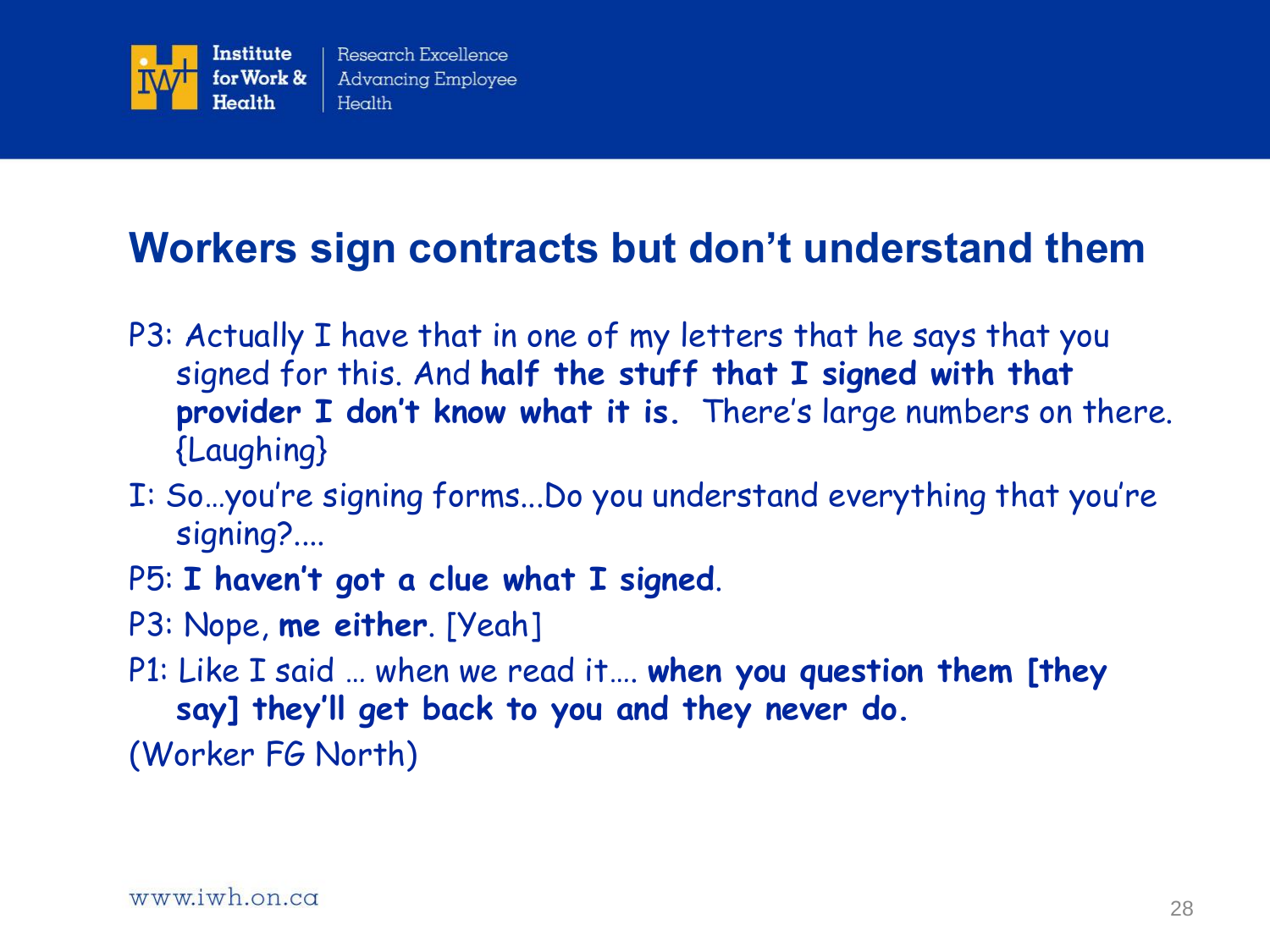

### Who informs workers and what are they told?

LMR providers are regularly the party to make **first contact** with the worker about LMR

The **majority of clients know very little**. …. **Oftentimes they don't even understand why they've been referred [to LMR]. …** They may be on the waiting list for surgery or ...there's still some other outstanding issue. ….So we…try and explain … **they've decided that you're medically fit to return to work.** (LMR Provider Firm A)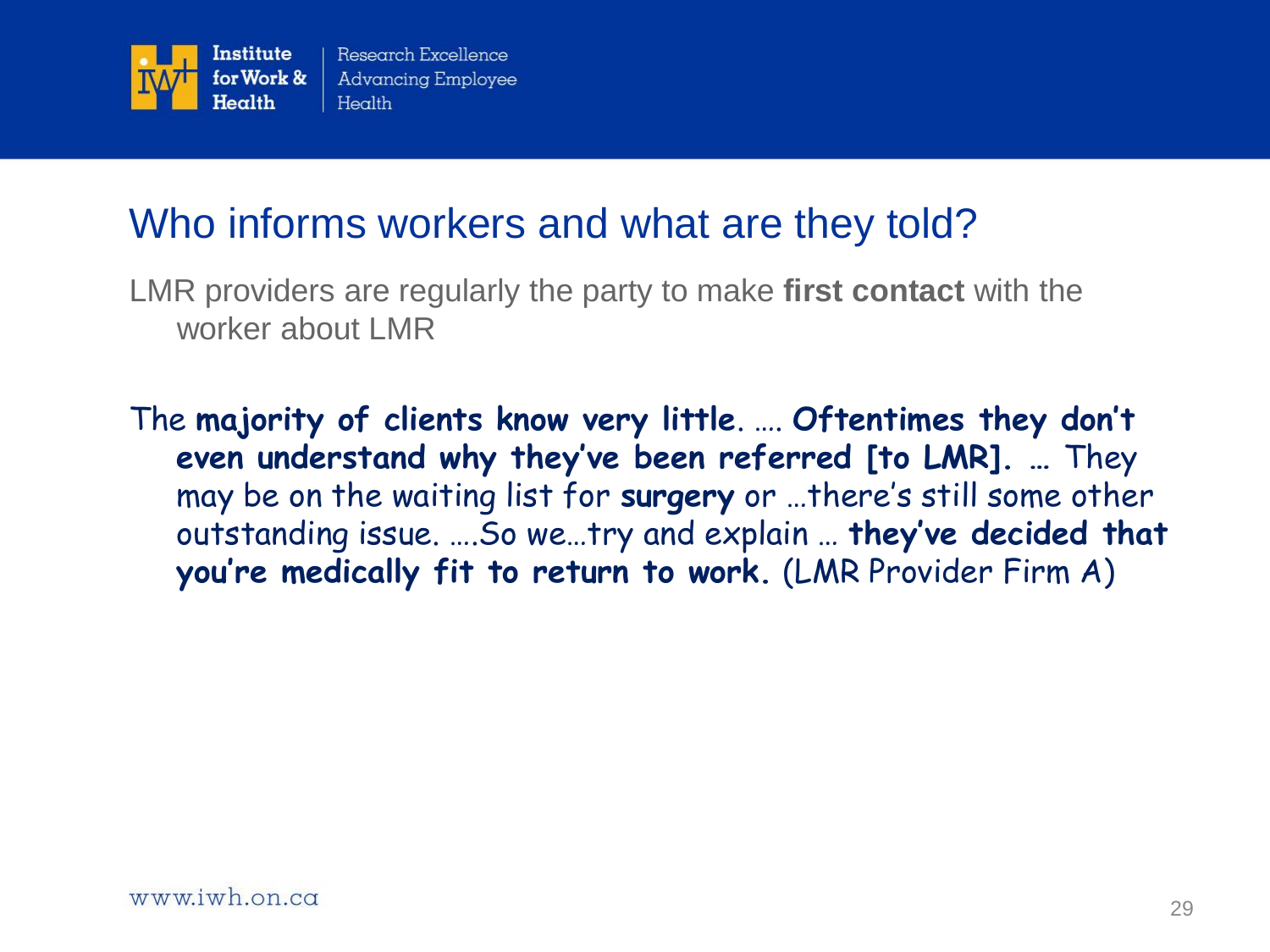

### **2. No time to choose**

**Choose quickly- the 45 day assessment & choice time frame**

- P1: The 2 choices you make....you know, you have [technically] 45 days but that"s from the time that the WSIB sends the file to the primary provider and then they…go through the file. Like, I had 2 weeks to decide…. And that"s **not…enough time** to research each of those options...
- P4: I had **less than a week**.

(Workers FG South)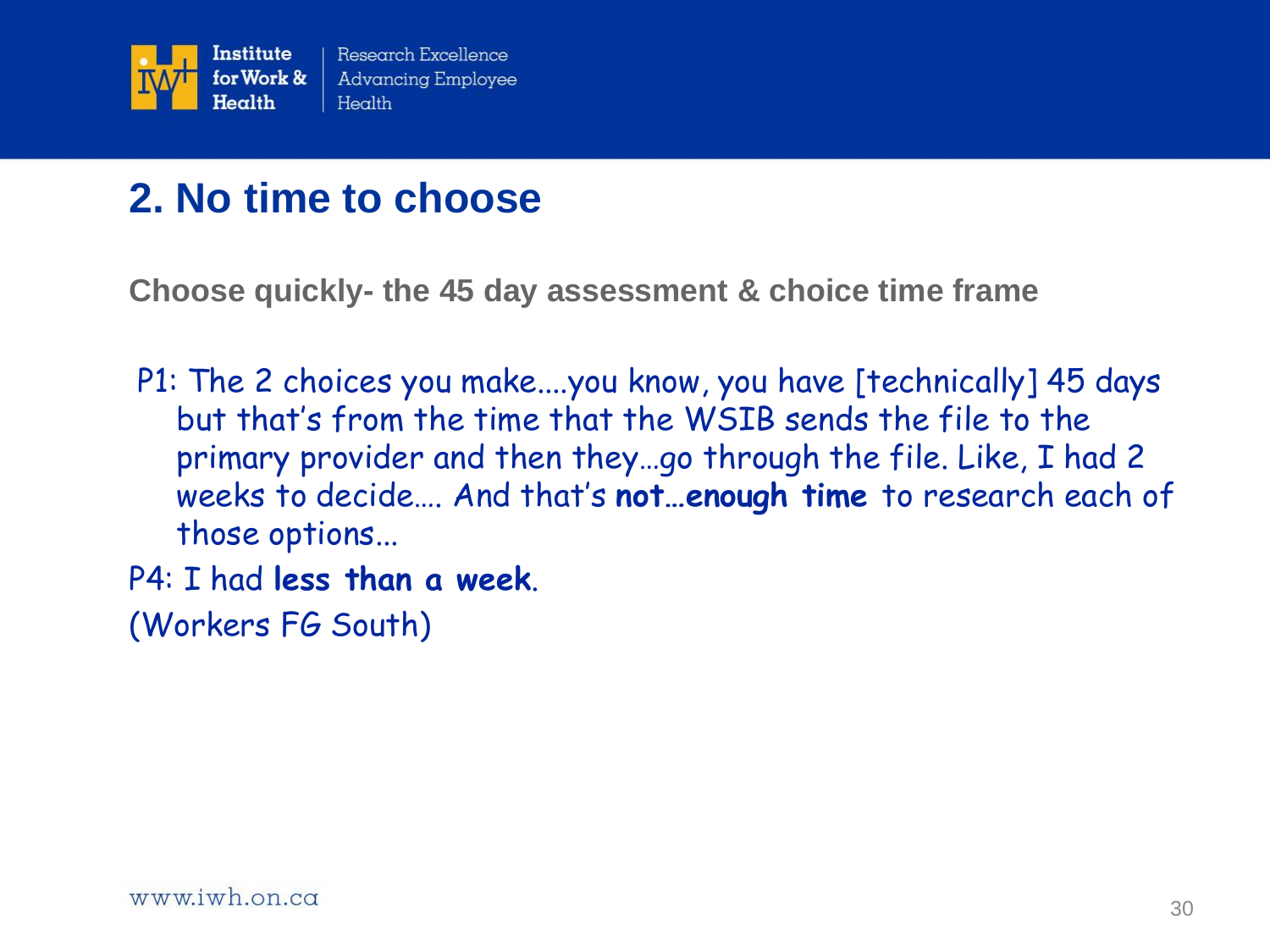

### **3. Guided choices**

Workers counseled by LMR providers to make certain choices

My LMR provider…says "Well, you know we should bring a 3rd one in, because I"m not sure they"ll go for these 2…**You have a choice but**- -". So they brought in this…thing called service advisor which is in the … industry right? So, I thought, "You know what?...I"m open to everything....." So, I thought, "Great okay, we'll pick that as a 3rd one, cause I"ve got to pick 3." Well lo and behold guess what, **they throw the first 2 out which I have an education, I have knowledge in, and I have a little experience in, and they give me one that I have no idea what I am going into.** (Worker FG South, P7)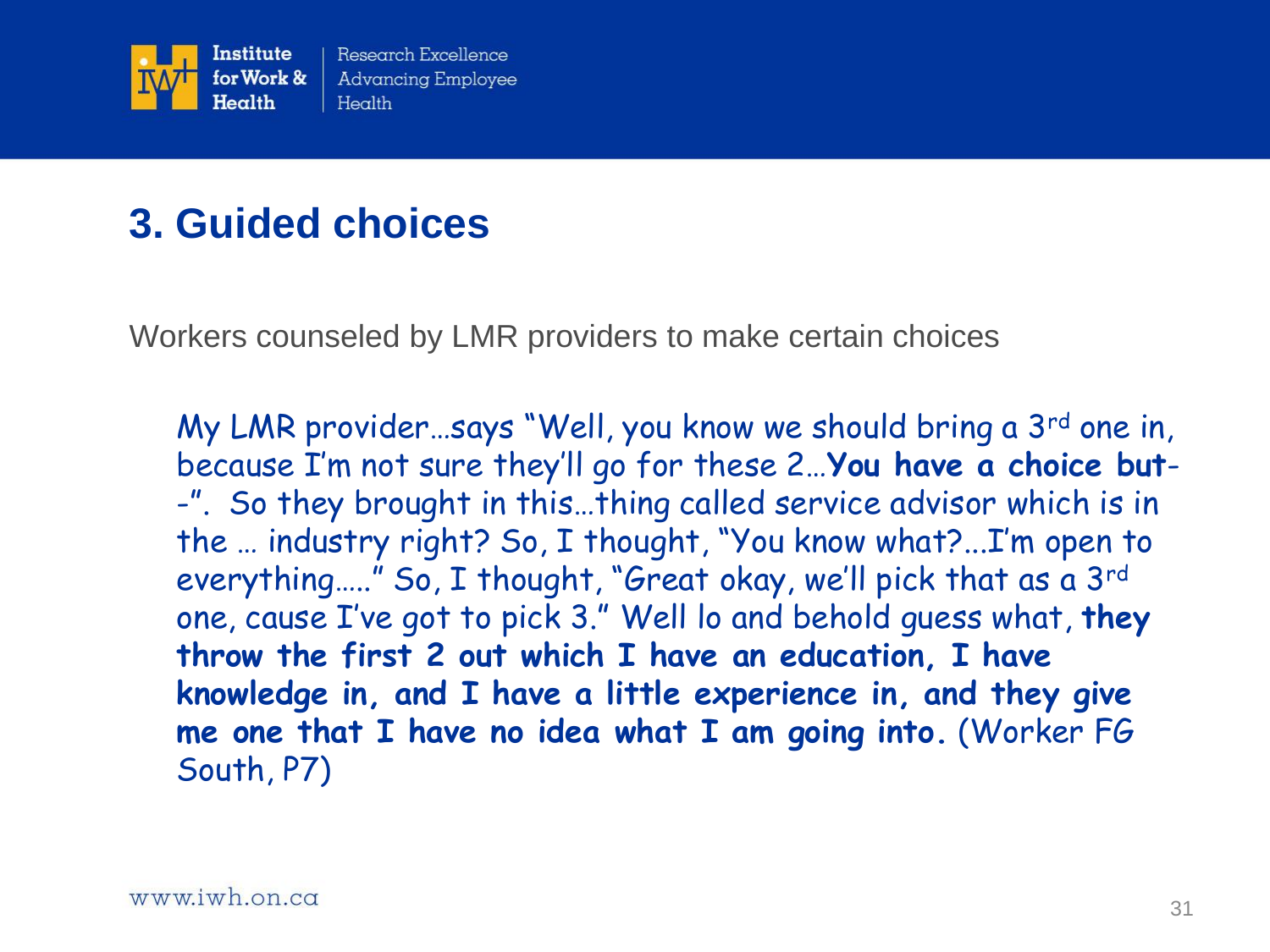

#### Workers led to same jobs

I find that there's certain service providers that send in the exact same plans for different people. [Yes] So they"re like **cookie cutter** plans, they"re just changing the names. And they don"t fit and work for everybody. (WSIB Provider 1)

#### Workers guided to inappropriate training plans

**We kept getting people referred to the child and youth worker program with back problems** and finally one day we said…. What are they doing?" And we met with them [LMR providers] and child and youth work doesn"t have a distinct job description in the National Occupational Classification. It"s… grouped in with social work which is a sedentary occupation….And child and youth work is…**you're sometimes wrestling with teenagers and putting them into holds. It's not exactly an occupation for people with… bulging discs.** (Public College Educator J)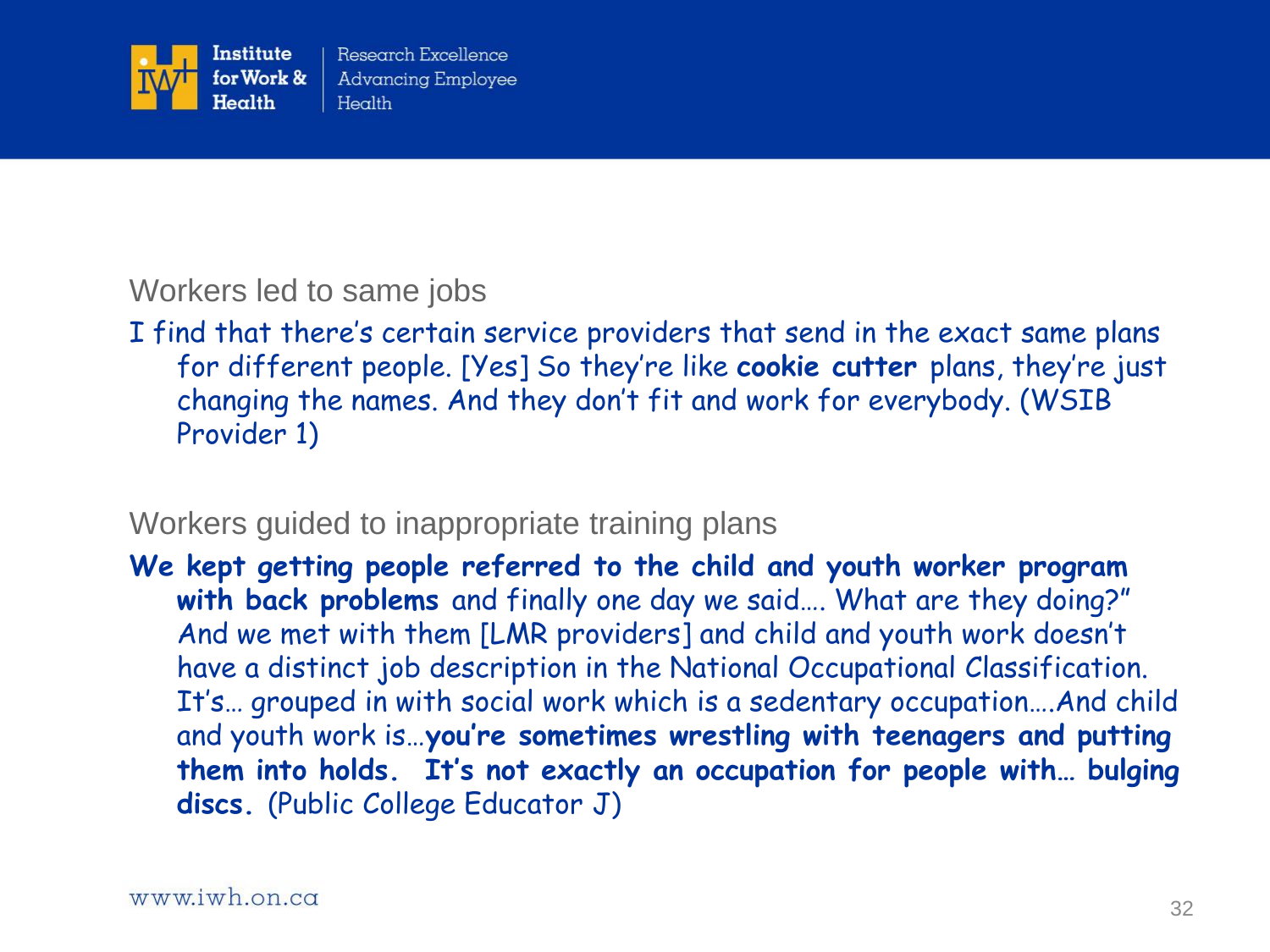

### **4. Restricted choices**

We"re always supposed to choose the **most cost-effective plan** …. (WSIB Provider 1)

There's pressure for you to **pick a job that will make the same amount of money** you made when you were working. Often times without the realistic understanding of **whether that's achievable for you.** (Worker Rep Samuel)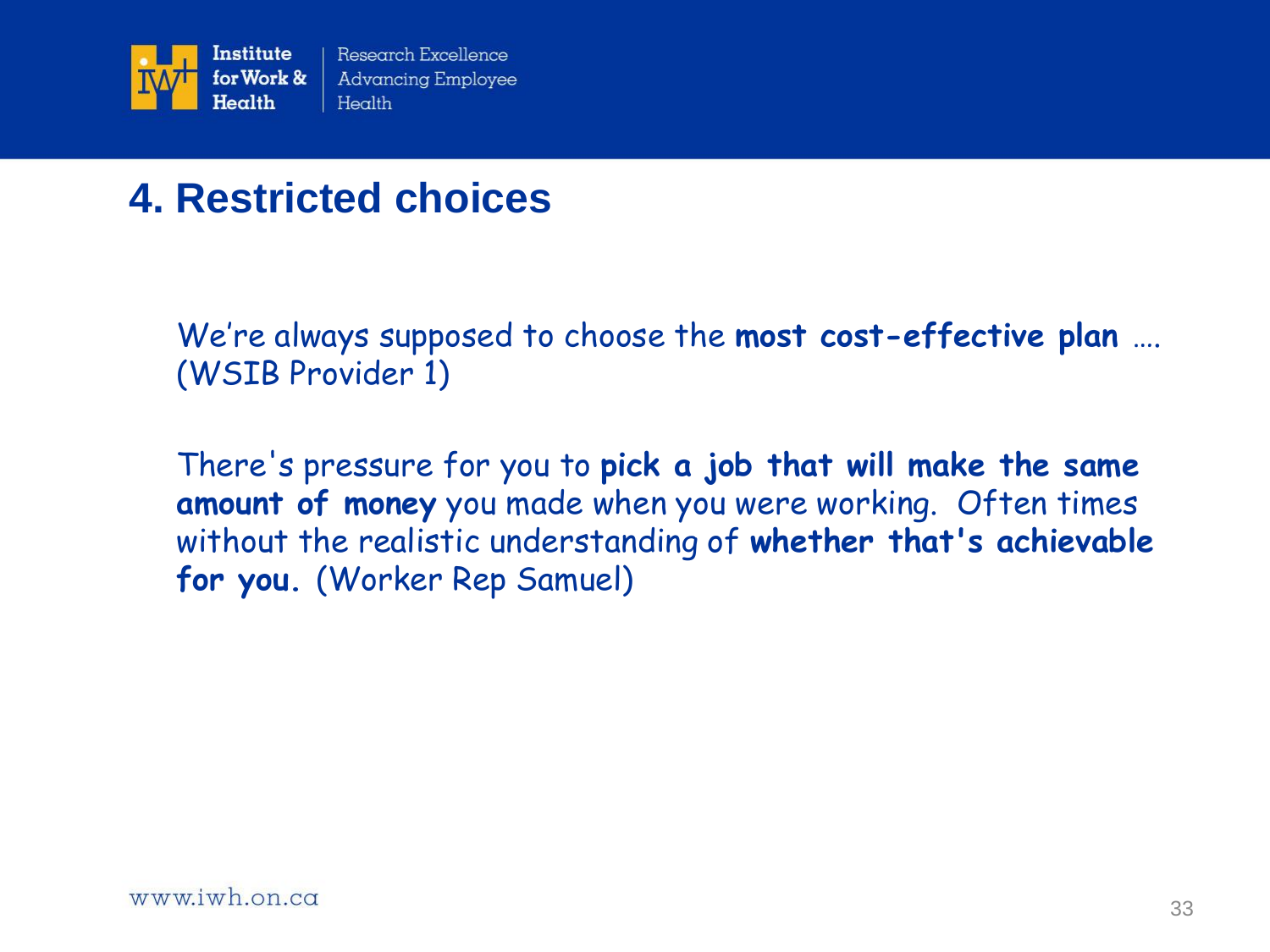

We"ve…joked among ourselves…that **some workers succeed despite LMR….**because for workers who are really motivated…I think sometimes **we even frustrate some…by…making them**…. Like they"ll tell you "Oh, I would never go for that, I want to go for this course**. This is what I would do if I was in my own time and spending my own money. Why won't you support it?"** And I"ve even heard of workers who will say "Thank you but I really want to do this and I know you are not going to support me to" …."I"m going to go and do it. Thanks for offering me LMR, but no thanks." (WSIB Provider 4)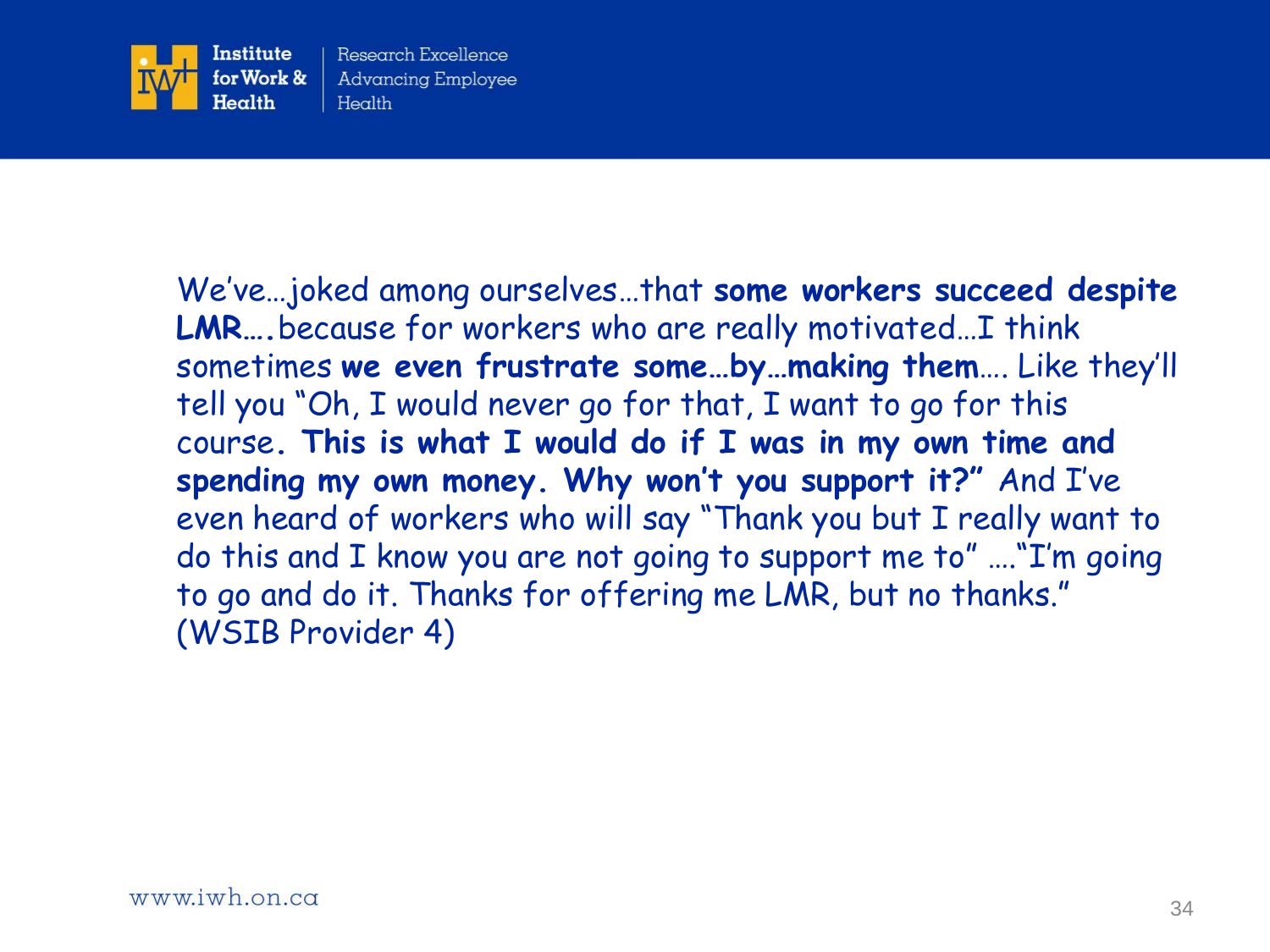

### **5. Choice is about education goal, not process**

**Problems with quality of education**

Inflated grades

**About half way through my upgrading …I started noticing that…my marks were inflated….** According to the test…I was a genius, I was in the 95 average…Well, the way it worked is I would write a test, if **I would get a failing mark they would correct it**, and then they would make me write it again… So, **then I failed an entrance test into the [college] program**. (Worker FG South P9)

#### Fast courses

**It's 2 months a grade level …**We lose a competitive edge if it"s going to take us 3 years to upgrade somebody and it"s going to take [competitor] one year. ….**The companies seem all competitive with "We can do it faster."** (Upgrading School Firm C)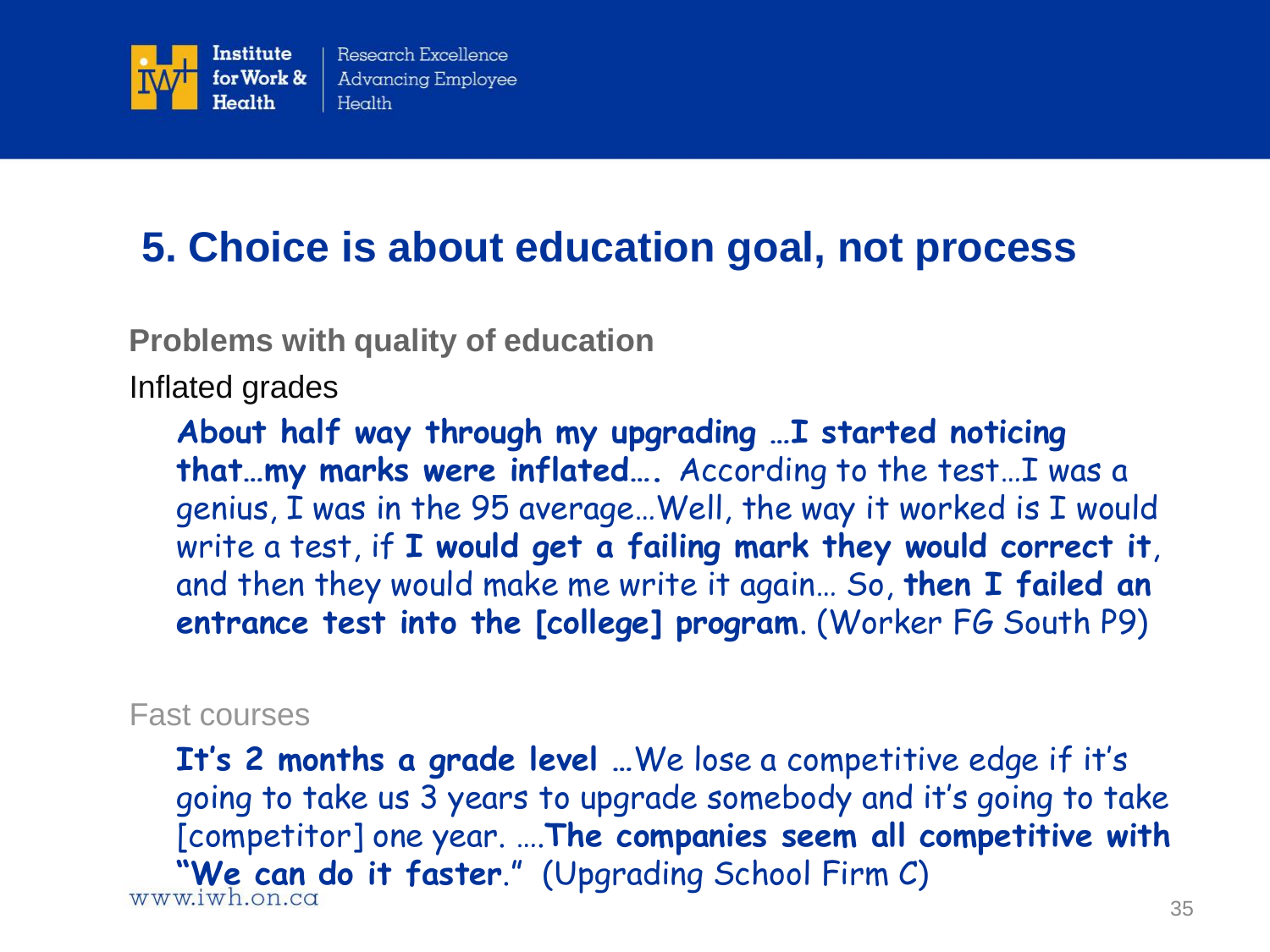

**Focus on timeline**—rushed programs become clear in face of pedagogic realities

They [LMR providers] just say that…**we have to be done in 3 years** because that"s all the support he… can have. … …."Well can they take the stuff in the summer and can they do this and can they do an online course?" And I often have to say to them, "You know, **if they're not getting it with the teacher in the classroom they ain't going to get it online**". And it"s just some **basic pedagogical realities**… (Public College Educator J)

#### Stripped down courses

We have lower level as well as an upper level. …**They could still get exactly the same information but with less words. …** [Or] the school system though has a variety of strands …….**We don't say, "Oh, at Grade 5 you need to learn all of these strands"** because as an adult you don"t essentially need to. (Private Upgrading school  $w\mathbf{B}$  w.iwh.on.com 36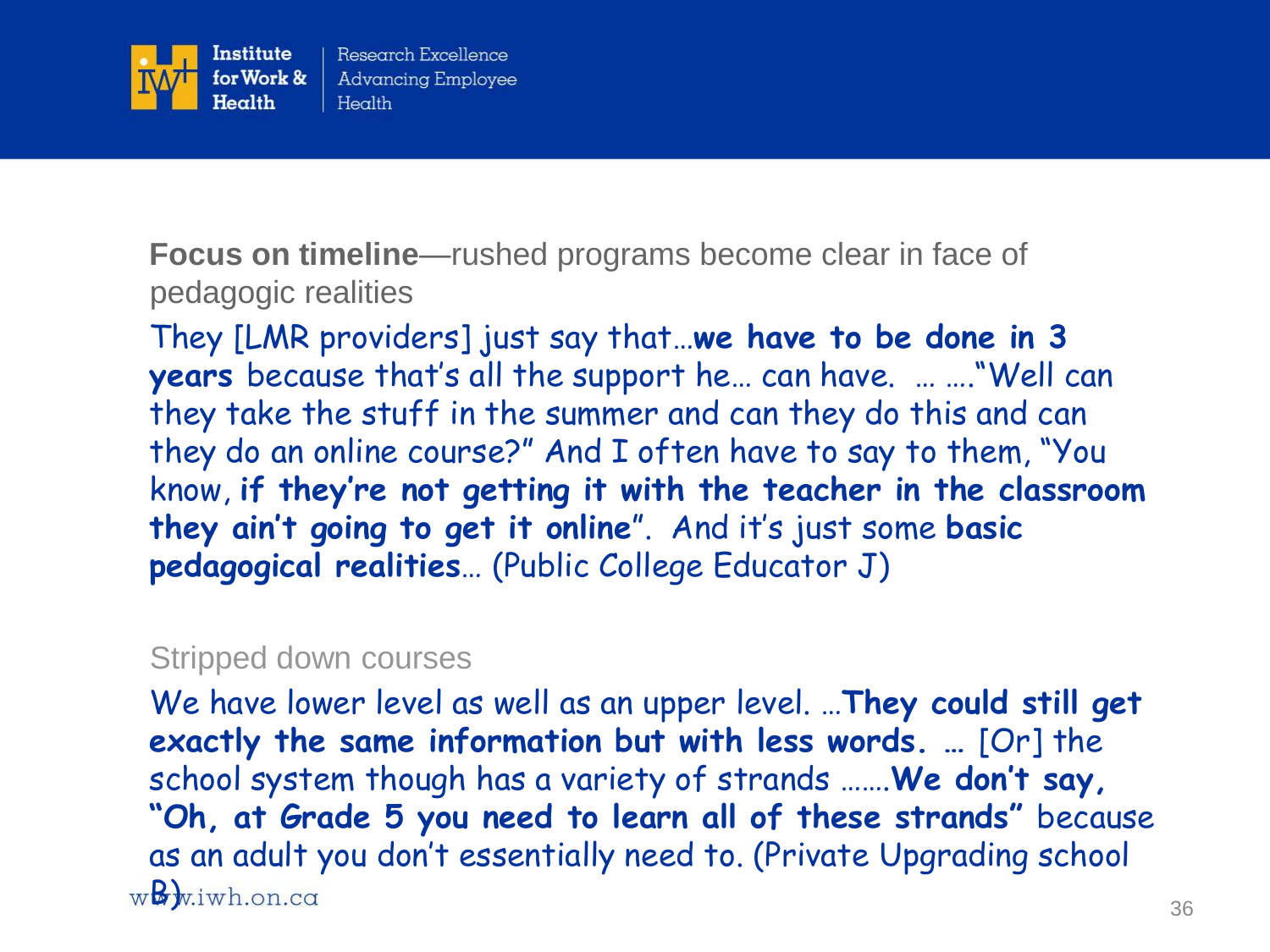

### **Why do these limited choice conditions exist?**

**Model of an informed, literate, choice-making worker…. BUT**

Overwhelmed workers, don't know what questions to ask

And ... it's such an overwhelming process and I hear so often from adjudicators and managers, "Well, why didn't this person ask questions at the beginning", you know, and it's because **it's such an overwhelming process**. (worker rep Janice)

Workers on meds, unable to think clearly

- I: Did you get to choose from…?
- R: No, they just sent me into--- that's another thing: my mind. **With all the pills I'm on I can't remember anything**. (IW Brian)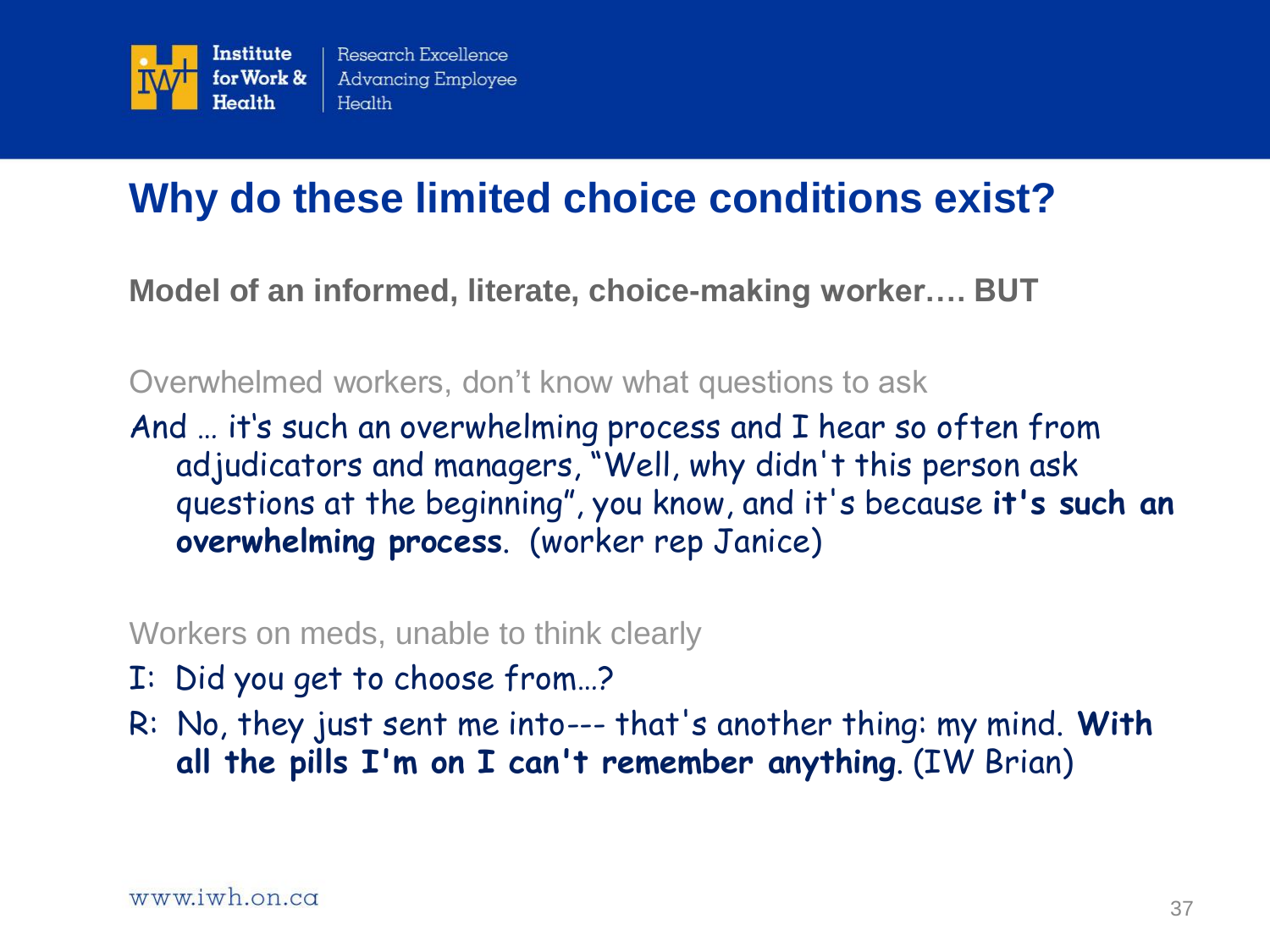

### Choice is limited to education goals

**A ready market for this limitation: jobs transformed into courses**

• E.g. Cash register training program/ Customer service/ Office assistant/ Call centre training

**Some workers are not education-oriented**

I was talking to [someone] the other day and I said "**Most of the people that we have in LMR are people who have dropped out of school**" …. ..because they didn"t like it and they were always problematic in school …. …. It"s .. . very difficult… **as an adjudicator because you're constantly having to discuss cooperation with them** and …if you don"t cooperate your benefits are going to be **terminated** and I don"t like doing that. … I have to do it because that"s part of our legislation. (WSIB Provider 2)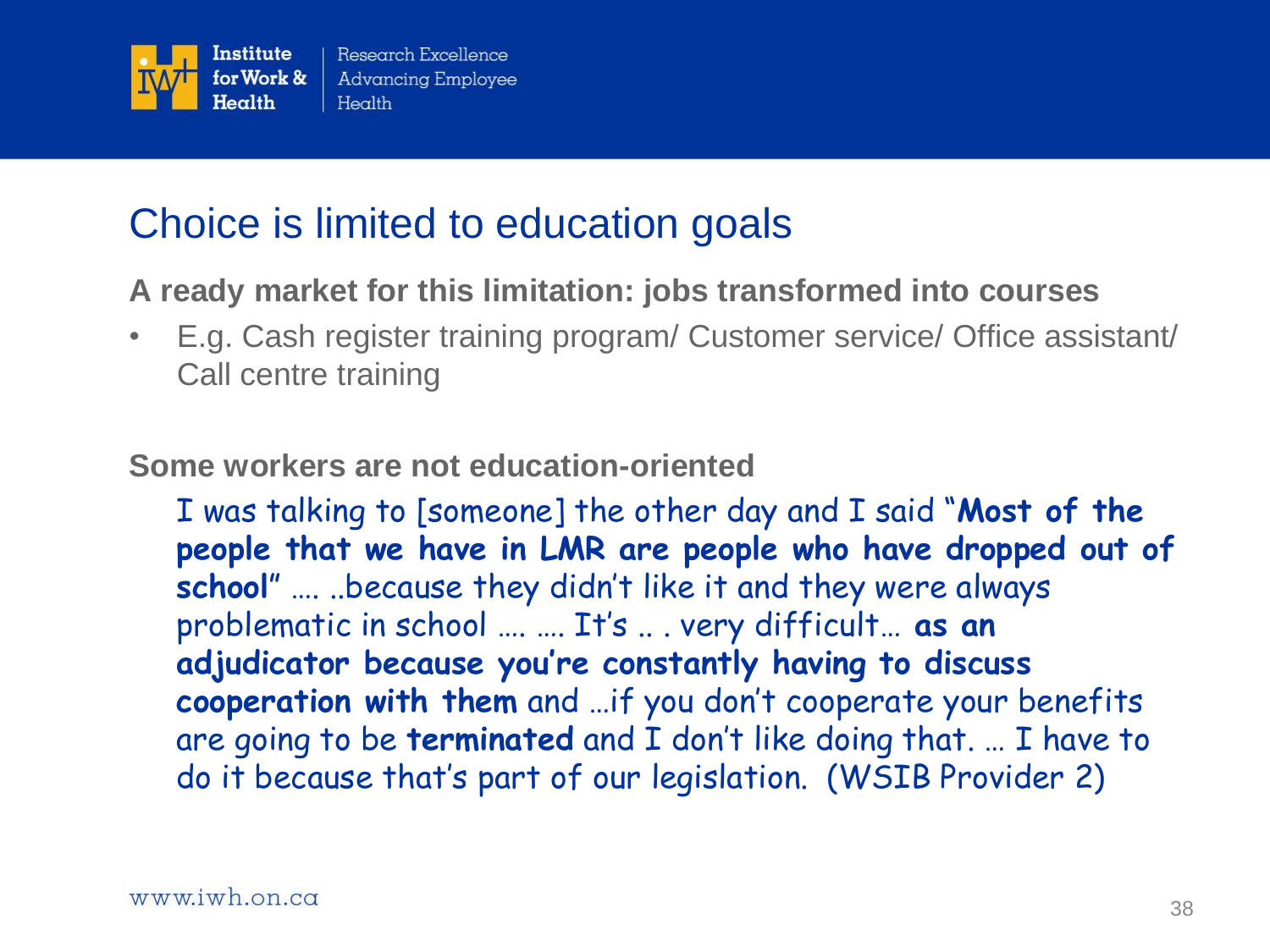

### Within LMR education goa market

Private educators sell services to L subcontracted by WSIB

• Providers meet contract terms:

**exemption**" under Private Care to a third party rather

So: *no government regulation/qual* education for injured workers.

**Private Career Colleges Act**

"Institutions that are exempt from registration under the Private Career Colleges Act, 2005 are permitted to deliver the programs, but students at such institutions should be aware that **they are not entitled to rights under the Private Career Colleges Act, 2005.** 

Private upgrading school programs **Programs that are contracted exclusively than to individual students do not require approval**. This includes private training providers who contract exclusively with businesses for the purpose of employee training."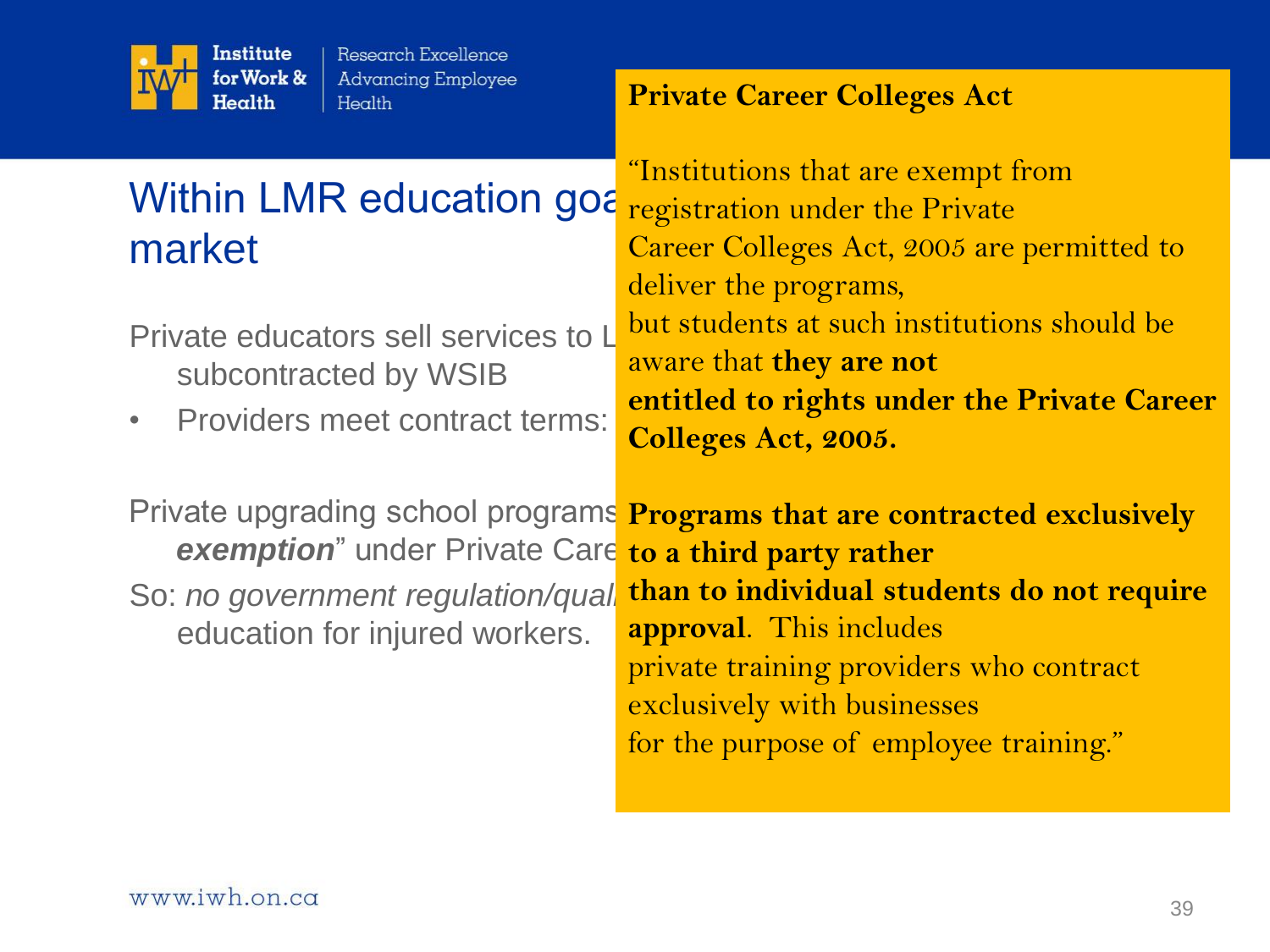

**Discussion**

Findings as relevant to:

- $\triangleright$  Difficulties with outsourcing services • ―*Going through the motions*‖
- >The problem of worker 'buy in' •The worker motivation discourse

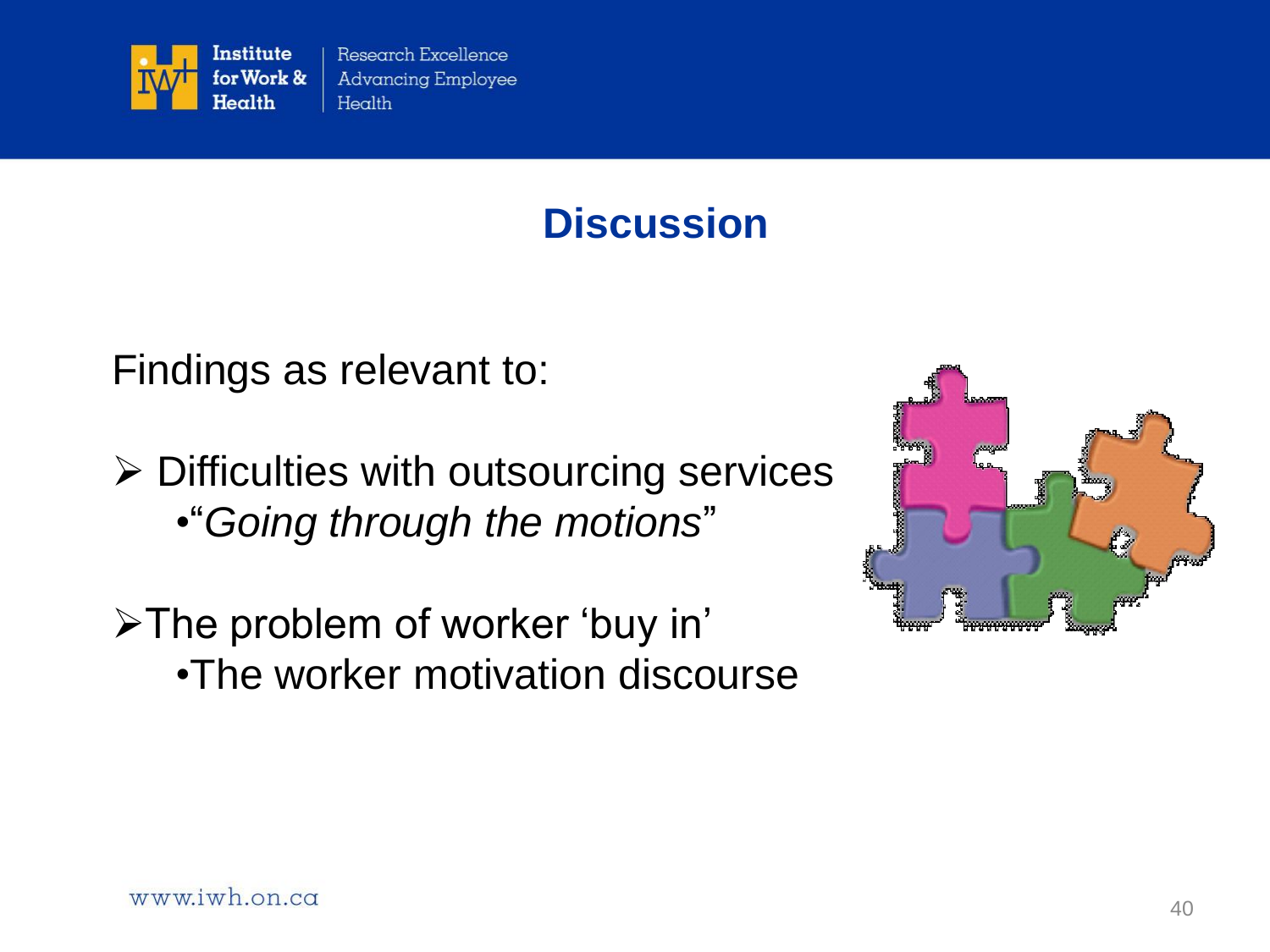

### **1. Difficulties with outsourcing services**

#### **Disjointed processes**

- Outsourcing ideal: 'providers are the experts'
- Outsourcing challenges
	- Providers meeting letter of contractual obligations
	- Unclear avenue for worker complaints (who is the boss in LMR?)
	- Who is looking at the whole picture?
- Unclear outcome terms for providers and WSIB: **"employability"**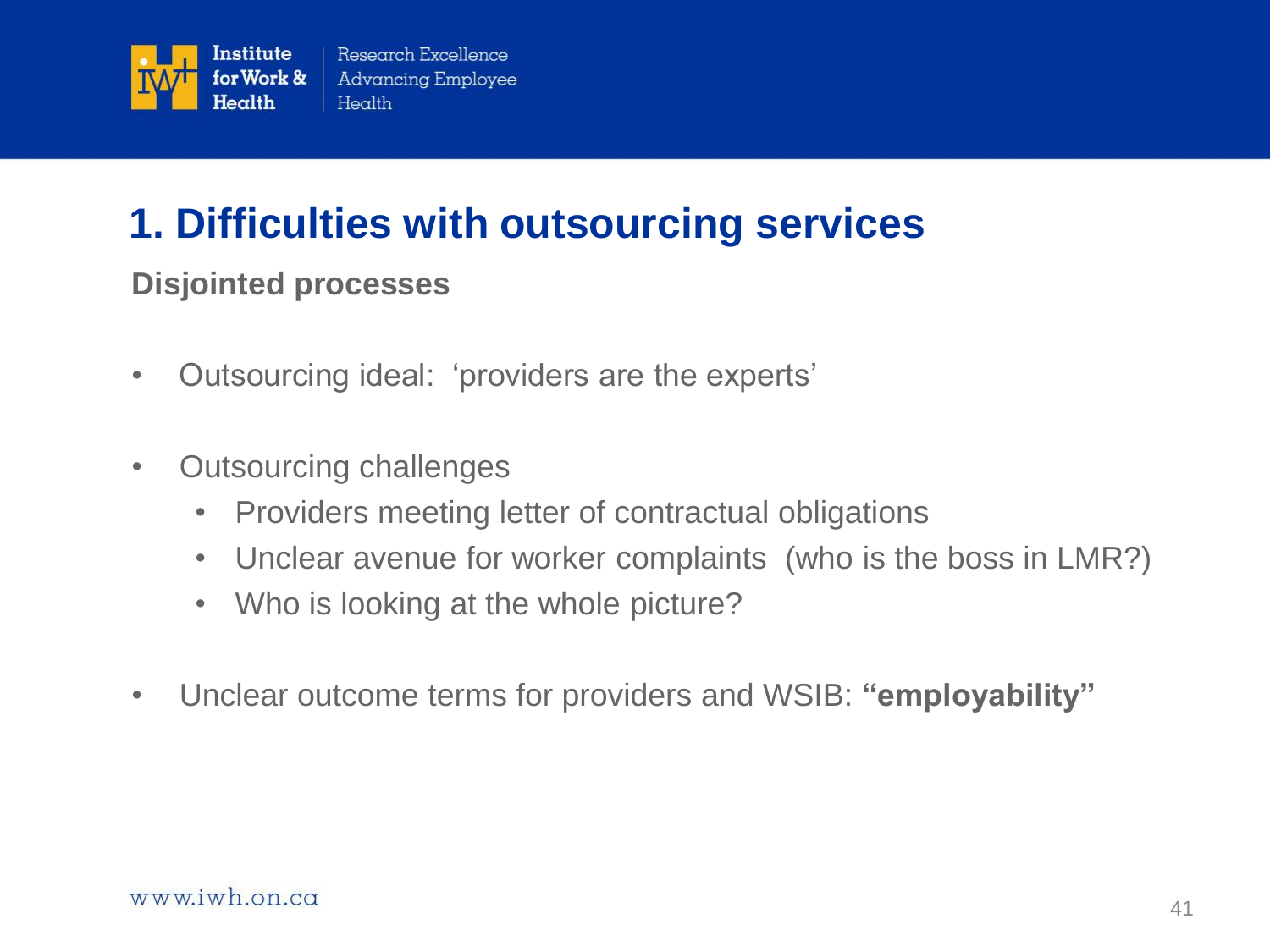

### Scenario of ‗*going through the motions*'

**WORKERS have pain, taking strong meds, missing classes, not learning, in program that does not match interests/needs**

*BUT comply to keep getting compensation benefits*

**EDUCATORS note pain, medication use, choice problems that impact retraining**

- *BUT their role isn't to deal with health*
- *Don't want to lose clients, so manage health as best as possible, modify teaching to fit contract timeline*
- *Manage information to contract-provider*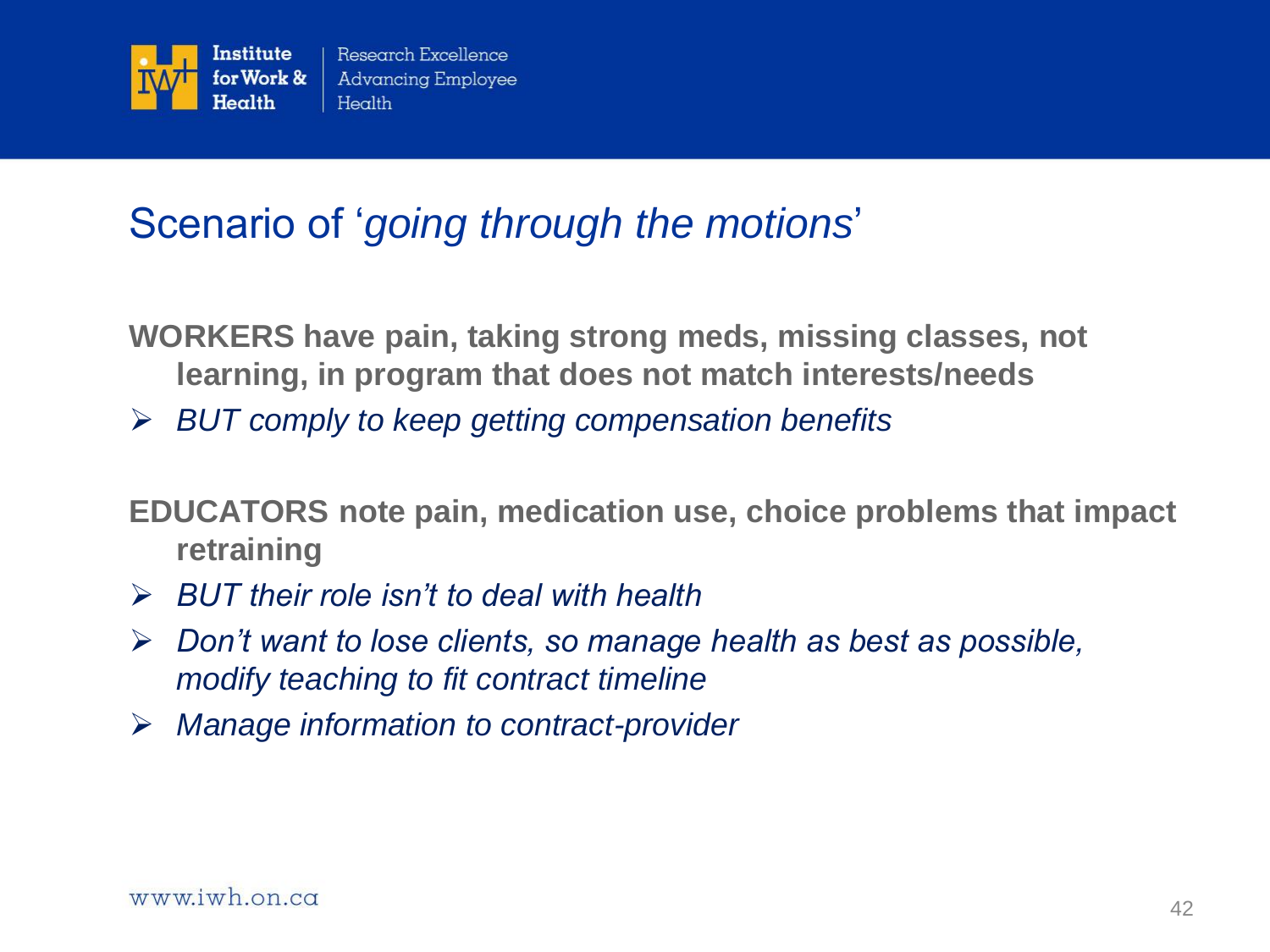

**LMR PROVIDERS see pain, mental health, time rush problems that affect worker school attendance & performance**

- *BUT don't want to turn away clients*
- *If accommodation for worker problems was not built into the SEB plan, then difficult to retro-fit into the contract (and don't want to appear illprepared)*
- *School subcontracting tailored to own contract needs*

**WSIB make decisions about worker "compliance" with LMR and deem workers as "employable"**

- *BUT have a distant role*
- *Health, choice, program quality problems don't easily filter up to them*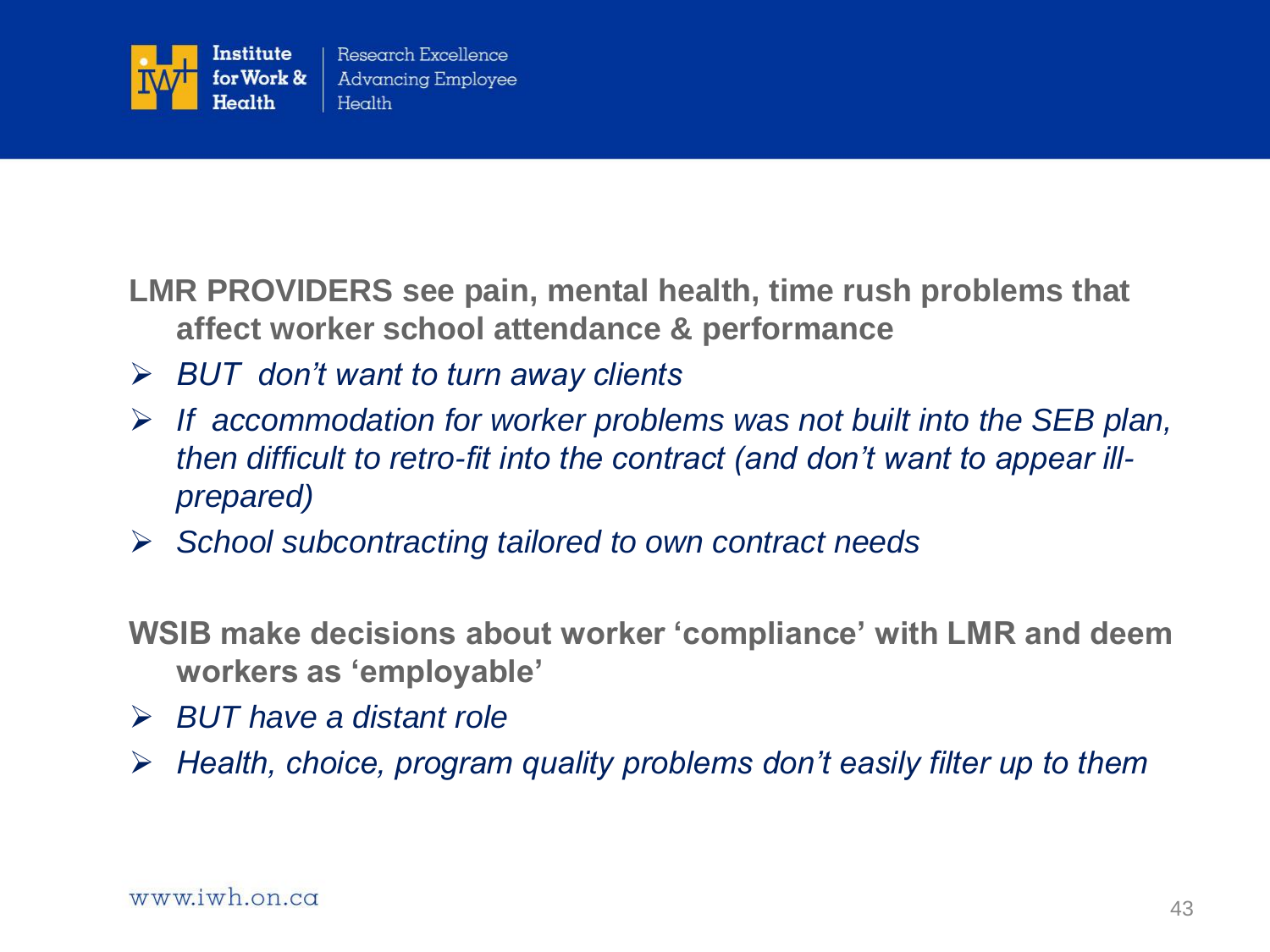

### **2. The problem of worker "buy in"**

Workers need to "recognise opportunities", "become engaged", "take ownership‖. (*get smarter and try harder*) **Based on notion of** *worker motivation***.** 

#### **BUT LMR conditions point to problems with the program**:

- Workers ongoing health problems present but not easily considered
- Workers' choices significantly restricted/guided to align with needs of providers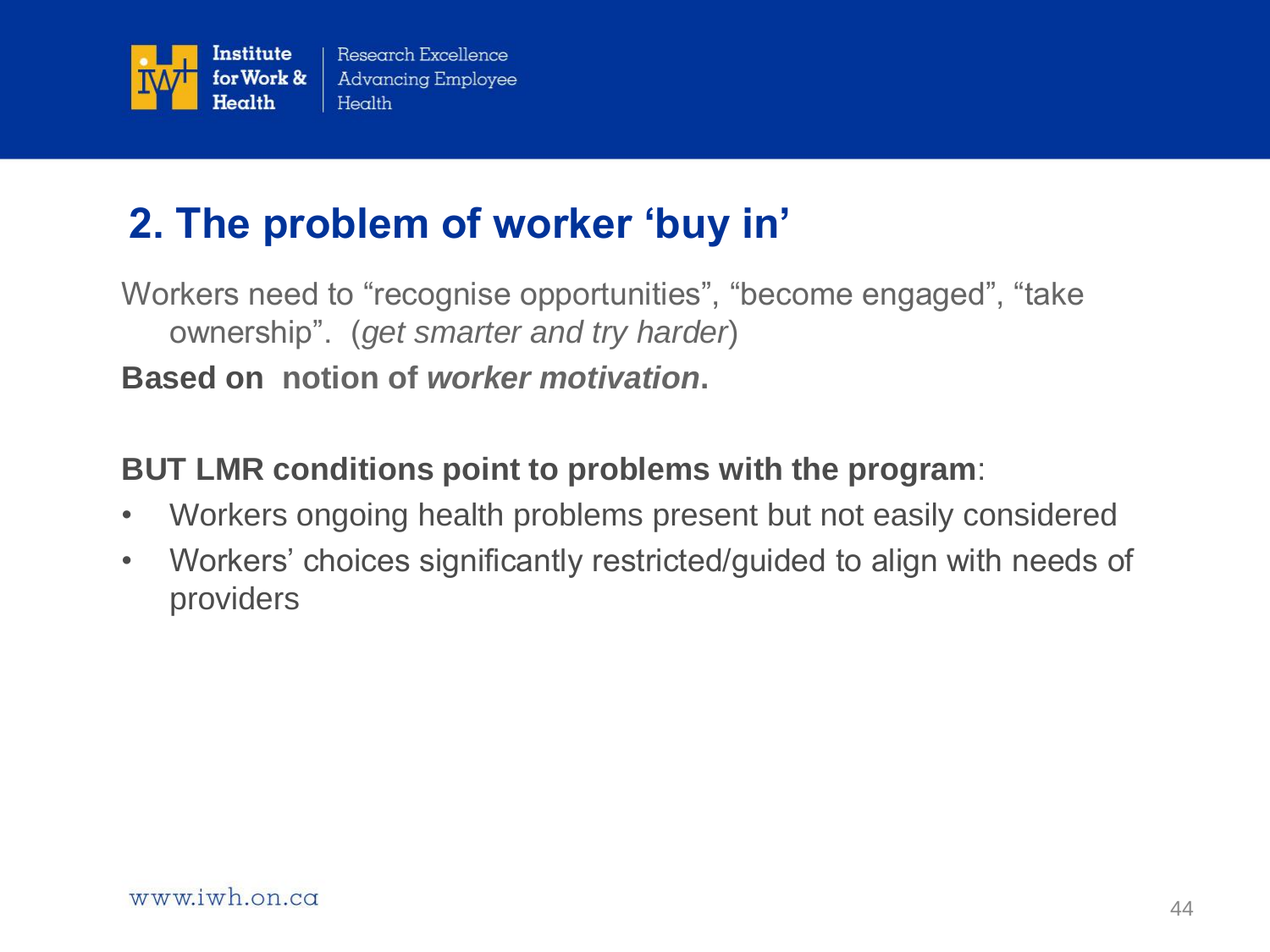

### The worker motivation discourse

**An "easy" target.**

But program appears more oriented to **worker cooperation** (vs motivation)

I say it"s **your choice to go** but…you have to be aware that your benefits are dependent on your **cooperation**. (WSIB Provider 2)

Worker motivation can cause cooperation problems

We"ve…joked among ourselves…that some workers succeed despite LMR….because for **workers who are really motivated**…I think sometimes **we even frustrate some…by…making them…** (WSIB Provider 4)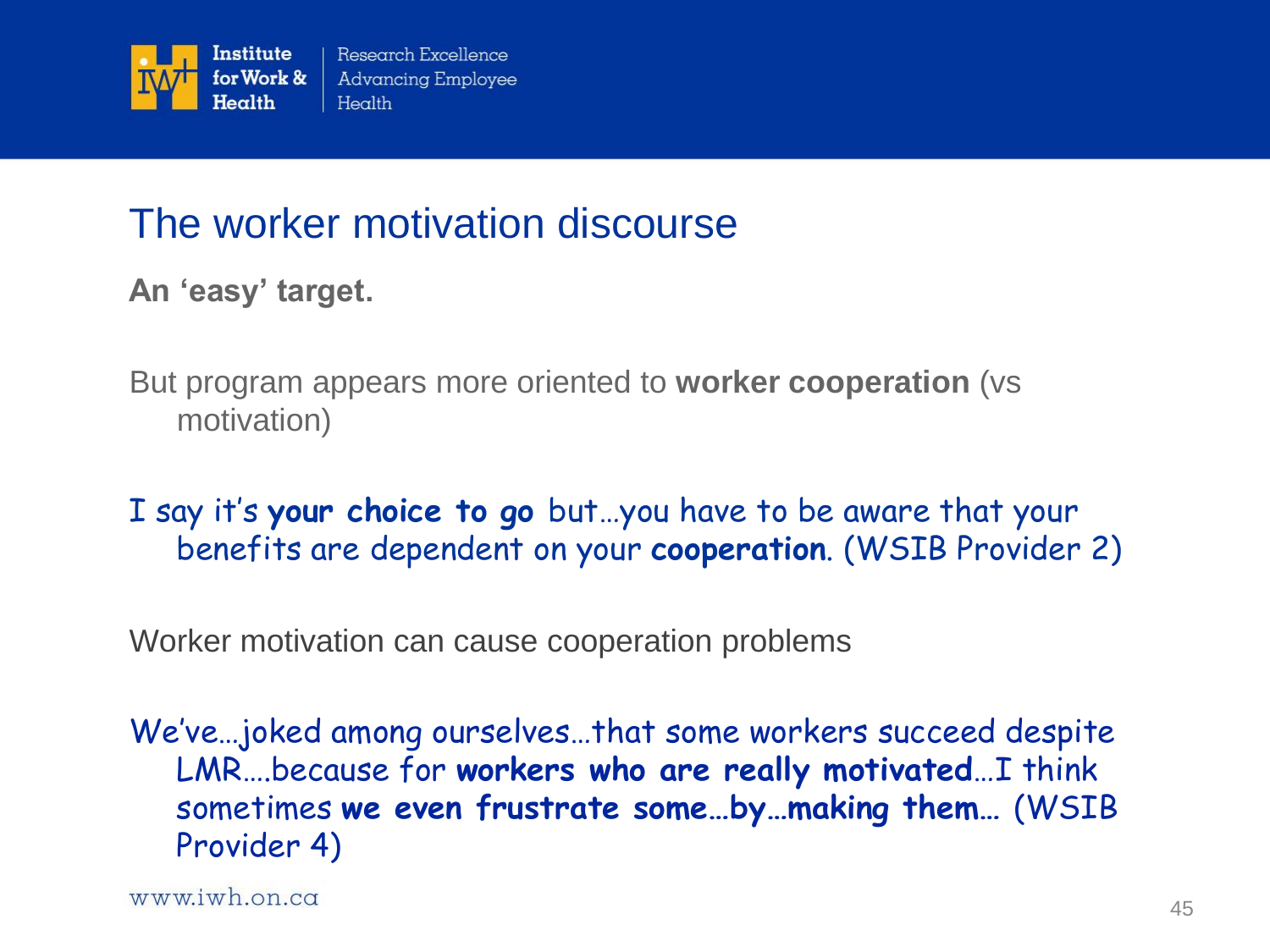

### **Conclusion: Theory & methods**

**Discourses are powerful, can direct questions.** Discourse of motivation draws attention to certain programmatic (and research) questions and not others

- Focus on problems with workers (not program)
- Leads to strong focus on interventions on individual workers ('worker' expectation' research, studies to different kinds of vulnerable workers)

**Process issues can be difficult to examine** using quantitative methods. However, important to be aware of their possible role in outcomes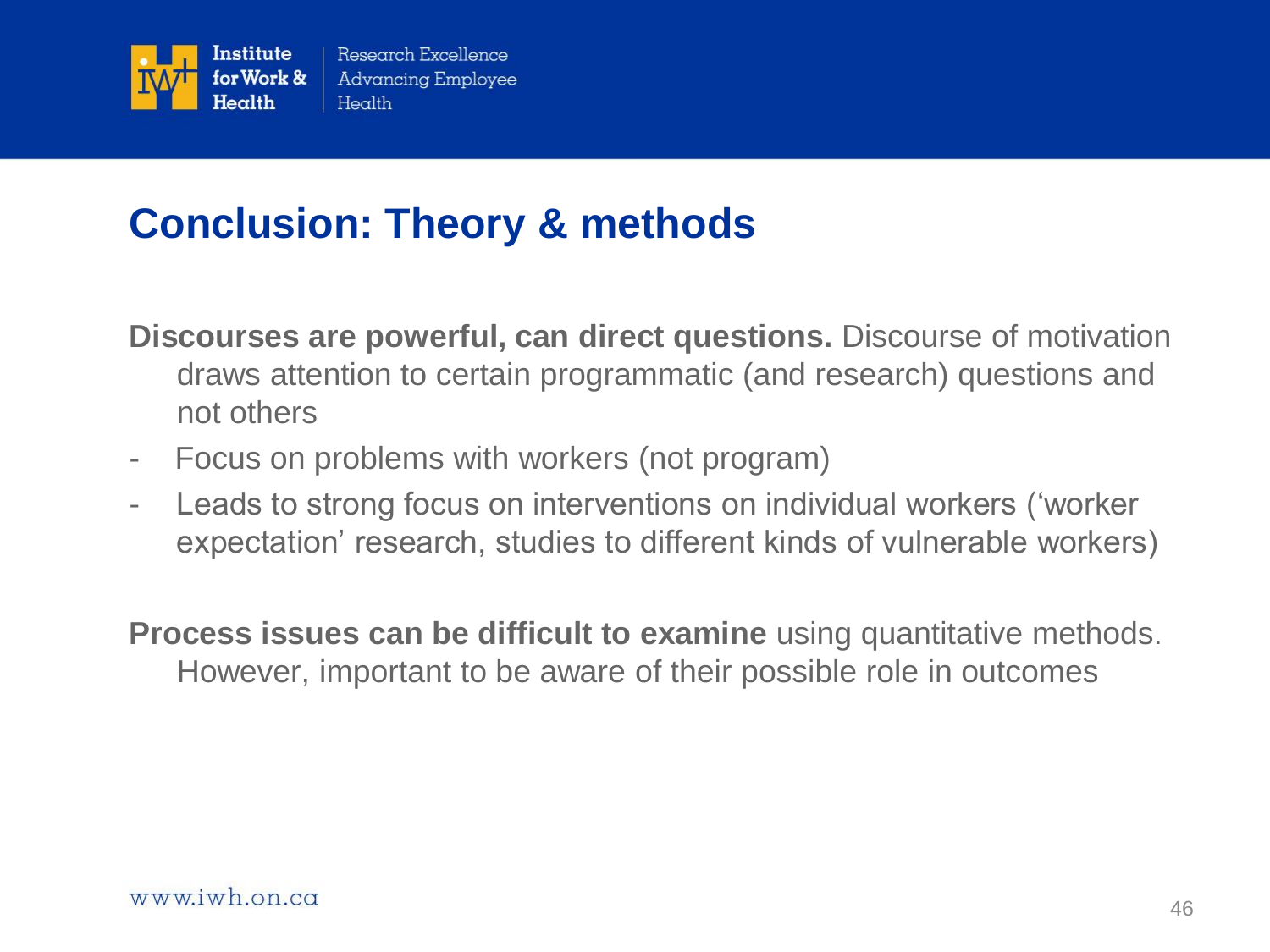

### **Conclusion: Vocational rehabilitation**

**Consider different goals and stakes of players in system**, especially those who have significant resources and decision-making power.

- $\triangleright$  Where is quality feedback loop?
- $\triangleright$  Is school the only way to re-enter the employment market?

#### **Consider notion of** *"employability"*

Worker achievement can be **"deemed"** after reports from LMR providers that workers have completed program.

- *But in context of health, choice, and program quality issues:* what did workers achieve in LMR? Independent measurement of student skills pre- and post-LMR?)
- Are injured workers in LMR really competitively employable? (permanent injuries, chronic health problems, newly trained with no experience, older workers)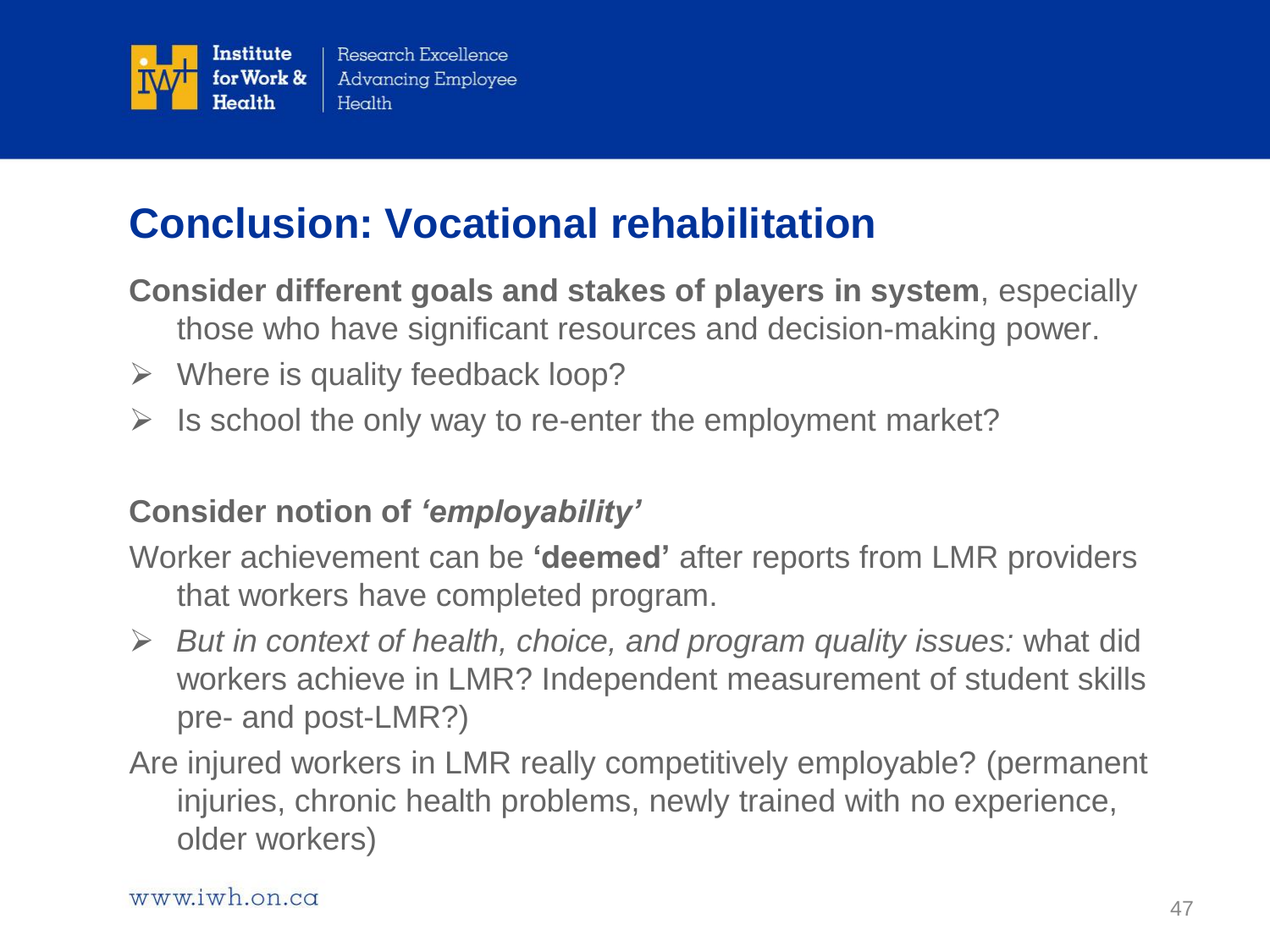

# Questions?/Comments?

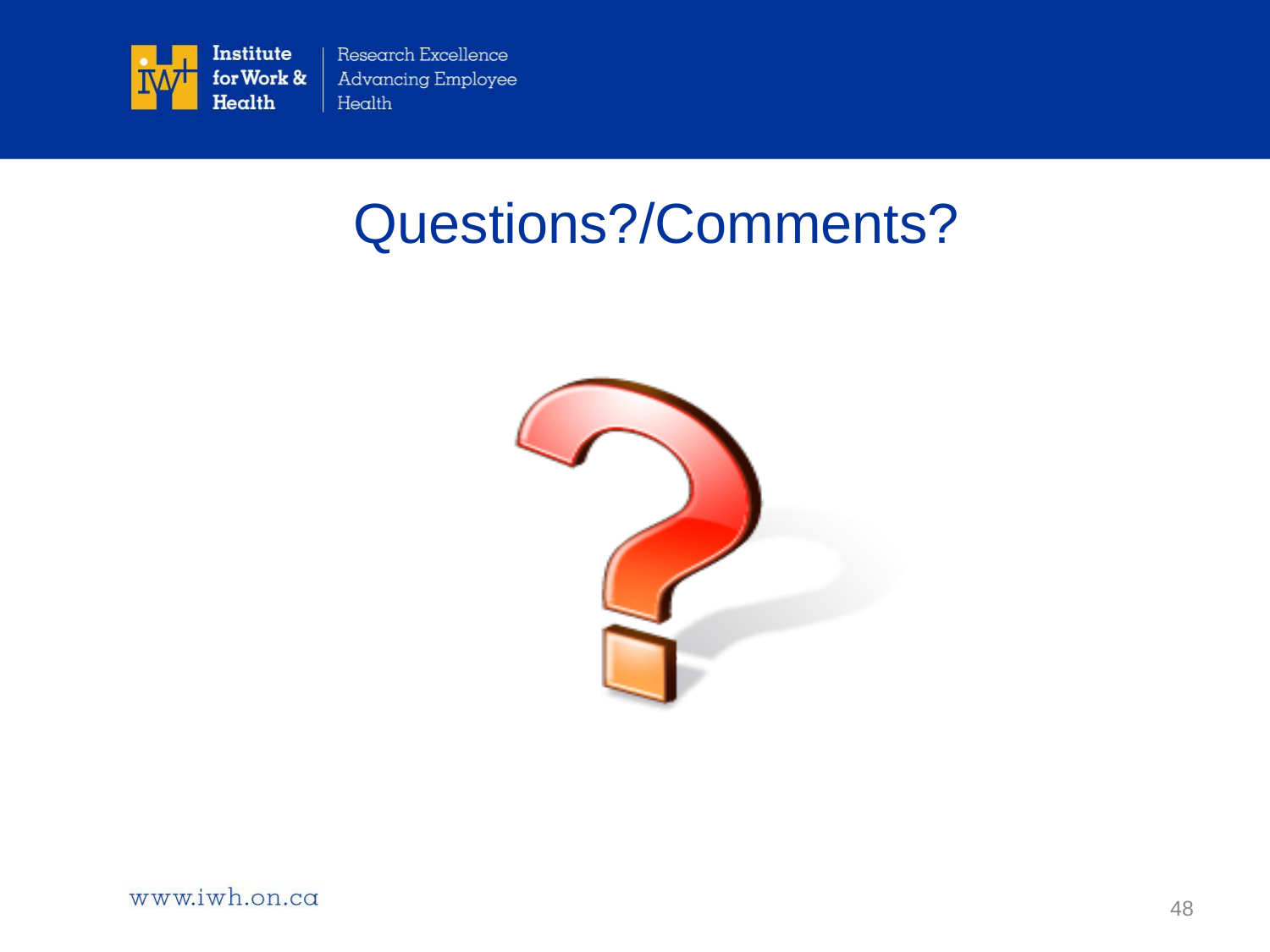

#### Plan to attend the 2010 conference of the Canadian Association for Research on Work and Health (CARWH)

# **Worker Health in a Changing World of Work**

hosted by the Institute for Work & Health

**May 28-29** 

**Keynotes on precarious work and work at night & cancer risk 75 presentations May 27 Student day Pre-conference workshops** 

> 89 Chestnut Conference Centre, Toronto <http://carwh2010.iwh.on.ca/>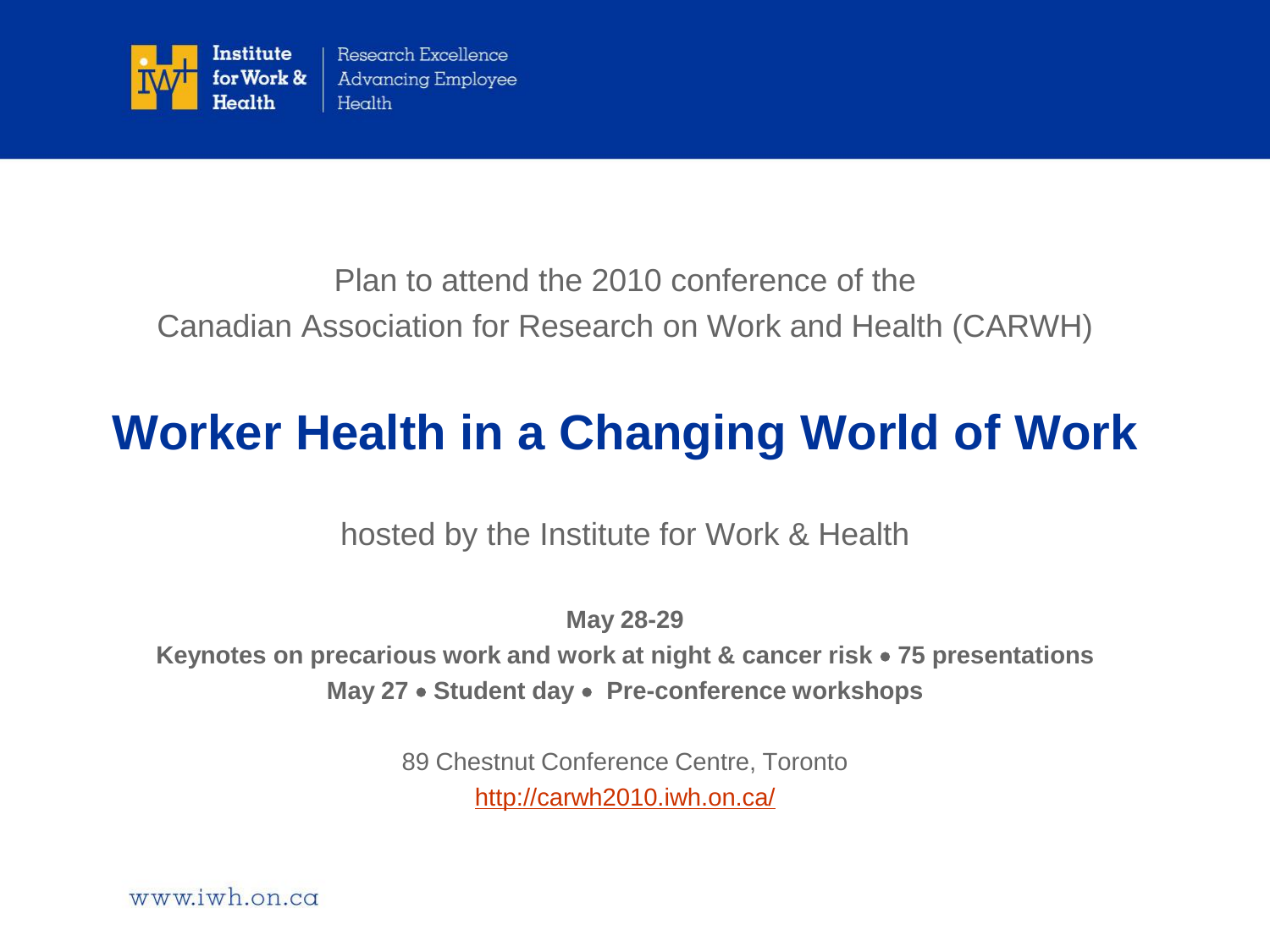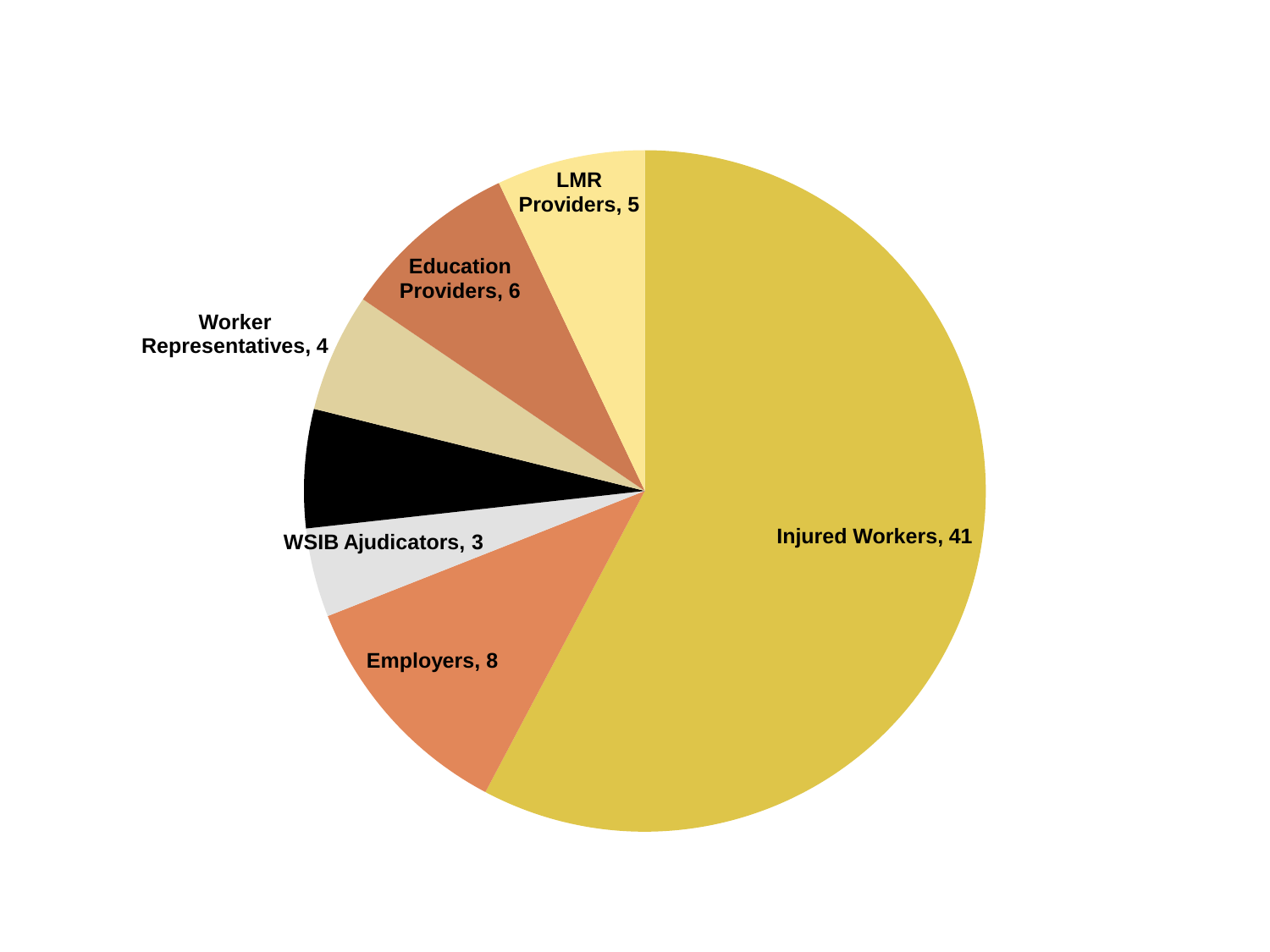

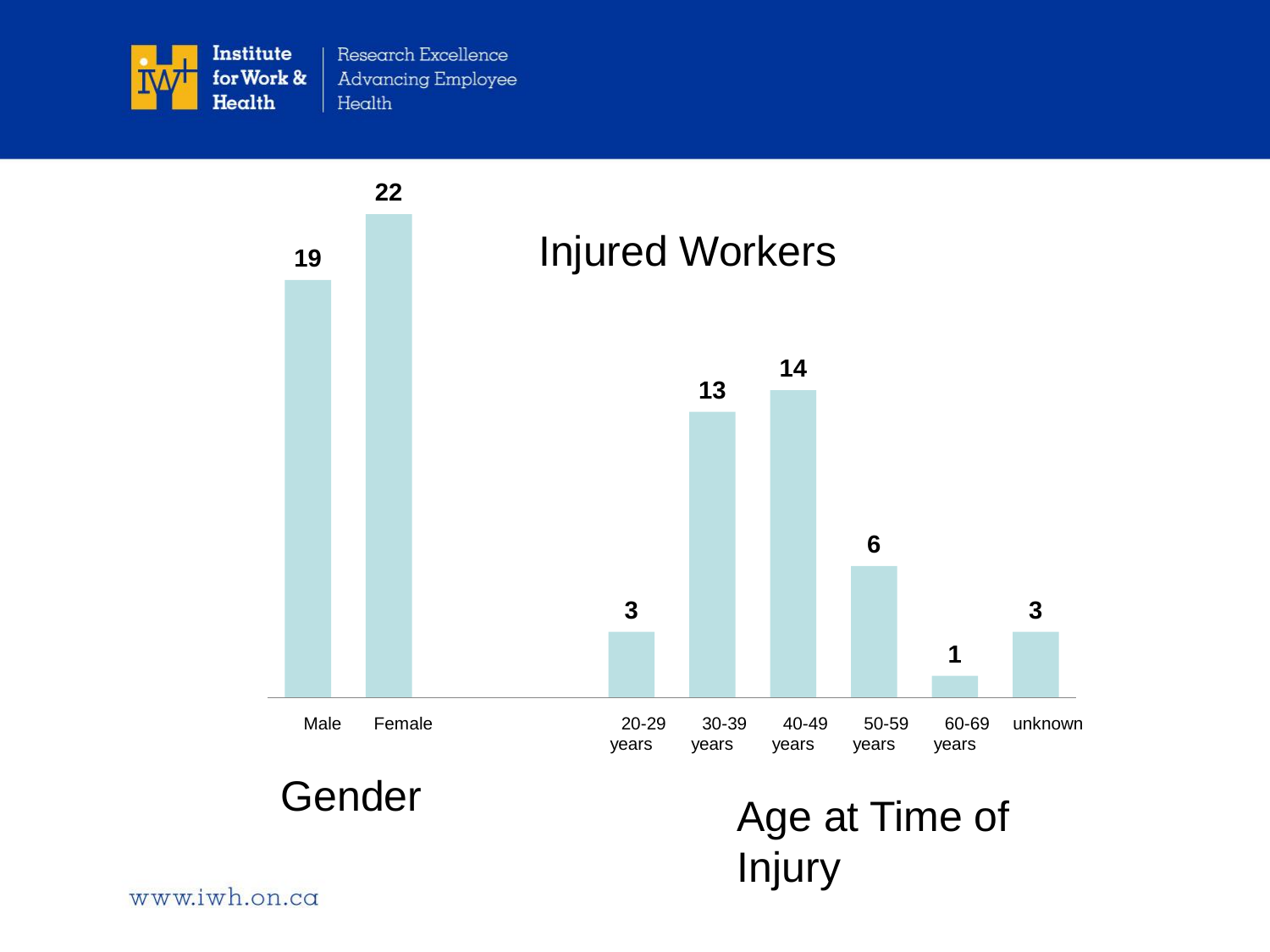

### Initial Injury of Injured Workers

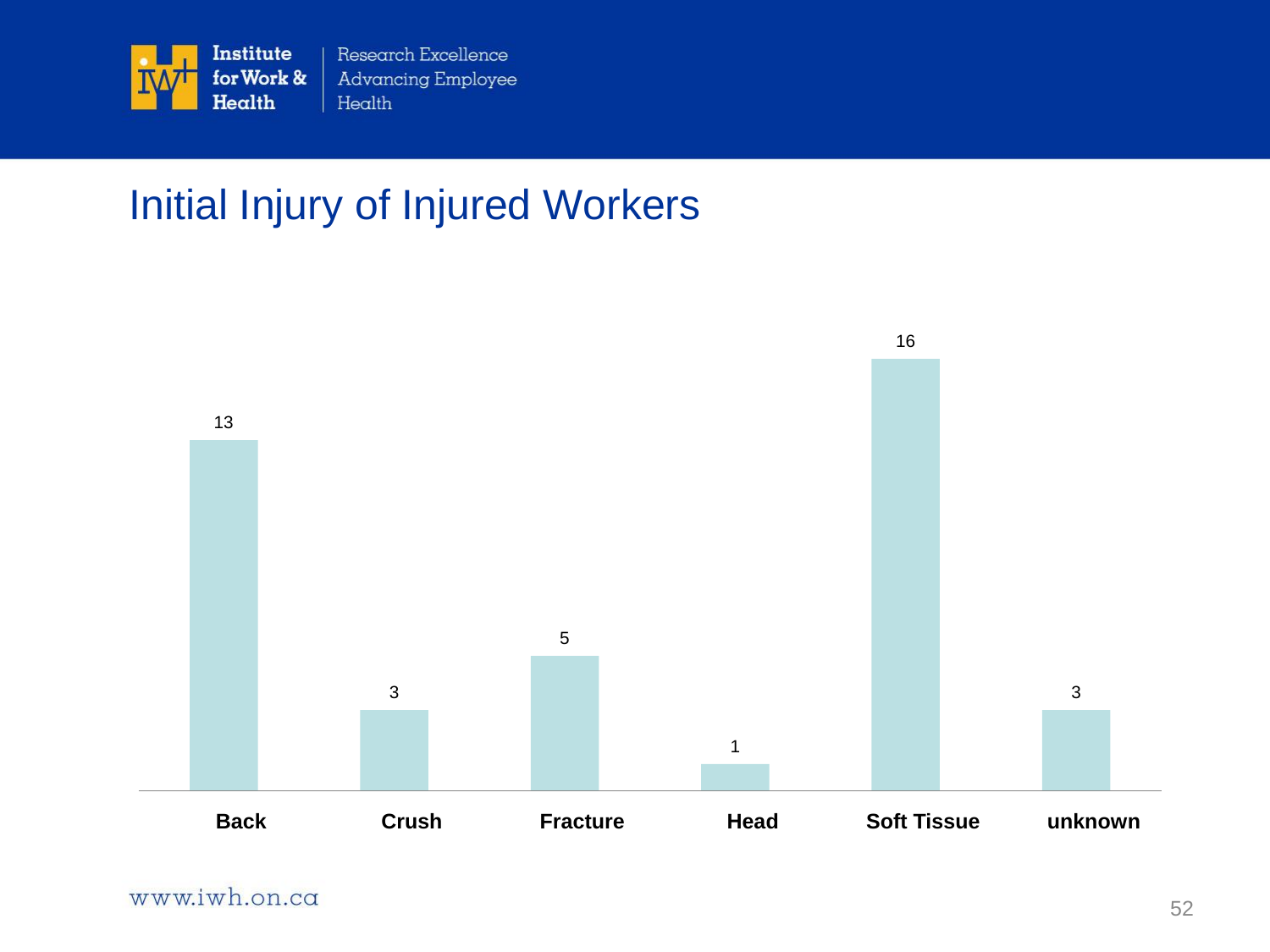

### Pre-Injury Occupation of Injured Workers

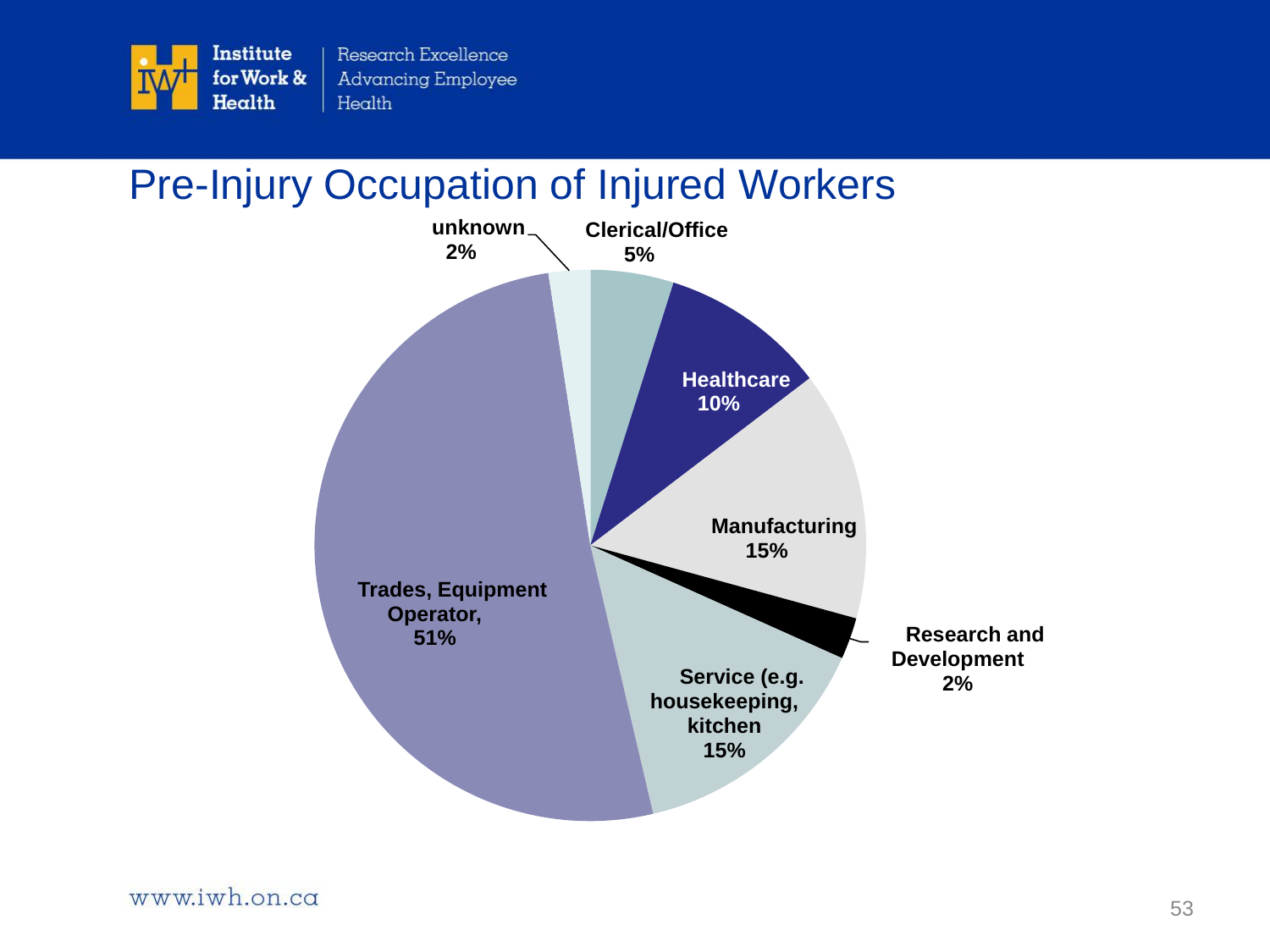

### Geographic Distribution of Injured Workers

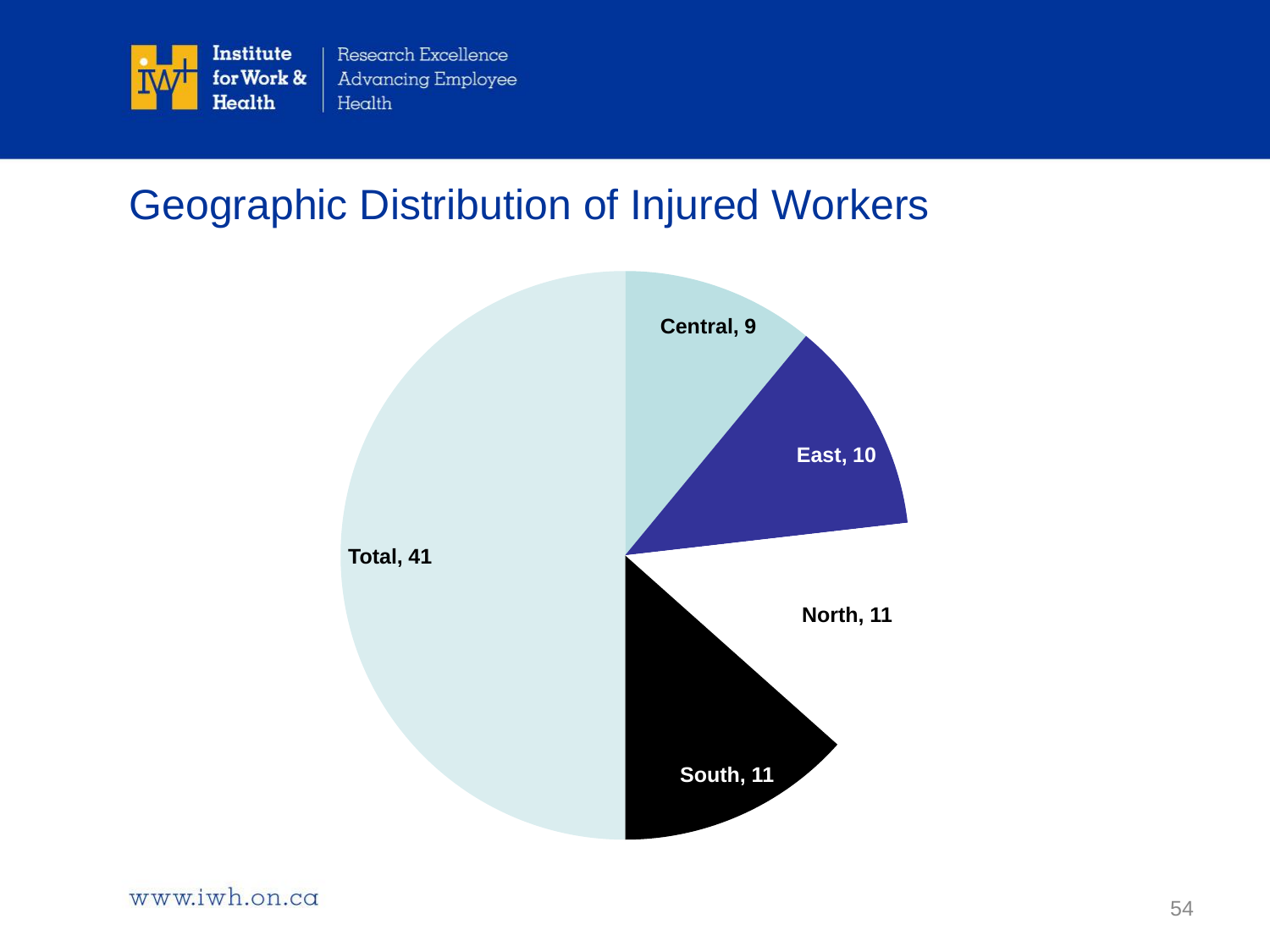

### Education of Injured Workers

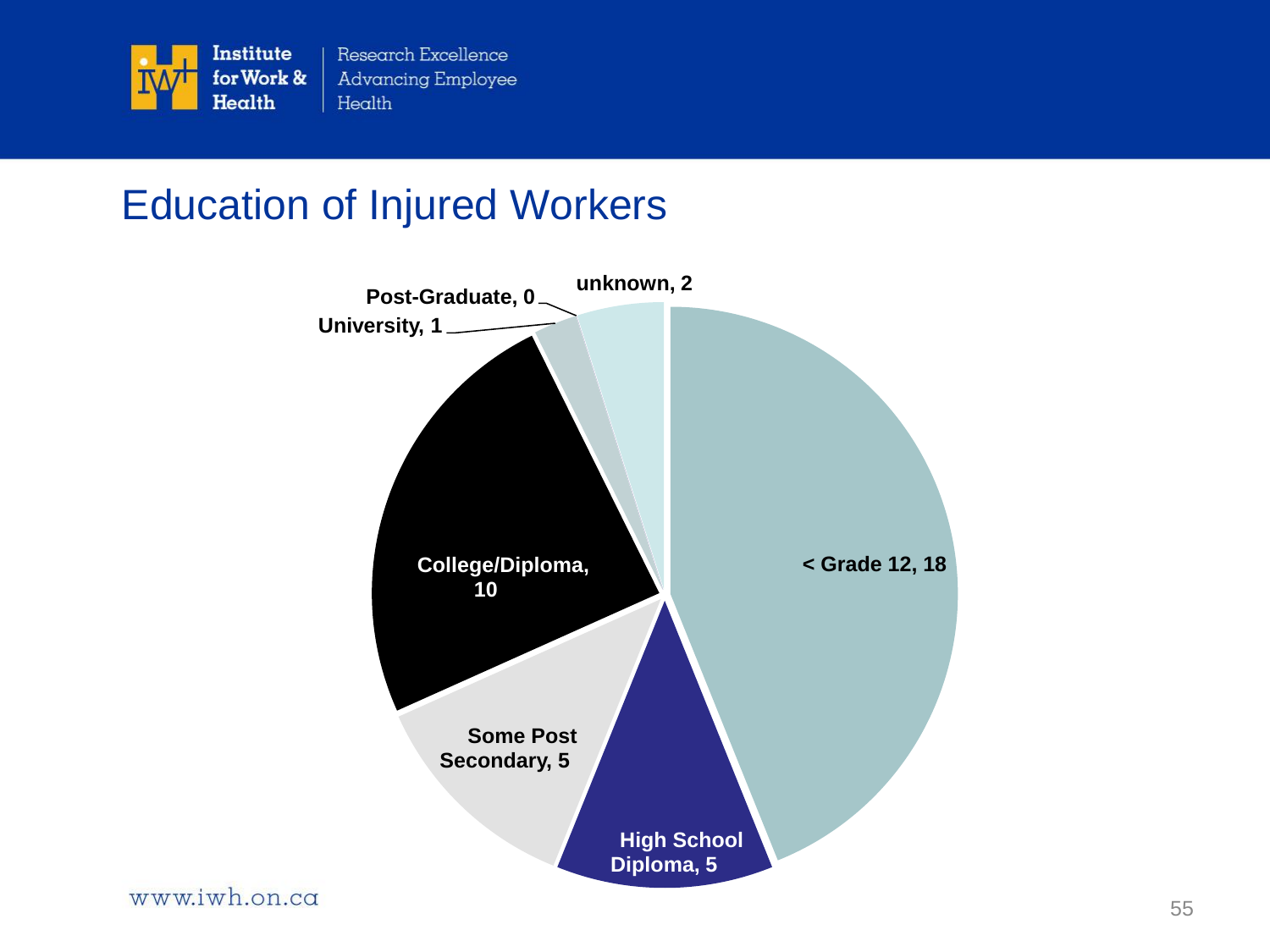

### Employer Sample

| <b>Region</b> | <b>Industry Sector</b> | <b>Organizational Role</b>              | <b>Number of Employees</b> |
|---------------|------------------------|-----------------------------------------|----------------------------|
| Central       | Manufacturing          | <b>Health and Safety</b><br>Coordinator | 600-700                    |
| Central       | Healthcare             | Director of OHS                         | >10,000                    |
| Central       | Manufacturing          | Occupational Health Nurse               | 500                        |
| Central       | Service                | <b>Human Resources</b><br>Coordinator   | 240                        |
| North         | Service                | Human Resources Manager                 | 220                        |
| North         | Service                | Liaison                                 | 4000                       |
| North         | Manufacturing          | Supervisor, Disability<br>Management    | 1200                       |
| North         | Healthcare             | <b>Rehabilitation Consultant</b>        | 3500                       |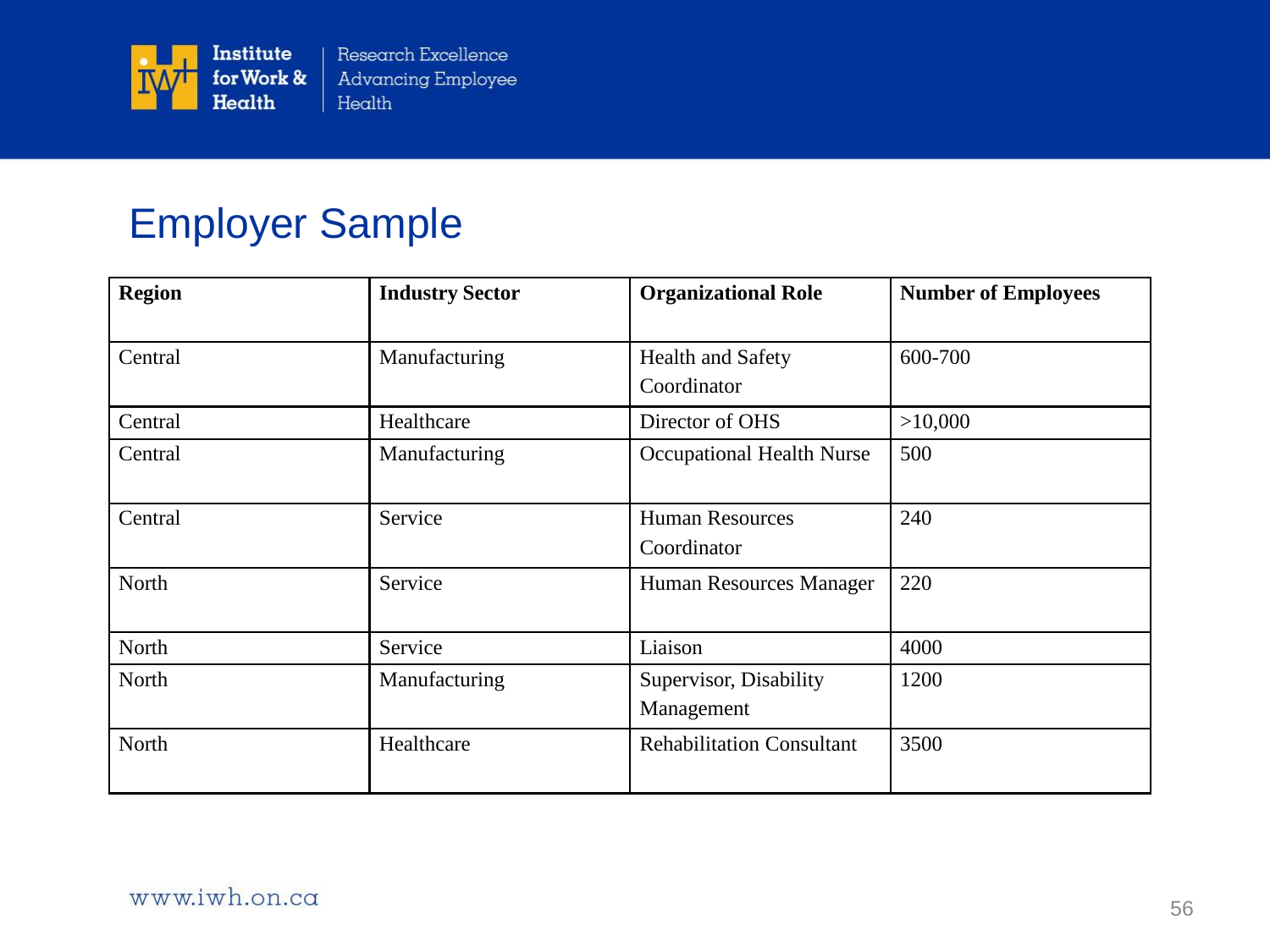

### Why so many health problems?

Employers have legal and financial incentives to prolong RTW beyond cost window… drawing out unproductive injury time

#### The three year liability window

P3: We're just trying to keep her working... we just want to prevent…that **three year mark before we get hit** … (Employer FG Central)

#### Avoid WSIB and Ministry of Labour attention

P4: If you put them into labour market re-entry and you get the large surcharge… Now you"ve **drawn the attention of Work Well and the Ministry of Labour**. …Besides the **surcharge**, there"s this **punitive [aspect]…the Ministry of Labour hired all these**  inspectors, and off they go...All of a sudden there's a whole pile of **consequences** for these different things. (Employer FG Central) www.iwh.on.ca